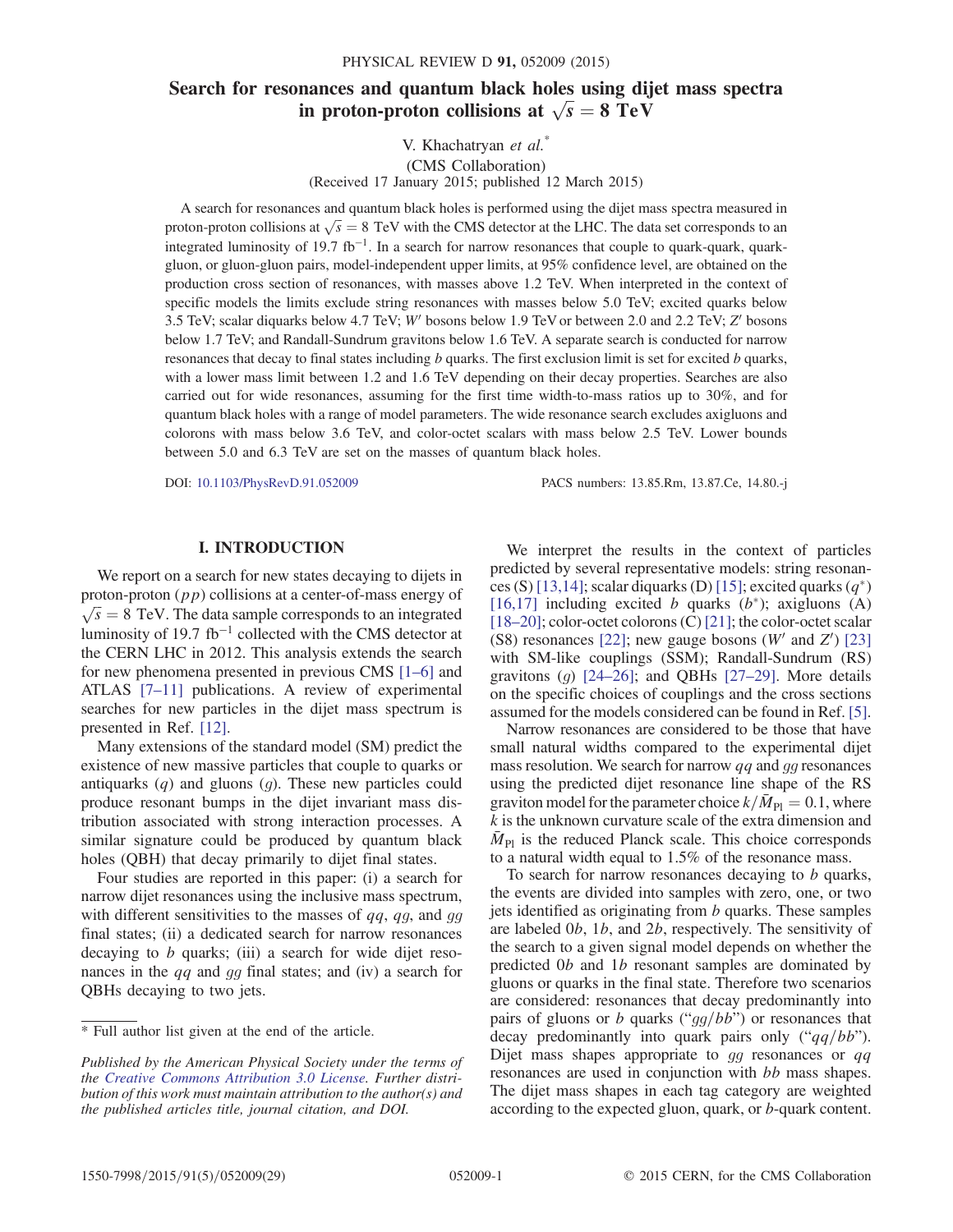Wide resonances are considered to be those where the natural width is comparable to or larger than the experimental dijet mass resolution. The signature for a wide resonance would be a broad enhancement in the dijet mass distribution. Wide qq and gg resonances are considered using the dijet resonance line shape of the RS graviton model with larger values of  $k/\bar{M}_{\rm Pl}$ , which correspond to natural widths up to 30% of the resonance mass.

Using the same technique employed in the inclusive analysis, we search for QBHs decaying to dijet final states. The search is motivated by theories in which the effective Planck scale in the presence of extra dimensions  $(M_D)$  is significantly smaller than the nominal Planck scale  $(M_{\text{Pl}} \sim 10^{16} \text{ TeV})$ , as for instance in the Arkani-Hamed– Dimopoulos–Dvali (ADD) model [\[30,31\]](#page-18-6) of flat extra dimensions or the RS model [\[24](#page-18-4)–26] of warped extra dimensions. The dijet mass spectrum for QBHs is characterized by a peaking structure, as a result of the opening of the QBH production threshold for parton center-of-mass energies above the minimum mass  $M_{\text{QBH}}^{\text{min}}$  of QBHs and the steeply falling parton luminosity at higher center-of-mass energies. This shape differs from a resonance line shape and is almost independent of both the number of extra dimensions *n* and the scale  $M_D$ .

### II. THE CMS DETECTOR

The central feature of the CMS apparatus [\[32\]](#page-18-7) is a superconducting solenoid of 6 m internal diameter providing an axial field of 3.8 T. Within the field volume are located the silicon pixel and strip tracker and the barrel and endcap calorimeters; a lead tungstate crystal electromagnetic calorimeter and a brass and scintillator hadron calorimeter. An iron/quartz-fiber calorimeter is located in the forward region, outside the field volume. For triggering purposes and to facilitate jet reconstruction, the calorimeter cells are grouped into towers projecting radially outward from the center of the detector. Events are filtered using a two-tier trigger system: a hardware-based first level (L1) and a software-based high-level trigger (HLT). The information from the individual detectors is combined in a global view of the event, the particle-flow (PF) event reconstruction [\[33,34\],](#page-18-8) which attempts to identify all the particles detected in a collision and to measure their momenta. A more detailed description of the CMS detector, together with a definition of the coordinate system used and the relevant kinematic variables, can be found in Ref. [\[32\]](#page-18-7).

### III. EVENT SELECTION

<span id="page-1-0"></span>At least one reconstructed vertex is required within  $|z|$  < 24 cm. The primary vertex is defined as the vertex with the highest sum of squared transverse momenta for the associated tracks.

The PF algorithm is used to reconstruct the particles in the event and to identify them as muons, electrons (with associated bremsstrahlung photons), photons (unconverted and converted), or charged/neutral hadrons. The PF candidates are clustered into jets using the anti- $k<sub>T</sub>$  algorithm [\[35\]](#page-18-9) with distance parameter of 0.5, implemented in the FASTJET package [\[36\].](#page-18-10) An event-by-event jet-area-based correction [\[37](#page-18-11)–39] is applied to remove the energy from additional collisions in the same bunch crossing (pileup). The jet momenta are further corrected using calibration constants derived from simulations, test beam results, and pp collision data [\[39\].](#page-18-12) All jets in this analysis are required to have transverse momentum  $(p_T)$  greater than 30 GeV and absolute value of pseudorapidity  $(\eta)$  less than 2.5. Jet identification criteria [\[40\]](#page-18-13) are applied to the two jets in the event with the highest  $p_T$  (leading jets), in order to remove spurious events associated with calorimeter noise. The event is rejected if either of these two jets fails these criteria.

Geometrically close jets are combined into "wide jets" [\[2,5\],](#page-17-7) which are used to measure the dijet mass spectrum and search for new resonances and QBHs. The wide jet algorithm is inspired by studies using jet grooming algorithms [41–[43\]](#page-18-14) and is intended to reduce the sensitivity to gluon radiation from the colored final state. The two jets with largest  $p_T$  are used as seeds. The Lorentz vectors of all other jets are then added to the closest leading jet, if within  $\Delta R = \sqrt{(\Delta \eta)^2 + (\Delta \phi)^2} < 1.1$  (where  $\phi$  is the azimuthal angle in radians), to obtain two wide jets, which then compose the dijet system. The background from t-channel multijet events is suppressed by requiring the pseudorapidity separation of the two wide jets ( $|\Delta \eta_{ij}|$ ) to be less than 1.3. In addition, we require that both wide jets are reconstructed in the region  $|\eta| < 2.5$ . These requirements maximize the search sensitivity for isotropic decays of dijet resonances in the presence of multijet background [\[1\]](#page-17-0).

The L1 trigger used for this search requires that the scalar sum of the jet  $p_T$  (H<sub>T</sub>) be larger than 150 GeV. Events satisfying the L1 trigger are then filtered by the HLT which requires that either of the two following trigger selections is satisfied: the first trigger requires  $H<sub>T</sub> > 650$  GeV; the second trigger requires that the invariant mass of the dijet system  $(m_{ii})$ , computed using the same algorithm employed at the reconstruction level, be greater than 750 GeV. In the second trigger,  $|\Delta \eta_{ij}| < 1.5$  is required. Biases from the trigger requirements are avoided by requiring that the fully reconstructed events have  $m_{ij} > 890$  GeV. In this region, the combined efficiency of the L1 and HLT triggers is found to be more than 99.7%.

To identify jets originating from the hadronization of b quarks, an algorithm is used that combines information on secondary vertices and reconstructed lifetime. The set of conditions used corresponds to the loose working point of the algorithm, which is known as the combined secondary vertex (CSV) and described in detail in Ref. [\[44\]](#page-18-15). The performance is studied using samples of LHC data enriched in or depleted of b quarks, as well as simulated samples. The algorithm is applied to the two leading jets, and events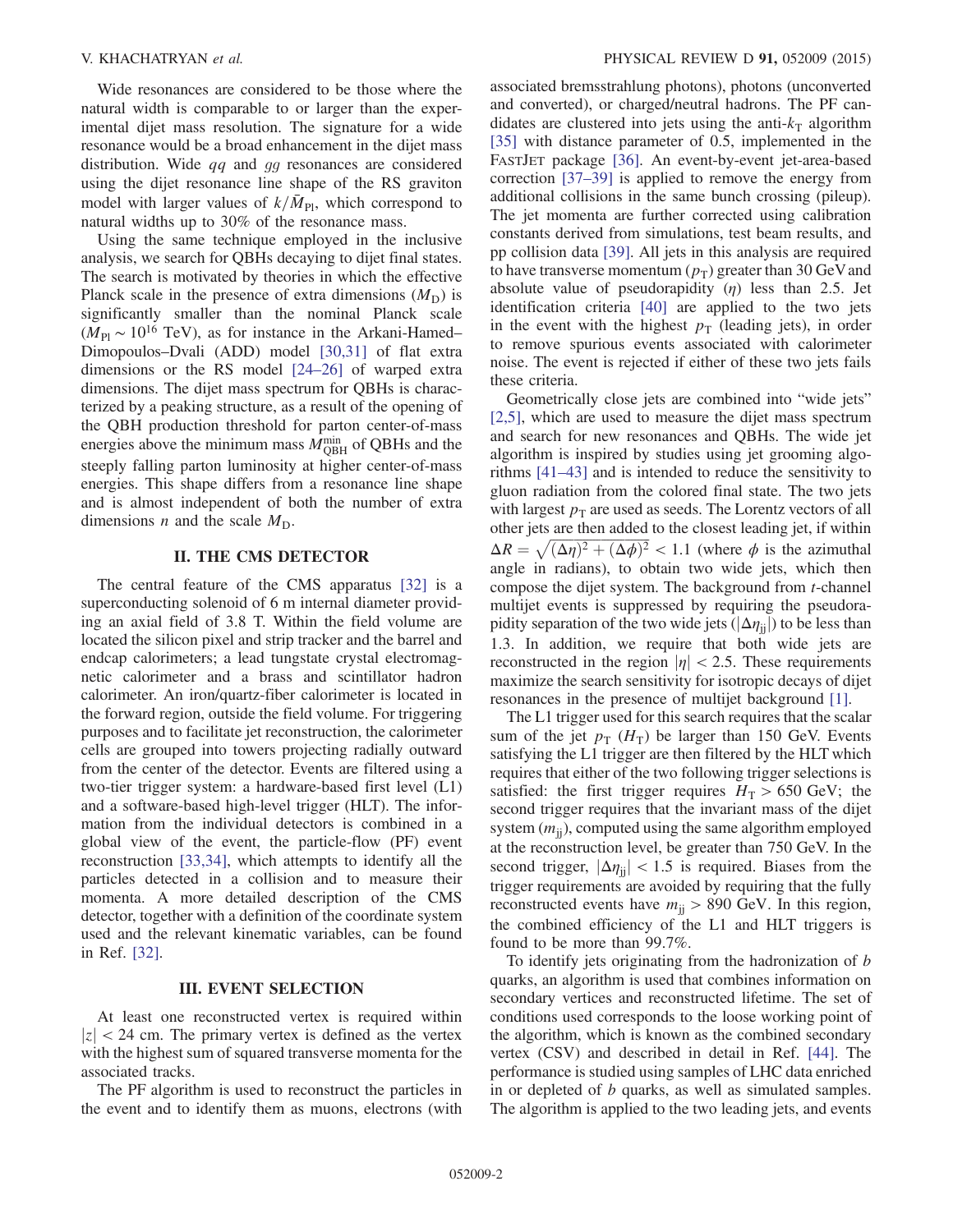<span id="page-2-0"></span>

FIG. 1 (color online). Tagging efficiencies for 0b, 1b, and 2b selections as a function of the resonance mass for bb, bg, and  $qq/gg$ (where  $q = u, d, s$ ) decay modes, for a RS graviton g decaying to a bb pair (left), an excited b<sup>\*</sup> quark decaying to a b-quark and a gluon (center), and a RS graviton g decaying to two gluons or to a  $qq$  pair, with  $q = u$ , d, or s (right). The hatched regions represent the uncertainties in the tagging efficiencies corresponding to the variation of the b-tagging scale factors within their uncertainties.

are categorized as 0b, 1b, or 2b. This categorization allows differences in tagging efficiency between data and simulation to be evaluated, as a function of jet  $p_T$ . Corrections referred to as "b-tagging scale factors" are derived, which are applied to the simulated samples used in the analysis to correct for the differences observed between simulation and data.

The tagging efficiencies for 0*b*, 1*b*, and 2*b* categories are shown in Fig. [1](#page-2-0) for RS gravitons and excited  $b$  quarks as a function of the resonance mass. The efficiency to tag correctly a b-jet decreases as the resonance mass increases. The efficiency of double tagging a resonance that decays into two charm quarks (∼10% at 1 TeV) is systematically higher than that for  $qq$ ,  $qq$ , and  $qq$  final states with lightflavor quarks (below ∼5%), while being significantly lower than for the bb decay mode. To simplify the analysis, charm quarks are assumed to have the same efficiency as light quarks and gluons. This choice translates into weaker sensitivity to *bb* resonances.

### IV. DIJET MASS SPECTRUM

Figure [2](#page-2-1) shows the dijet mass distribution normalized to the integrated luminosity of the sample  $(d\sigma/dm_{ii})$  for the inclusive data sample, with bin widths approximately equal to the dijet mass resolution. The data are compared to a leading order (LO) prediction of the multijet background from PYTHIA  $6.426$  [\[45\]](#page-18-16) with the Z2\* tune [\[46\]](#page-18-17) (Z2 is identical to Z1 aside from the choice of the CTEQ6L PDF), where the generated events are processed through a GEANT4-based [\[47\]](#page-18-18) simulation of the CMS detector.

In the event generation, CTEQ6L1 parton distribution functions (PDF) [\[48\]](#page-18-19) are used. The renormalization and factorization scales are both set equal to the  $p<sub>T</sub>$  of the hard-scattered partons. The prediction has been normalized to the data by applying a multiplicative factor of 1.23. The

shape of the PYTHIA prediction agrees with the data within the statistical precision.

A method based on data is used to estimate the background from multijet production. We fit the following parametrization to the data:

<span id="page-2-2"></span><span id="page-2-1"></span>

FIG. 2 (color online). Inclusive dijet mass spectrum from wide jets (points) compared to a fit (solid curve) and to predictions including detector simulation of multijet events and signal resonances. The predicted multijet shape (QCD MC) has been scaled to the data (see text). The vertical error bars are statistical only and the horizontal error bars are the bin widths. For comparison, the signal distributions for a  $W'$  resonance of mass 1900 GeV and an excited quark of mass 3.6 TeV are shown. The bin-by-bin fit residuals scaled to the statistical uncertainty of the data,  $(data - fit)/\sigma_{data}$ , are shown at the bottom and compared with the expected signal contributions.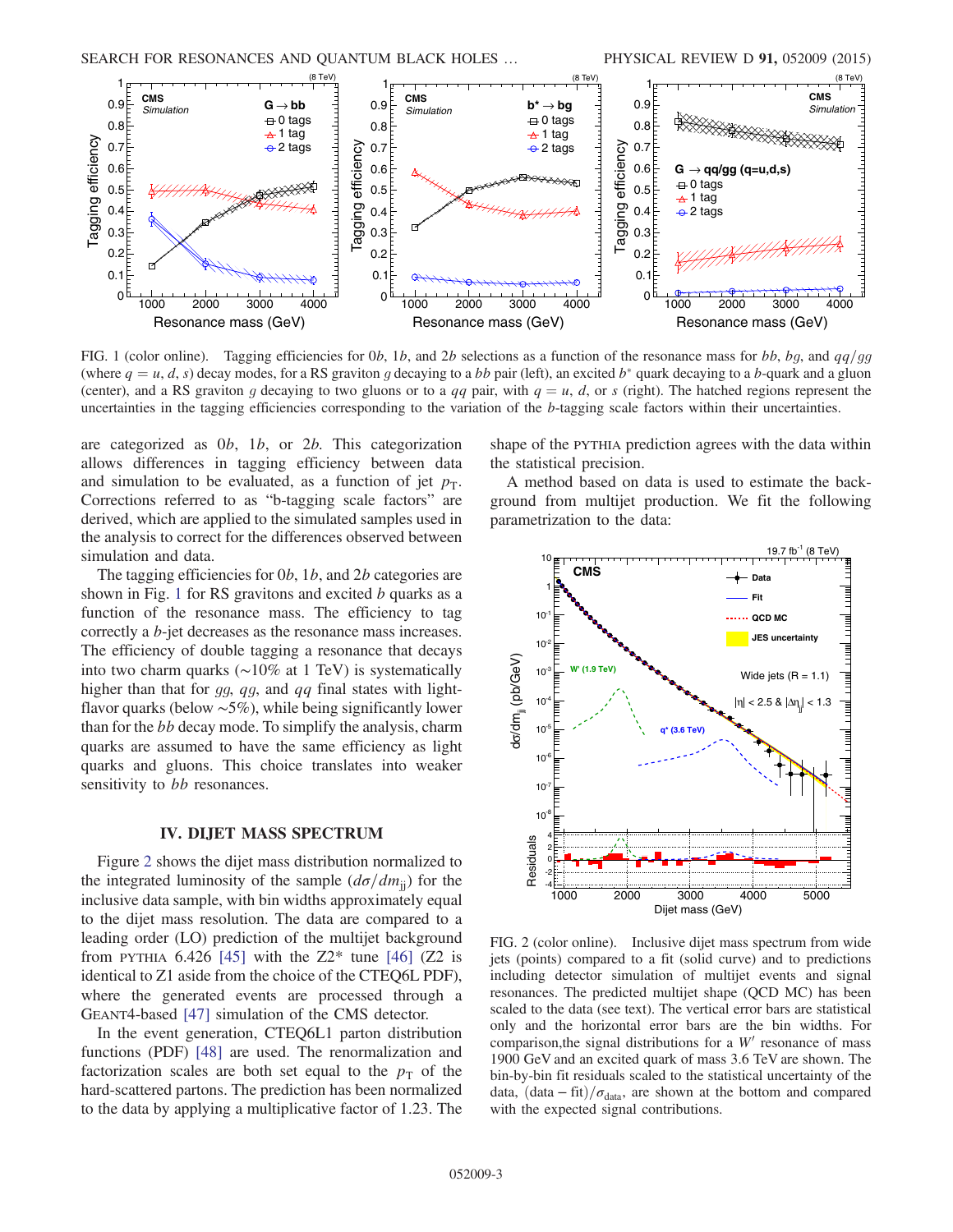$$
\frac{d\sigma}{dm_{jj}} = \frac{P_0(1-x)^{P_1}}{x^{P_2 + P_3 \ln(x)}}\tag{1}
$$

with the variable  $x = m_{jj}/\sqrt{s}$  and four free parameters  $P_0$ ,  $P_1$ ,  $P_2$ , and  $P_3$ . This functional form was used in previous searches [1,2,5–[11,49,50\]](#page-17-0) to describe the distribution of both data and multijet background from simulation. A Fisher  $F$ -test [\[51\]](#page-18-20) is used to confirm that no additional parameters are needed to model these distributions for a data set as large as the available one. The fit of the data to the function given in Eq. [\(1\)](#page-2-2) returns a chi-squared value of 26.8 for 35 degrees of freedom. The difference between the data and the fit value is also shown at the bottom of Fig. [2,](#page-2-1) normalized to the statistical uncertainty of the data. The 0b, 1b, and 2b  $m_{ij}$  dijet mass spectra are shown in Fig. [3](#page-3-0). The function of Eq. [\(1\)](#page-2-2) is also fit to these data

<span id="page-3-0"></span>

FIG. 3 (color online). Dijet mass spectra (points) in different b-tag multiplicity bins compared to a fit (solid curve). The vertical error bars are statistical only and the horizontal error bars are the bin widths. For comparison, signal distributions are shown for an excited b quark of mass  $1800$  GeV, a  $Z'$  of mass  $2200$  GeV, a RS graviton of mass  $2800$  GeV, and a  $Z'$  of mass  $3200$  GeV. The bin-by-bin fit residuals scaled to the statistical uncertainty of the data,  $(data - fit)/\sigma_{data}$ , are shown at the bottom of each plot.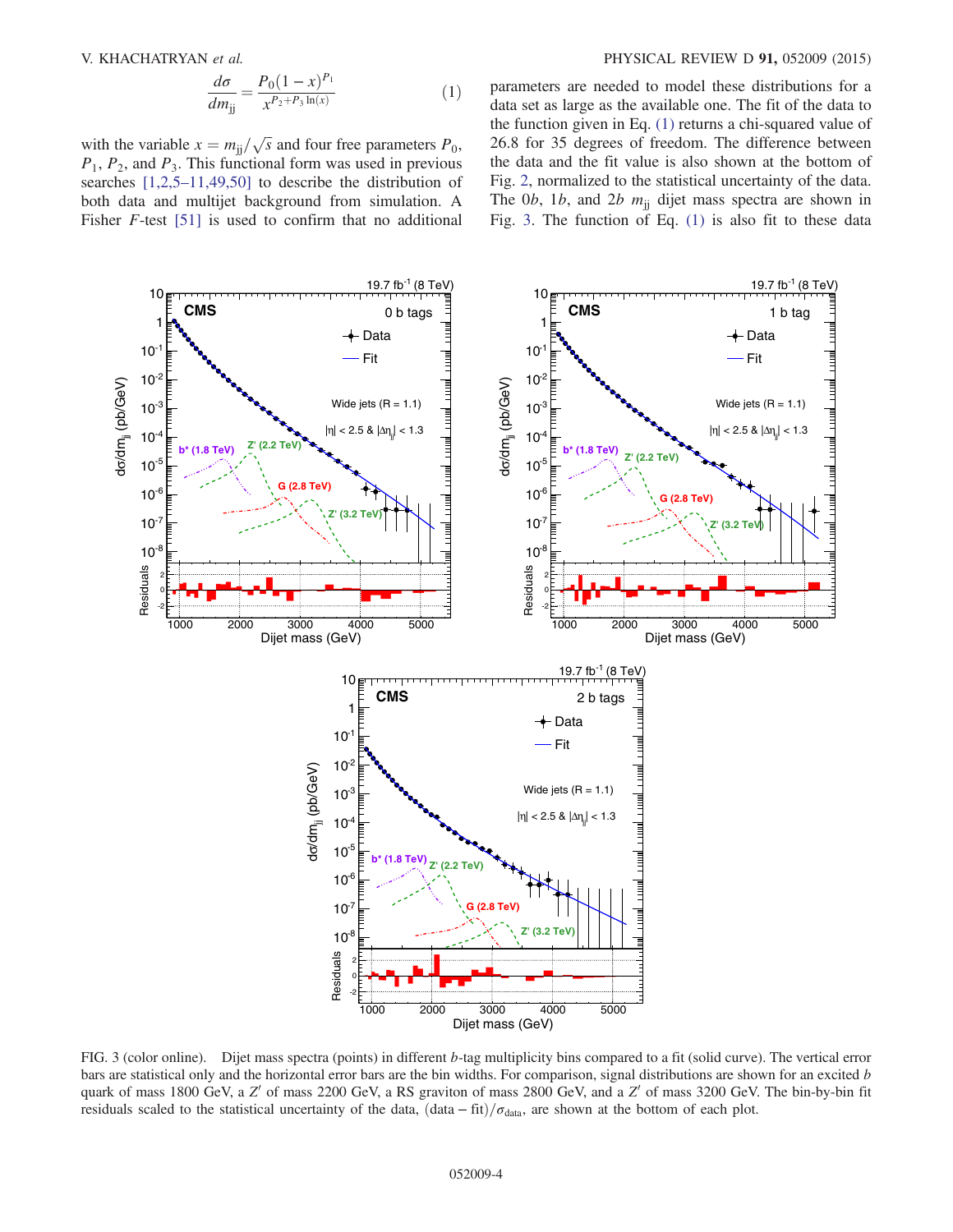distributions. The data are well described by this function and no significant deviations from the background hypothesis are observed.

For comparison, signal distributions for various narrow resonance models are shown in both Figs. [2](#page-2-1) and [3](#page-3-0). These distributions are obtained using PYTHIA 8.153 [\[52\]](#page-18-21), tune 4C [\[53\]](#page-18-22), and the CMS detector simulation.

The qq and gg signal shapes are obtained from simulated samples of RS graviton production, respectively  $qq \rightarrow G \rightarrow qq$  and  $gg \rightarrow G \rightarrow gg$ . Graviton decays to all quark flavors other than top are included; the top quark is excluded as its decays do not give rise to the simple dijet experimental signature. The  $q \, q$  signal shapes are obtained from simulations of excited quark production,  $qg \rightarrow q^* \rightarrow qg$ . The simulated samples for the inclusive analysis contain both  $u^*$  and  $d^*$  processes, while for the *b*-enriched analysis only  $b^*$  production is considered. The predicted mass distributions have a

<span id="page-4-0"></span>

FIG. 4 (color online). The observed 95% C.L. upper limits on  $\sigma\beta A$  for narrow dijet resonances. Top: limit on gluon-gluon, quark-gluon, and quark-quark narrow resonances from the inclusive analysis, compared to LO theoretical predictions for string resonances [\[13,14\],](#page-17-3) excited quarks [\[16,17\]](#page-17-5), axigluons [18–[20\],](#page-18-0) colorons [\[21\]](#page-18-1), scalar diquarks [\[15\],](#page-17-4) S8 resonances [\[22\],](#page-18-2) new SSM gauge bosons W' and Z' [\[23\],](#page-18-3) and RS gravitons [\[24](#page-18-4)–26]. Bottom left: combined limits on  $gg/bb$  resonances for different values of  $f_{bb}$ . The theoretical cross section for a RS graviton is shown for comparison. Bottom right: combined limits on  $qq/bb$  resonances for different values of  $f_{bb}$ . The theoretical cross section for a Z' is shown for comparison.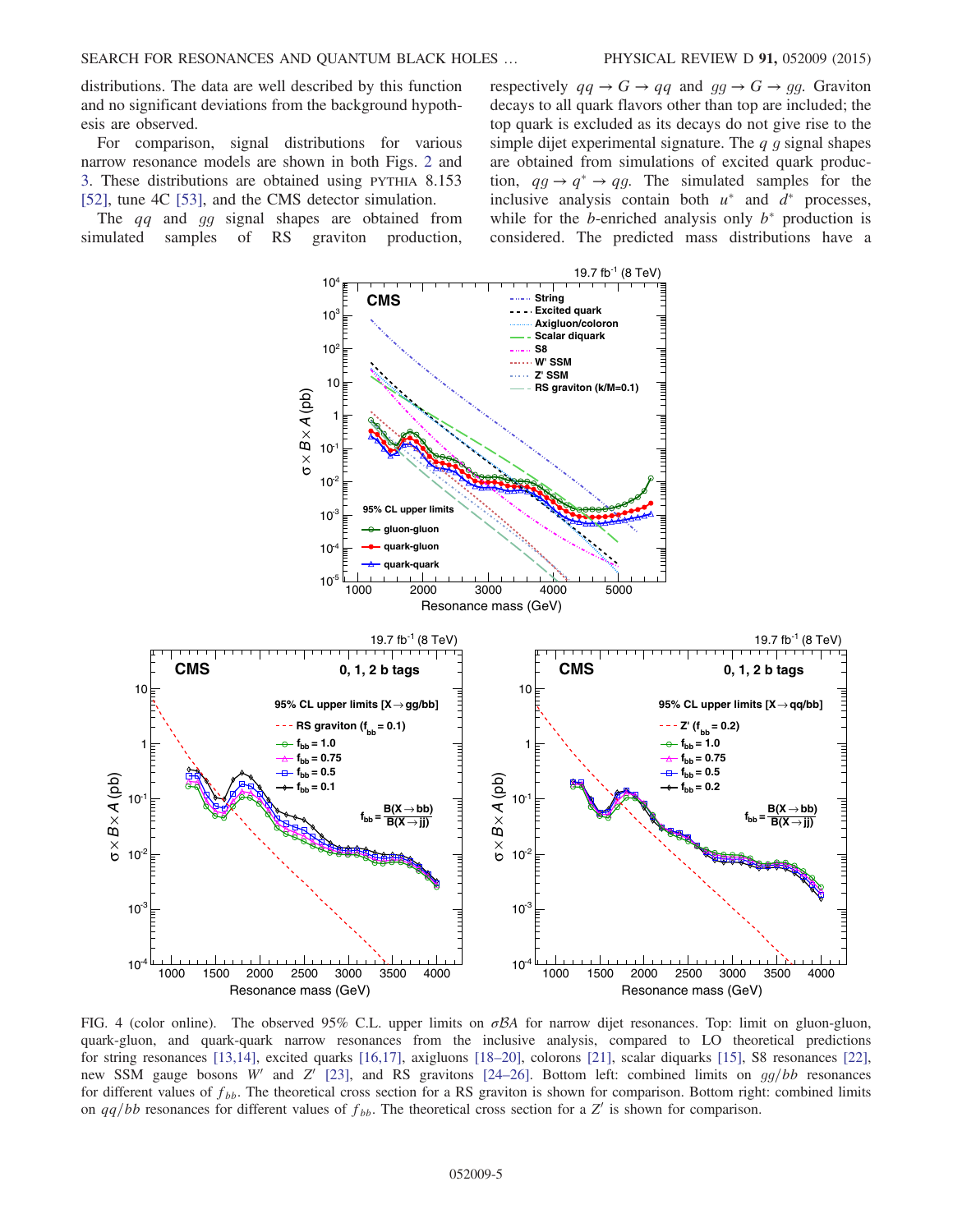Gaussian peak coming from the jet energy resolution (JER) and a tail towards lower mass values induced by the radiation of quarks and gluons at large angles. The contribution of this low mass tail to the line shape depends on the parton content of the resonance  $(qq,$ qg, or gg). Resonances containing gluons, which are more susceptible to radiation than quarks, have a more pronounced tail. For high-mass resonances, there is also another significant contribution depending on both parton distributions and the natural width of the Breit-Wigner resonance shape: when the resonance is produced by interaction of nonvalence partons in the proton, the low-mass component of the Breit-Wigner resonance shape is amplified by a larger parton probability at low fractional momentum, producing a large tail at low-mass values.

### V. INTERPRETATION OF THE RESULTS

Upper limits are set on the production cross section for different resonance final states  $(qq, qg, gg, qq/bb,$  $gg/bb$ , and  $bg$ ) as a function of the resonance mass.

<span id="page-5-0"></span>

FIG. 5 (color online). The observed 95% C.L. upper limits on  $\sigma B\mathcal{A}$  for narrow resonances decaying into  $qq$  (top left),  $qg$  (top right), and gg (bottom left) final states, and for RS graviton resonances (bottom right). The limits are shown as points and solid lines. Also shown are the expected limits (dot-dashed dark lines) and their variation at the  $1\sigma$  and  $2\sigma$  levels (shaded bands). Predicted cross sections calculated at LO for various narrow resonances are also shown.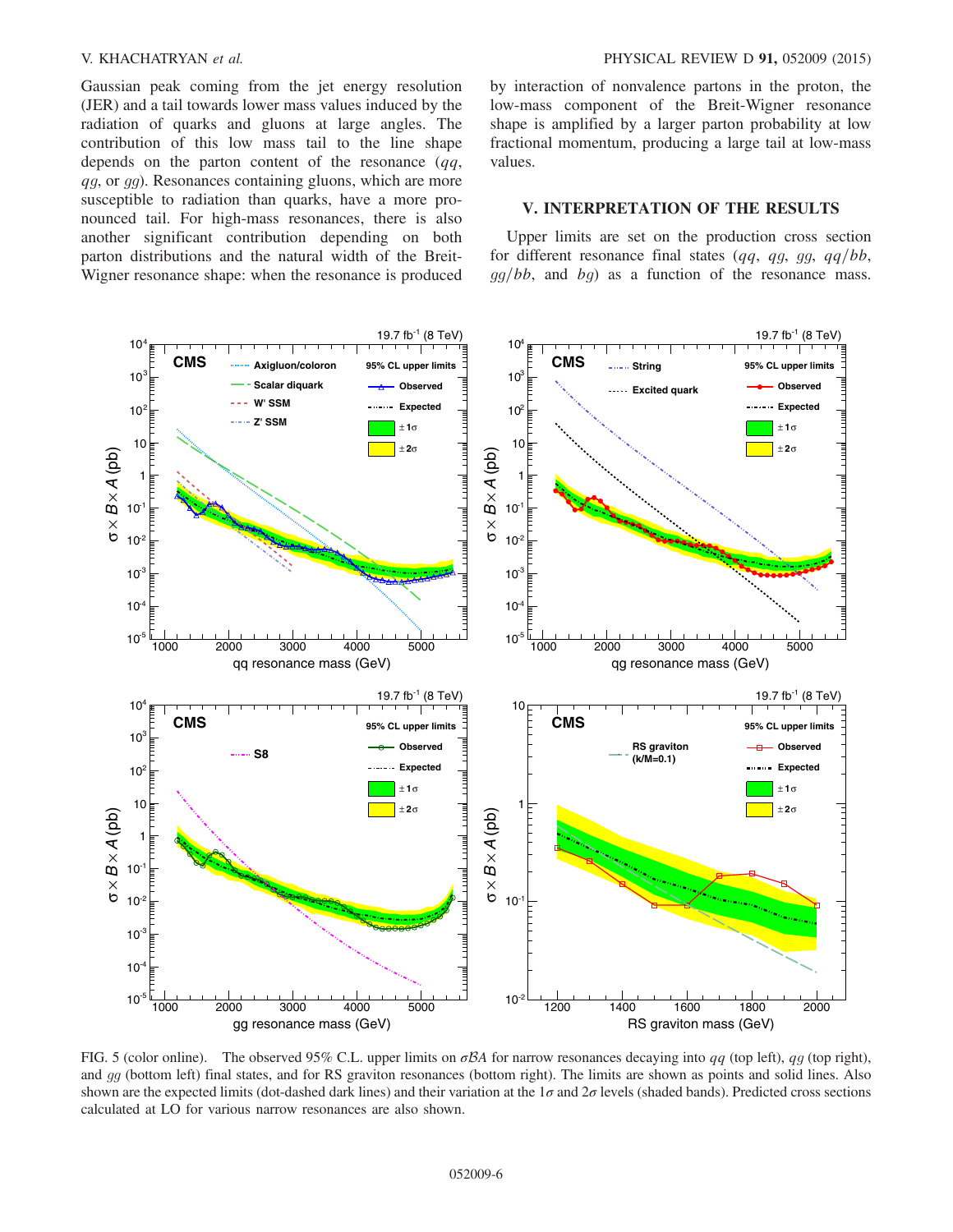<span id="page-6-0"></span>

FIG. 6 (color online). Observed and expected 95% C.L. upper limits on  $\sigma<sup>BA</sup>$  with systematic uncertainties included, for  $b^* \rightarrow$ bg resonances, compared with the LO theoretical cross section for excited b-quark production.

The limits are computed using a binned likelihood L written as a product of Poisson probability density functions

$$
L = \prod_{i} \frac{\lambda_i^{n_i} e^{-\lambda_i}}{n_i!},\tag{2}
$$

where the product runs over the  $m_{ij}$  bins. For the *i*th  $m_{ij}$  bin,  $n_i$  is the observed number of events and  $\lambda_i = \mu N_i(S)$  +  $N_i(B)$  denotes the expected number of events. Here,  $N_i(B)$ is the expected number of events from multijet background,  $N_i(S)$  is the expected number of signal events for the benchmark models considered, and  $\mu$  the ratio between the signal production cross section and its corresponding benchmark value. The background term  $N_i(B)$  is estimated using the parametrization of Eq. [\(1\)](#page-2-2).

The dominant sources of systematic uncertainty are as follows:

(i) uncertainty in the jet energy scale (JES) [\[39\]](#page-18-12), which translates into a 1% relative uncertainty in the dijet mass, roughly independent of the mass value; it is propagated to the search by shifting the reconstructed dijet mass for signal events by  $\pm 1\%$ ;

|            | Upper limit on $\sigma B\!A$ (fb) |     |     |            | Upper limit on $\sigma B A$ (fb) |      |     |
|------------|-----------------------------------|-----|-----|------------|----------------------------------|------|-----|
| Mass (TeV) | qq                                | qg  | gg  | Mass (TeV) | qq                               | qg   | gg  |
| 1.2        | 230                               | 340 | 720 | 3.4        | 5.4                              | 7.3  | 11  |
| 1.3        | 180                               | 270 | 480 | 3.5        | 5.6                              | 7.2  | 10  |
| 1.4        | 100                               | 160 | 280 | 3.6        | 5.2                              | 7.0  | 10  |
| 1.5        | 60                                | 88  | 150 | 3.7        | 4.3                              | 5.9  | 9.0 |
| 1.6        | 74                                | 94  | 120 | 3.8        | 3.3                              | 4.6  | 6.9 |
| 1.7        | 130                               | 180 | 250 | 3.9        | 2.3                              | 3.3  | 4.9 |
| 1.8        | 140                               | 210 | 330 | 4.0        | 1.5                              | 2.5  | 3.6 |
| 1.9        | 100                               | 160 | 260 | 4.1        | 1.1                              | 1.7  | 2.6 |
| 2.0        | 60                                | 100 | 160 | 4.2        | 0.80                             | 1.3  | 2.0 |
| 2.1        | 35                                | 58  | 89  | 4.3        | 0.67                             | 1.0  | 1.6 |
| 2.2        | 26                                | 40  | 60  | 4.4        | 0.63                             | 0.91 | 1.4 |
| 2.3        | 25                                | 37  | 56  | 4.5        | 0.56                             | 0.89 | 1.5 |
| 2.4        | 23                                | 32  | 50  | 4.6        | 0.56                             | 0.86 | 1.5 |
| 2.5        | 20                                | 29  | 44  | 4.7        | 0.55                             | 0.87 | 1.4 |
| 2.6        | 13                                | 20  | 33  | 4.8        | 0.58                             | 0.89 | 1.5 |
| 2.7        | 9.3                               | 15  | 23  | 4.9        | 0.63                             | 0.95 | 1.6 |
| 2.8        | 7.4                               | 11  | 16  | 5.0        | 0.67                             | 1.0  | 1.8 |
| 2.9        | 6.7                               | 9.7 | 14  | 5.1        | 0.72                             | 1.2  | 2.1 |
| 3.0        | 6.7                               | 9.7 | 13  | 5.2        | 0.80                             | 1.3  | 2.7 |
| 3.1        | 6.7                               | 9.8 | 14  | 5.3        | 0.86                             | 1.5  | 3.4 |
| 3.2        | 5.9                               | 8.8 | 13  | 5.4        | 0.95                             | 1.7  | 5.3 |
| 3.3        | 5.3                               | 7.6 | 11  | 5.5        | 1.1                              | 2.3  | 13  |

<span id="page-6-1"></span>TABLE I. Observed 95% C.L. upper limits on  $\sigma<sup>B</sup>A$  for narrow qq, qq, and gq resonances, from the inclusive analysis for signal masses between 1.2 and 5.5 TeV.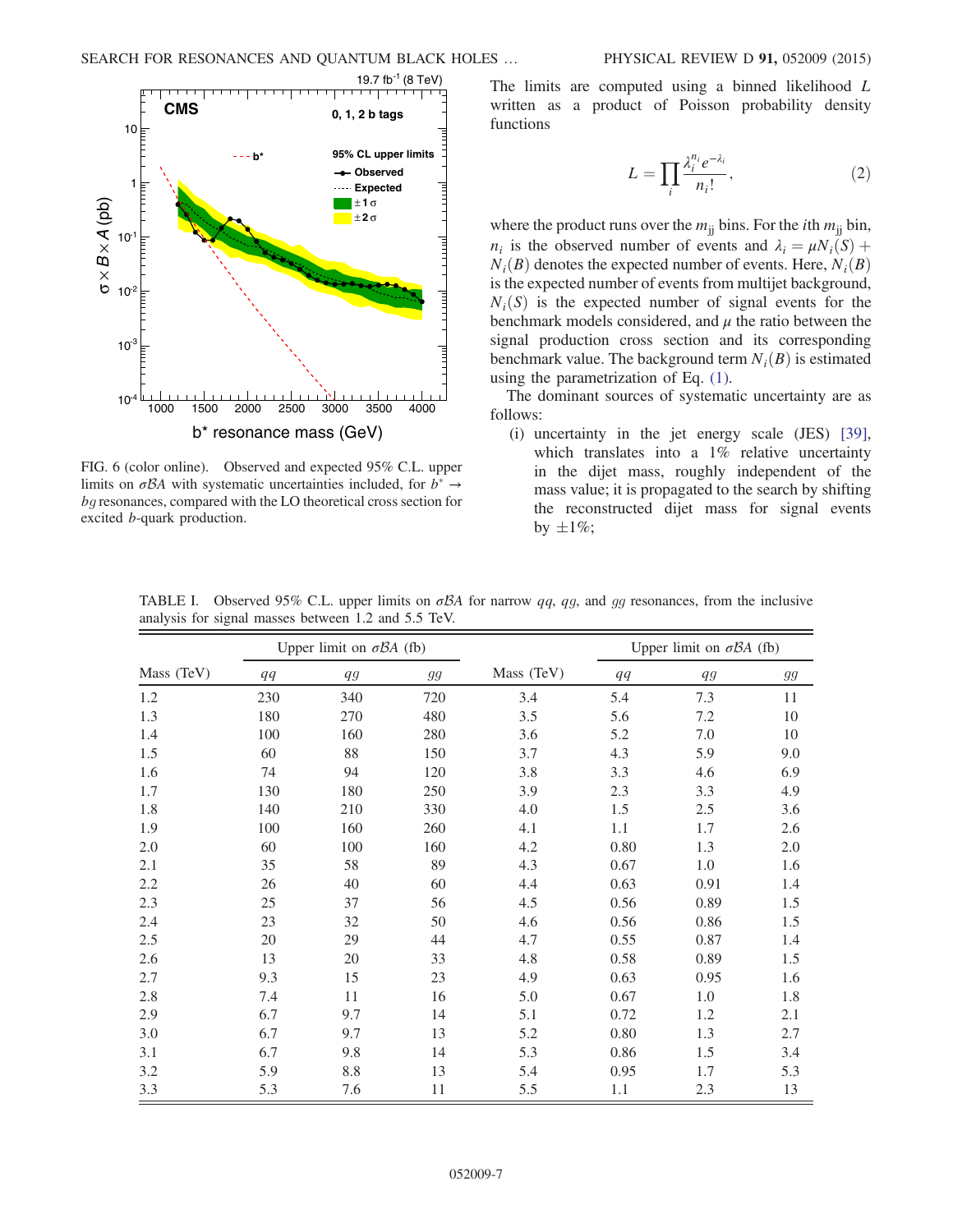### V. KHACHATRYAN et al. PHYSICAL REVIEW D 91, 052009 (2015)

- (ii) uncertainty in the JER [\[39\]](#page-18-12), which translates into an uncertainty of 10% in the dijet mass resolution [\[39\].](#page-18-12) This uncertainty is propagated to the search by increasing and decreasing by 10% the reconstructed width of the dijet mass shape for the signal;
- (iii) the precision in the overall normalization for the signal is limited by an uncertainty of 2.6% in the integrated luminosity [\[54\]](#page-18-23);
- (iv) *b*-tagging scale factors ( $\sim$ 5% for heavy and  $\sim$ 10% for light-flavor jets) [\[44\],](#page-18-15) applied only in the dedicated b-jet search.
- (v) uncertainties due to the choice of the background fit function are taken into account by the marginalization procedure described below.

Using studies based on simulations, the dependence of the signal mass shapes on the number of pileup interactions is found to be negligible. Similarly, no appreciable

For setting upper limits on signal cross sections a Bayesian formalism [\[55\]](#page-18-24) is used, with a uniform prior for the signal cross section in the range  $[0, +\infty]$ . For a given value of the resonance mass the data are fit to the background function plus a signal line shape, the signal cross section being a free parameter. The resulting fit function with the signal cross section set to zero is used as the initial background hypothesis. The uncertainty in the background shape is incorporated by marginalizing over the background-fit parameters using uniform priors. The integration is performed in a sufficiently large range around the best-fit values such that the results are found to be stable. Uncertainties due to alternative background fit functions are not explicitly included since these variations are already covered by the marginalization procedure with the default fit function [Eq. [\(1\)](#page-2-2)]. Log-normal priors are

<span id="page-7-0"></span>TABLE II. Observed 95% C.L. upper limits on  $\sigma\beta A$  for narrow  $gg/bb$ ,  $qq/bb$ , and bg resonances from the b -enriched analysis, for signal masses between 1.2 and 4.0 TeV. The upper limits are given for different ratios  $f_{bb}$  for  $gg/bb$  and  $qq/bb$  resonances, and for 100% branching fraction into bg.

|            | Upper limit on $\sigma\beta A$ (fb) |                |                 |                |                |                |                 |                |     |  |
|------------|-------------------------------------|----------------|-----------------|----------------|----------------|----------------|-----------------|----------------|-----|--|
|            |                                     |                | gg/bb           |                |                | qq/bb          |                 |                |     |  |
| Mass (TeV) | $f_{bb} = 0.2$                      | $f_{bb} = 0.5$ | $f_{bb} = 0.75$ | $f_{bb} = 1.0$ | $f_{bb} = 0.2$ | $f_{bb} = 0.5$ | $f_{bb} = 0.75$ | $f_{bb} = 1.0$ |     |  |
| 1.2        | 340                                 | 260            | 210             | 170            | 210            | 200            | 180             | 170            | 400 |  |
| 1.3        | 320                                 | 260            | 200             | 160            | 180            | 200            | 180             | 160            | 260 |  |
| 1.4        | 210                                 | 120            | 90              | 72             | 100            | 93             | 82              | 72             | 120 |  |
| 1.5        | 110                                 | 75             | 60              | 49             | 57             | 56             | 53              | 49             | 87  |  |
| 1.6        | 99                                  | 68             | 55              | 45             | 66             | 59             | 51              | 45             | 87  |  |
| 1.7        | 220                                 | 130            | 92              | 71             | 130            | 120            | 92              | 71             | 150 |  |
| 1.8        | 300                                 | 190            | 140             | 110            | 140            | 140            | 130             | 110            | 220 |  |
| 1.9        | 250                                 | 170            | 130             | 100            | 110            | 120            | 120             | 100            | 200 |  |
| 2.0        | 160                                 | 120            | 98              | 80             | 69             | 82             | 85              | 80             | 140 |  |
| 2.1        | 97                                  | 76             | 62              | 51             | 41             | 48             | 52              | 51             | 83  |  |
| 2.2        | 61                                  | 44             | 36              | 30             | 29             | 31             | 32              | 30             | 51  |  |
| 2.3        | 52                                  | 36             | 29              | 23             | 27             | 27             | 26              | 23             | 42  |  |
| 2.4        | 47                                  | 31             | 25              | 20             | 24             | 24             | 22              | $20\,$         | 38  |  |
| 2.5        | 42                                  | 27             | 21              | 17             | 20             | 20             | 19              | 17             | 32  |  |
| 2.6        | 31                                  | 21             | 17              | 14             | 14             | 15             | 14              | 14             | 26  |  |
| 2.7        | 21                                  | 16             | 14              | 12             | 9.9            | 11             | 12              | 12             | 20  |  |
| 2.8        | 16                                  | 14             | 12              | 11             | 7.8            | 8.8            | 10              | 11             | 16  |  |
| 2.9        | 13                                  | 12             | 11              | 9.9            | 7.1            | 8.2            | 9.0             | 9.9            | 14  |  |
| 3.0        | 13                                  | 11             | 10              | 9.7            | 7.2            | 8.1            | 8.8             | 9.7            | 13  |  |
| 3.1        | 13                                  | 12             | 11              | 9.6            | 7.0            | 8.1            | 9.0             | 9.6            | 14  |  |
| 3.2        | 12                                  | 10             | 9.5             | 8.4            | 6.3            | 7.2            | 7.9             | 8.4            | 14  |  |
| 3.3        | 11                                  | 8.8            | 7.9             | 6.9            | 5.5            | 6.0            | 6.7             | 6.9            | 13  |  |
| 3.4        | 9.8                                 | 8.3            | 7.5             | 6.6            | 5.7            | 6.2            | 6.6             | 6.6            | 12  |  |
| 3.5        | 9.9                                 | 8.7            | 7.9             | 7.1            | 5.8            | 6.4            | 6.8             | 7.1            | 13  |  |
| 3.6        | 9.5                                 | 8.5            | 7.8             | 7.0            | 5.4            | 6.1            | 6.6             | 7.0            | 13  |  |
| 3.7        | 8.2                                 | 7.4            | 6.8             | 6.2            | 4.5            | 5.2            | 5.7             | 6.2            | 13  |  |
| 3.8        | 6.4                                 | 5.8            | 5.4             | 4.9            | 3.4            | 3.9            | 4.4             | 4.9            | 11  |  |
| 3.9        | 4.6                                 | 4.3            | 4.0             | 3.7            | 2.3            | 2.8            | 3.2             | 3.7            | 8.7 |  |
| 4.0        | 3.2                                 | 2.9            | 2.8             | 2.5            | 1.5            | 1.8            | 2.2             | 2.5            | 6.4 |  |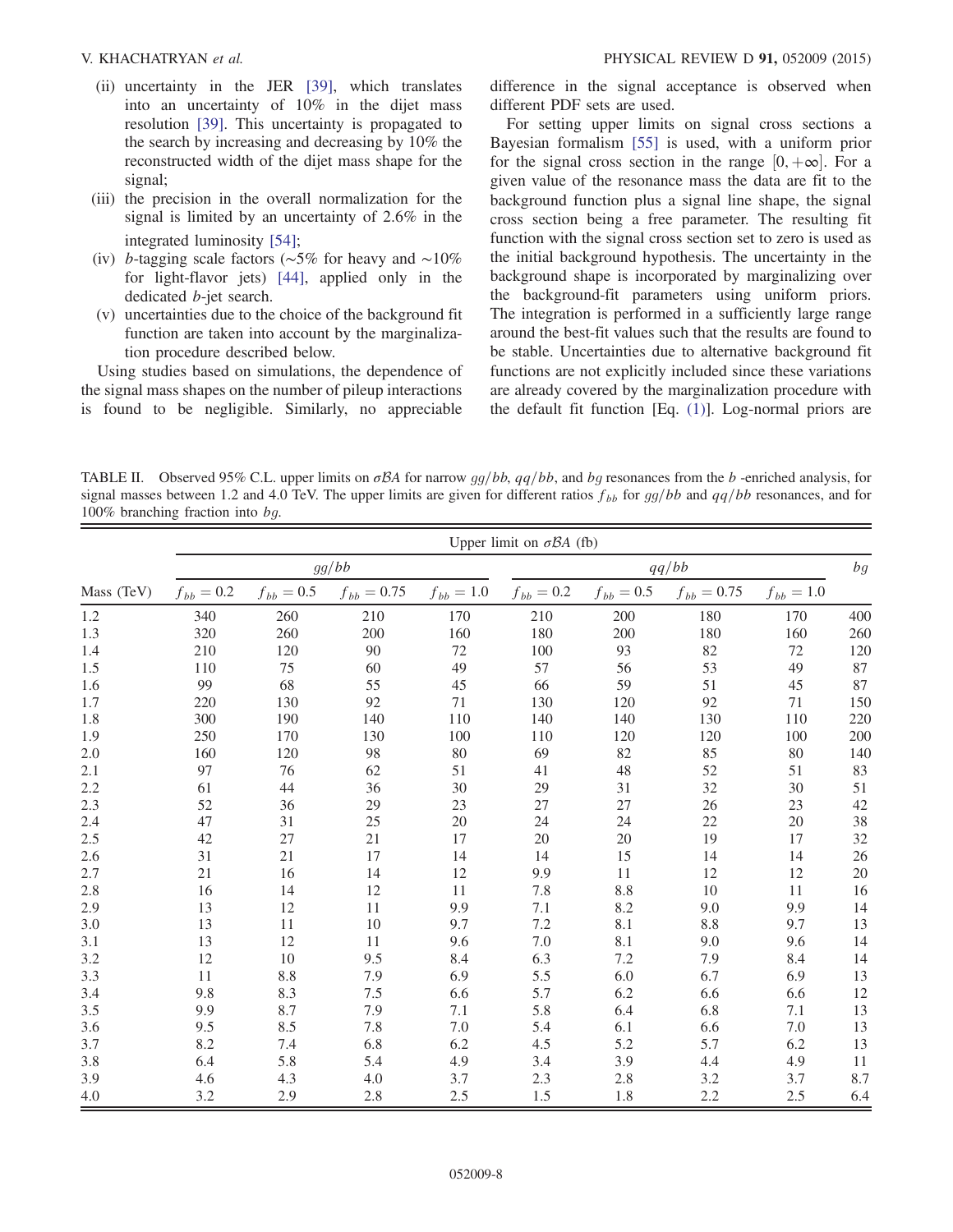used to model systematic uncertainties in the JES, JER, integrated luminosity, and b-tagging efficiency, all treated as nuisance parameters. The nuisance parameters are marginalized to derive a posterior probability density function for the signal cross section. The marginalization is performed using Markov chain Monte Carlo integration implemented in the Bayesian Analysis Toolkit [\[56\].](#page-18-25)

In the case of the search for  $X \rightarrow bb$  resonances the limit is obtained by combining the three event categories  $(0b, 1b, 1c)$ and 2b). The background distributions in the three samples

<span id="page-8-0"></span>

FIG. 7 (color online). Dijet mass distributions for  $qq$  (left) and  $gg$  (right) resonances with masses of 1, 2, 3, 4, and 5 TeV and two different values of  $\Gamma/M$  (10% and 1.5%). The corrections for the difference in the JES between a parametric simulation and the GEANT4 -based CMS simulation have been applied.

are independently varied in the fit. The relative normalization of the signal distributions in the three samples is determined by the ratio of the branching fractions of the X resonance:

$$
f_{bb} = \frac{\mathcal{B}(X \to bb)}{\mathcal{B}(X \to \text{jj})}.
$$
 (3)

As the fraction increases, events from a resonance in the 0b category shift into the  $1b$  and  $2b$  categories. The distribution between the three categories also depends on the tagging efficiencies shown in Fig. [1](#page-2-0). Mistags of light-flavor jets are accounted for, according to the quoted tagging probabilities.

Figure [4](#page-4-0) shows the observed model independent upper limits at the 95% confidence level (CL) on the product of the cross section ( $\sigma$ ), the branching fraction into dijets (b), and the acceptance  $(A)$  for the kinematic requirements described in Sec. [III](#page-1-0), for narrow qq, g, and gg resonances. The acceptance for isotropic decays is  $A \approx 0.6$ , independent of resonance mass. The observed upper limits can be compared to LO predictions for  $\sigma \mathcal{B}A$  at the parton level, without any detector simulation, in order to determine mass limits on new particles. The two partons in the LO process of the resonance decay should both have pseudorapidity

<span id="page-8-1"></span>TABLE III. Observed and expected 95% C.L. exclusions on the mass of various resonances. Systematic uncertainties are taken into account. For excited b quark the expected mass limit is below the range of this analysis. For the axigluon/coloron and coloroctet scalar only observed mass limits are computed.

| Inclusive search                                                                     |                |                                        |                                  |  |  |  |  |  |
|--------------------------------------------------------------------------------------|----------------|----------------------------------------|----------------------------------|--|--|--|--|--|
| Model                                                                                | Final<br>state | Observed mass<br>exclusion (TeV)       | Expected mass<br>exclusion (TeV) |  |  |  |  |  |
| String<br>resonance $(S)$                                                            | qg             | [1.2, 5.0]                             | [1.2, 4.9]                       |  |  |  |  |  |
| Excited<br>quark $(q^*)$                                                             | qg             | [1.2, 3.5]                             | [1.2, 3.7]                       |  |  |  |  |  |
| $E_6$ diquark (D)                                                                    | qq             | [1.2, 4.7]                             | [1.2, 4.4]                       |  |  |  |  |  |
| $W'$ boson $(W')$                                                                    | $q\bar{q}$     | $[1.2, 1.9]+$                          | [1.2, 2.2]                       |  |  |  |  |  |
| $Z'$ boson $(Z')$<br>RS graviton $(G)$ , $q\bar{q} + gg$<br>$k/\bar{M}_{\rm Pl}=0.1$ | $q\bar{q}$     | [2.0, 2.2]<br>[1.2, 1.7]<br>[1.2, 1.6] | [1.2, 1.8]<br>[1.2, 1.3]         |  |  |  |  |  |
|                                                                                      |                | <i>b</i> -enriched search              |                                  |  |  |  |  |  |
| Excited <i>b</i><br>quark $(b^*)$                                                    |                | <i>bq</i> [1.2, 1.6]                   |                                  |  |  |  |  |  |
|                                                                                      |                | Wide resonance search                  |                                  |  |  |  |  |  |
| Axigluon<br>$(A)/\text{coloron}(C)$                                                  | $q\bar{q}$     | [1.3, 3.6]                             |                                  |  |  |  |  |  |
| Color-octet<br>scalar (S8)                                                           | 99             | [1.3, 2.5]                             |                                  |  |  |  |  |  |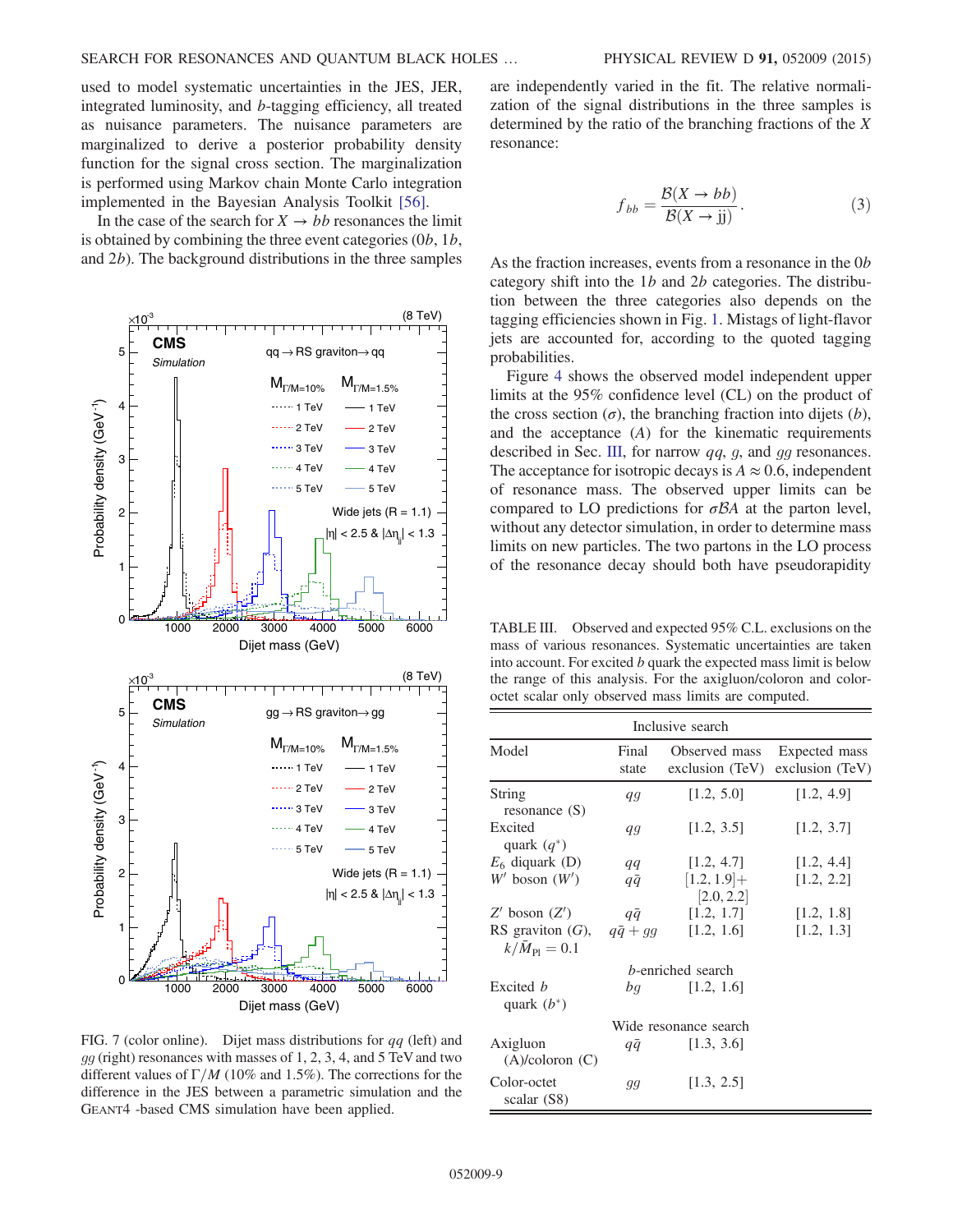less than 2.5, their pseudorapidity separation should be less than 1.3, and their combined invariant mass should exceed 890 GeV. The results shown are obtained in the narrow-width approximation using CTEQ6L1 parton distributions [\[48\].](#page-18-19)

The expected limits on the cross section are estimated with pseudoexperiments generated using background shapes, which are obtained by signal-plus-background fits to the data. Figure [5](#page-5-0) shows the expected limits and their uncertainty bands for  $qq$ ,  $qg$ , and  $gg$  resonances compared to both observed limits and model predictions. For the RS graviton, which couples either to a pair of gluons or to a  $qq$ pair, the model-dependent cross section limits are obtained using a weighted average of the  $qq$  (where  $q = u, d, c, s$ , and  $b$ , excluding the top quark) and  $gg$  dijet mass shapes. The weight factors of about 0.5 correspond to the relative branching fractions for these two final states derived from Ref. [\[26\].](#page-18-26) Figure [6](#page-6-0) shows a similar plot for an excited b quark. The observed upper limits are reported in Tables [I](#page-6-1) and [II](#page-7-0) for the inclusive and b-enriched analyses, respectively. The limits for resonances with gluons in the final states are less restrictive than those with quarks because the signal shapes are wider, as shown for example in Fig. [7](#page-8-0).

New particles are excluded at 95% C.L. in mass regions for which the theoretical curve lies above the observed upper limit for the appropriate final state. The observed and expected mass exclusions for various models are reported in Table [III](#page-8-1). Table [III](#page-8-1) also shows limits on axigluons/colorons and S8 resonances, interpreted as wide resonances, as discussed in the next section. For comparison with previous searches, we quote here the new limits at a 95% C.L. on these two models interpreted as narrow resonances, as shown in Fig. [5.](#page-5-0) These limits provide reference values to quantify the impact of a non-negligible resonance width. For narrow axigluons/ colorons the observed and expected mass limits are 3.7 and 3.9 TeV, respectively. The corresponding exclusion limits for narrow S8 resonances are 2.7 and 2.6 TeV, respectively.

### <span id="page-9-1"></span>VI. IMPLICATIONS FOR WIDE RESONANCES

In the previous sections we have described a search for narrow dijet resonances, where the intrinsic resonance width is negligible compared to the experimental dijet mass resolution. In order to quantify the impact of this search on models with wide resonances, we consider the case of a RS graviton produced via  $qq$  and  $gg$  annihilation and decaying, respectively, to qq and gq final states. Samples are generated with PYTHIA scanning the plane defined by the graviton mass  $M$  and the coupling parameter  $k/\bar{M}_{\text{Pl}}$ . For resonances with mass at the TeV scale, the width-to-mass ratio of the resonance is  $\Gamma/M \approx 1.4(k/\bar{M}_{\rm Pl})^2$ [\[26\]](#page-18-26). The excluded signal cross section is presented as a function of the resonance mass and width, separately for the  $qq$  and  $qq$  final states, in order to allow for the interpretation of the results in a generic model.

The  $(M, k/\bar{M}_{\rm Pl})$  scan is performed using events generated with PYTHIA 8.153 and a parametric, fast simulation of the CMS detector [\[57\].](#page-18-27) The predicted signal distribution is corrected for the difference in the JES between the fast simulation and the GEANT4-based CMS simulation. Figure [7](#page-8-0) shows the corrected dijet mass distributions for several different values of resonance mass M and width-tomass ratio  $\Gamma/M$ . The excluded cross section at 95% C.L. as

<span id="page-9-0"></span>

FIG. 8 (color online). Observed 95% C.L. upper limits on  $\sigma<sub>B</sub>A$ as a function of the resonance mass for different values of the width-to-mass ratio  $\Gamma/M$ , computed for  $qq \rightarrow G \rightarrow qq$  (left) and  $gg \to G \to gg$  (right).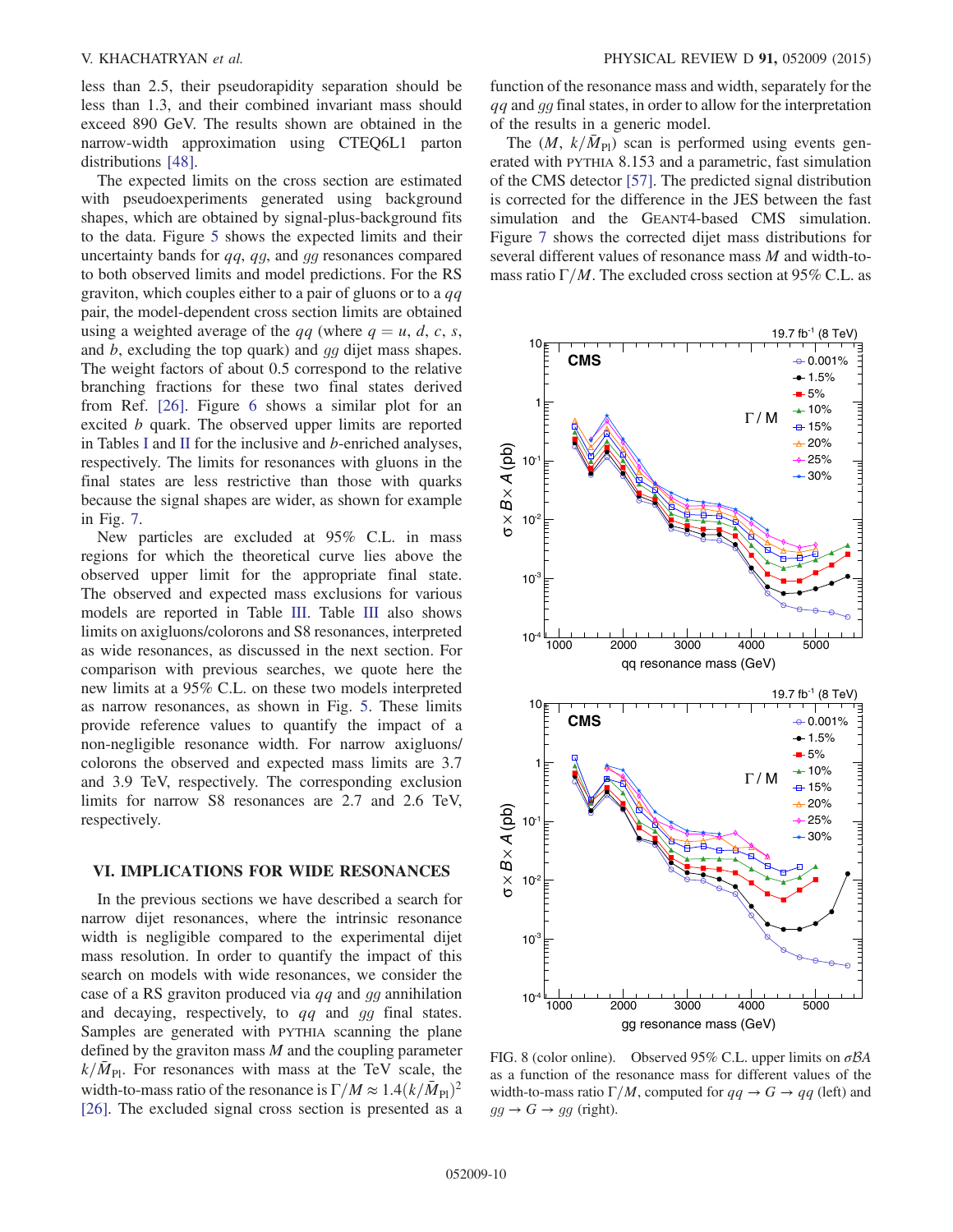a function of the resonance mass is shown in Fig. [8](#page-9-0) for different values of  $\Gamma/M$ . At resonance masses around 1–2 TeV, the value of the excluded cross section slightly increases with the resonance width, as expected from the gradual widening of the core of the resonance approximately independent of the tail. For large resonance masses, the exclusion limit for wide resonances is worse than the narrow resonance limits by at least one order of magnitude. This different behavior is caused by the enhancement in the low-mass tail of the dijet mass signal shape from partons with low fractional momentum, which is more important for high-mass resonances. Nevertheless, the analysis

<span id="page-10-0"></span>TABLE IV. Observed 95% C.L. upper limits on  $\sigma\beta A$  as a function of resonance mass for several values of the width-to-mass ratio  $\Gamma/M$ , computed for  $qq \to G \to qq$  and  $gg \to G \to gg$ . The missing entries correspond to the region where the two conditions for the validity of the wide resonance analysis are not satisfied (see text).

|            |                                                      |      | Observed 95% C.L. $\sigma\beta A$ limit (fb)       |                                      |         |         |         |        |  |
|------------|------------------------------------------------------|------|----------------------------------------------------|--------------------------------------|---------|---------|---------|--------|--|
|            | $\Gamma/M$ (%) for $qq \rightarrow G \rightarrow qq$ |      |                                                    |                                      |         |         |         |        |  |
| Mass (TeV) | 0.001                                                | 1.5  | 5                                                  | 10                                   | 15      | 20      | 25      | 30     |  |
| 1.25       | 170                                                  | 200  | 230                                                | 310                                  | 380     | 470     |         |        |  |
| 1.50       | 57                                                   | 61   | 74                                                 | 97                                   | 120     | 170     | 230     | 220    |  |
| 1.75       | 110                                                  | 140  | 170                                                | 210                                  | 290     | 350     | 470     | 580    |  |
| 2.00       | 55                                                   | 61   | 76                                                 | 100                                  | 130     | 160     | 200     | 230    |  |
| 2.25       | 21                                                   | 25   | 28                                                 | 40                                   | $47\,$  | 64      | $80\,$  | 100    |  |
| 2.50       | 18                                                   | 20   | 22                                                 | 26                                   | 32      | 39      | 41      | 41     |  |
| 2.75       | 6.9                                                  | 7.9  | 9.8                                                | 13                                   | 16      | 21      | 24      | 28     |  |
| 3.00       | 5.8                                                  | 6.7  | 7.8                                                | 10                                   | 12      | 15      | 17      | 21     |  |
| 3.25       | 4.6                                                  | 5.5  | 6.9                                                | 9.5                                  | 12      | 15      | 17      | 20     |  |
| 3.50       | 4.4                                                  | 5.6  | 6.7                                                | 9.1                                  | 12      | 14      | 17      | $18\,$ |  |
| 3.75       | 3.2                                                  | 3.8  | 5.3                                                | 7.2                                  | 9.1     | $11\,$  | 14      | 15     |  |
| 4.00       | 1.3                                                  | 1.5  | 2.5                                                | 3.7                                  | 5.2     | 6.3     | 8.6     | $10\,$ |  |
| 4.25       | 0.56                                                 | 0.72 | 1.2                                                | 1.9                                  | 3.0     | 4.1     | 5.4     | 6.6    |  |
| 4.50       | 0.35                                                 | 0.56 | 0.90                                               | 1.5                                  | 2.2     | 3.0     | 4.2     |        |  |
| 4.75       | 0.30                                                 | 0.57 | 0.91                                               | 1.7                                  | $2.2\,$ | $2.8\,$ | 3.3     |        |  |
| 5.00       | 0.28                                                 | 0.67 | 1.2                                                | 2.1                                  | 2.6     | 3.2     | 3.7     |        |  |
| 5.25       | 0.26                                                 | 0.83 | 1.7                                                | 2.7                                  |         |         |         |        |  |
| 5.50       | 0.22                                                 | 1.1  | 2.6                                                | 3.7                                  |         |         |         |        |  |
|            |                                                      |      | Observed 95% C.L. $\sigma \mathcal{B}A$ limit (fb) |                                      |         |         |         |        |  |
|            |                                                      |      |                                                    | $\Gamma/M$ (%) for $gg \to G \to gg$ |         |         |         |        |  |
| Mass (TeV) | 0.001                                                | 1.5  | 5                                                  | 10                                   | 15      | 20      | 25      | 30     |  |
| 1.25       | 470                                                  | 580  | 660                                                | 880                                  | 1200    |         |         |        |  |
| 1.50       | 140                                                  | 150  | 210                                                | 200                                  | 240     |         |         |        |  |
| 1.75       | 280                                                  | 320  | 370                                                | 550                                  | 520     | 870     | 780     | 880    |  |
| 2.00       | 160                                                  | 160  | 200                                                | 310                                  | 440     | 530     | 580     | 740    |  |
| 2.25       | 49                                                   | 52   | 78                                                 | 99                                   | 160     | 200     | 270     | 330    |  |
| $2.50\,$   | 40                                                   | 44   | 51                                                 | 69                                   | $88\,$  | 110     | $100\,$ | 140    |  |
| 2.75       | 15                                                   | 20   | 24                                                 | 33                                   | 46      | 50      | 79      | 97     |  |
| 3.00       | 10                                                   | 13   | 17                                                 | 23                                   | 35      | 45      | 61      | 69     |  |
| 3.25       | 9.8                                                  | 12   | 16                                                 | 23                                   | 38      | 47      | 61      | 65     |  |
| 3.50       | 7.2                                                  | 10   | 15                                                 | 23                                   | 32      | 55      | 54      | 61     |  |
| 3.75       | 5.8                                                  | 7.8  | 13                                                 | 23                                   | 32      | 35      | 64      |        |  |
| 4.00       | $2.5\,$                                              | 3.6  | 9.0                                                | 16                                   | $25\,$  | 36      | $40\,$  |        |  |
| 4.25       | $1.1\,$                                              | 1.8  | 5.9                                                | 11                                   | 17      | 25      | 25      |        |  |
| 4.50       | 0.65                                                 | 1.5  | 4.7                                                | 9.3                                  | 14      |         |         |        |  |
| 4.75       | 0.49                                                 | 1.5  | 6.8                                                | 11                                   | 17      |         |         |        |  |
| $5.00\,$   | 0.43                                                 | 1.8  | 10                                                 | 17                                   |         |         |         |        |  |
| 5.25       | 0.39                                                 | 2.9  |                                                    |                                      |         |         |         |        |  |
| 5.50       | 0.36                                                 | 1.3  |                                                    |                                      |         |         |         |        |  |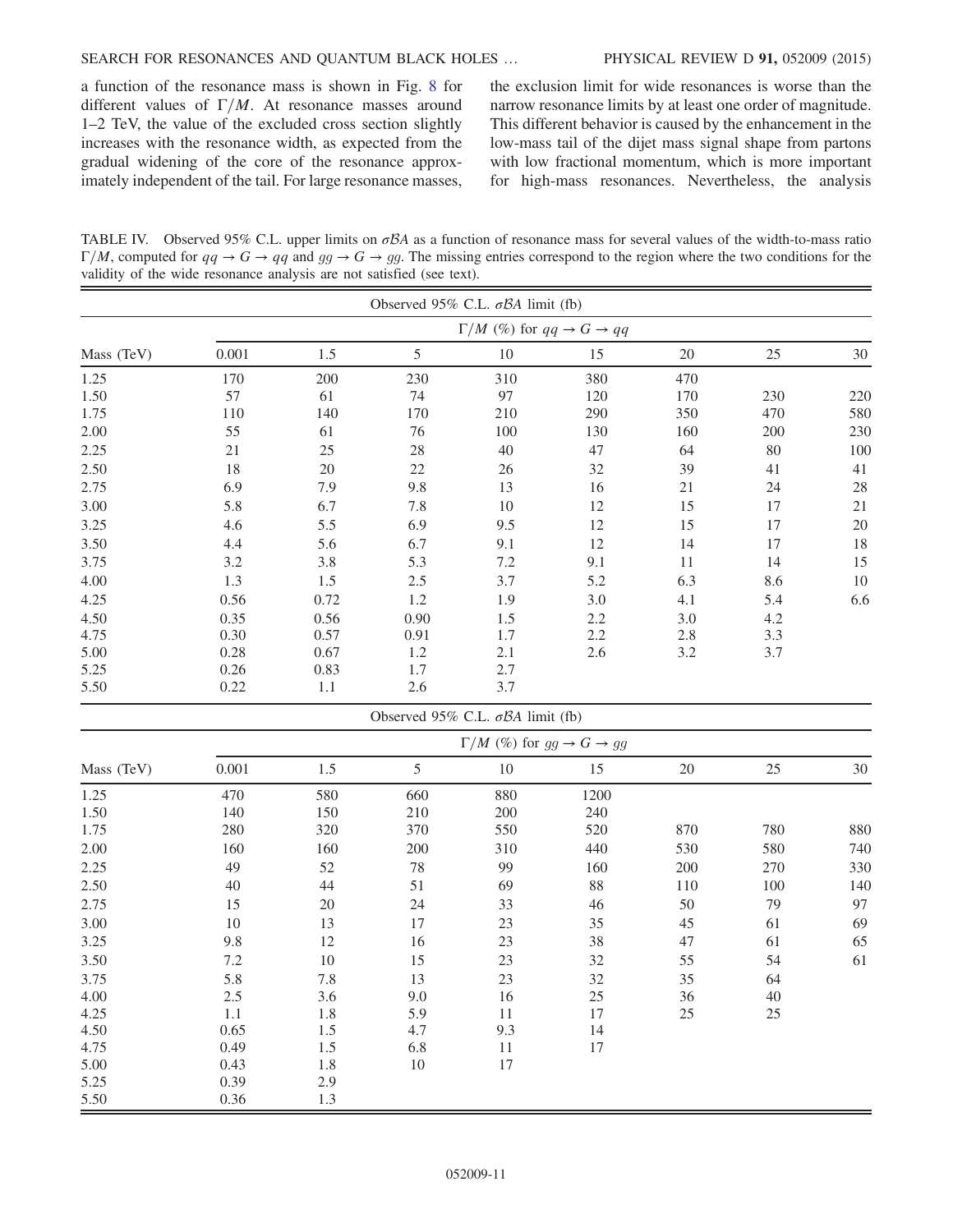remains sensitive to new resonances up to  $\Gamma/M \approx 30\%$ . The cross section limits are reported in Table [IV](#page-10-0) for  $qq$  and gg final states. The limits are quoted for a range of masses and widths that satisfies two conditions: (i) at low resonance mass, the core of the signal shape is preserved after the trigger selection  $m_{ii} > 890$  GeV, (ii) at high resonance mass, the presence of the low-mass tails in the signal shape

<span id="page-11-0"></span>

FIG. 9 (color online). Observed 95% C.L. upper limits on  $\sigma<sub>B</sub>A$ with systematic uncertainties included for axigluon/coloron (left) and S8 (right) wide resonances, compared to the corresponding theoretical predictions. The axigluon/coloron and S8 resonances have a relative width  $\Gamma/M$  between 5% and 10%. More details on the cross section calculations for wide resonances are reported in the Appendix.

does not significantly affect the limit value. This latter condition is enforced by requiring that the expected limit derived for a truncated signal shape is close to that derived for the full shape, within the typical uncertainty of 30% in the expected limits. The truncated shape is cut off at 85% of the nominal resonance mass, and the corresponding limit corrected for the difference in acceptance because of the truncation.

We present below an example, illustrating how to use these generic upper limits on the cross section to set lower mass limits for specific models of wide resonances. The axigluon/coloron and S8 resonances represent good benchmark models for this study, having relative widths Γ/M equal to  $\alpha_s$  and 5/6 $\alpha_s$ , respectively (where  $\alpha_s$  is the SM strong coupling evaluated at an energy scale equal to the resonance mass).  $\Gamma/M$  is therefore between 5% and 10%, slightly decreasing with the increase in the resonance mass because of the running of the strong coupling constant. New cross section upper limits for axigluon/ coloron and S8 resonances are produced, which are, respectively, a linear interpolation between the  $\Gamma/M =$ 5% and 10% qq and gg limits reported in Table [IV.](#page-10-0) The resulting cross section upper limits are shown in Fig. [9](#page-11-0) where they are compared to theoretical predictions to extract the lower mass limits on axigluon/coloron and S8 resonances reported in Table [III](#page-8-1). More details on the cross section calculations for wide resonances are reported in the Appendix.

<span id="page-11-1"></span>

FIG. 10 (color online). Dijet mass distribution for QBHs with  $M_{\text{QBH}}^{\text{min}}$  from 2 to 6.5 TeV. The signal shape is almost independent both of the number of extra dimensions *n* and the scale  $M_D$ .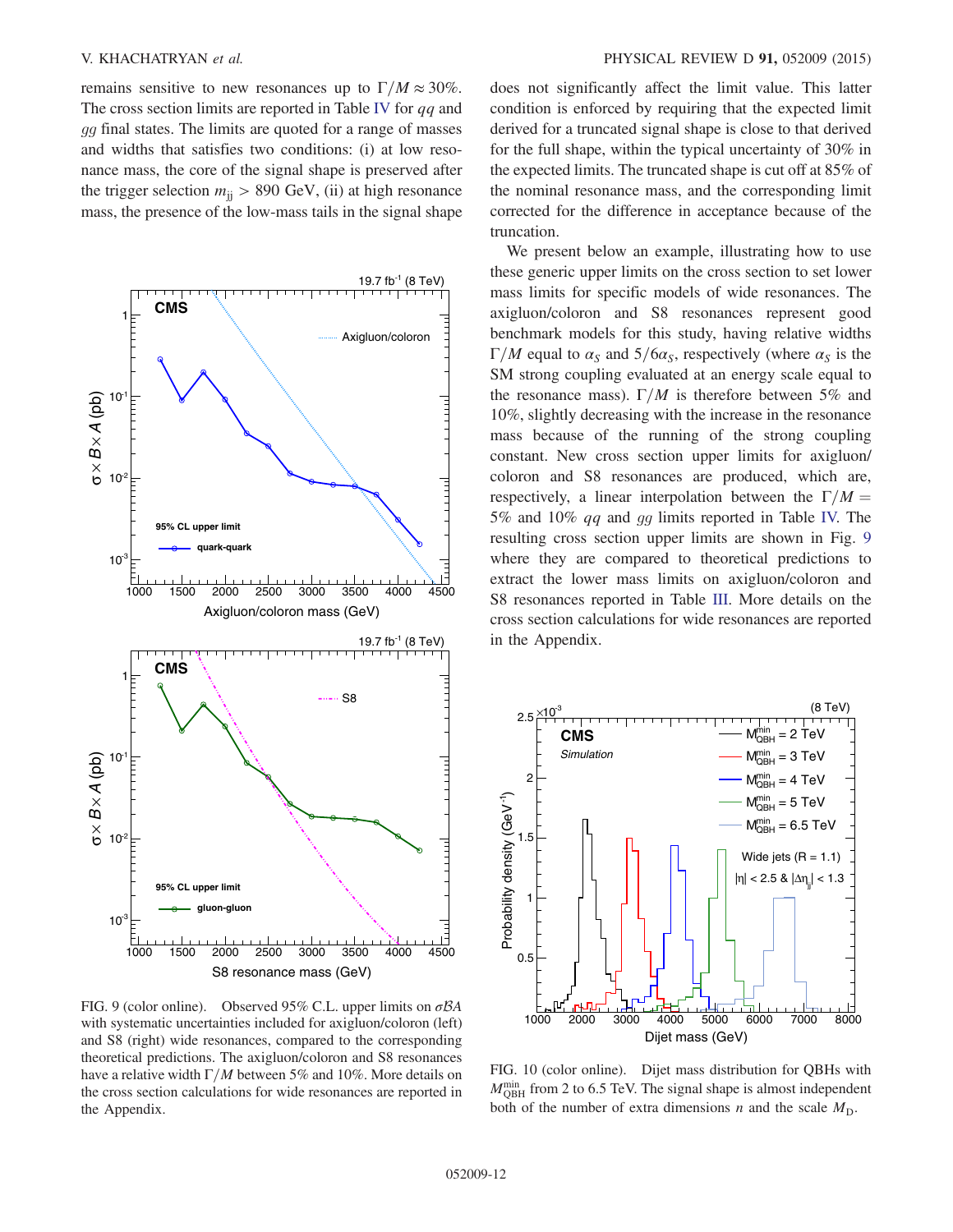### VII. IMPLICATIONS FOR QUANTUM BLACK HOLES

The inclusive dijet search can be interpreted in terms of QBH production [\[27](#page-18-5)–29] in models with large ( $n \ge 2$ ) or warped  $(n = 1)$  dimensions, where *n* is the number of extra dimensions. The dijet invariant mass distribution expected from QBH decays is used here, in place of the resonance line shape employed in the other analyses. The required mass shapes are modeled using the  $QBH (v1.07)$ matrix-element generator [\[58\]](#page-18-28) with the CTEQ6L1 PDF set [\[48\]](#page-18-19), followed by the parton showering simulation with PYTHIA 8 and a parametric, fast simulation of the CMS detector [\[57\].](#page-18-27) The signal is characterized by a peak in the reconstructed dijet mass spectrum, as shown in Fig. [10](#page-11-1). The peak position is related to the minimum mass of QBHs,  $M_{\text{QBH}}^{\text{min}}$ . The relatively narrow shape is a consequence of the convolution of the thresholdlike production behavior for QBHs with the steeply falling parton luminosity as a function of the subprocess center-of-mass energy. The low-mass dijet tails are due to detector resolution effects.

<span id="page-12-0"></span>

FIG. 11 (color online). Observed 95% C.L. upper limits on  $\sigma\beta A$  as a function of  $M_{\text{QBH}}^{\text{min}}$ , compared to theoretical predictions for different values of the fundamental Planck scale,  $M_D$ , of 2 TeV (top left), 3 TeV (top right), 4 TeV (bottom left), and 5 TeV (bottom right), with the number of extra dimensions  $n$  ranging from 1 to 6.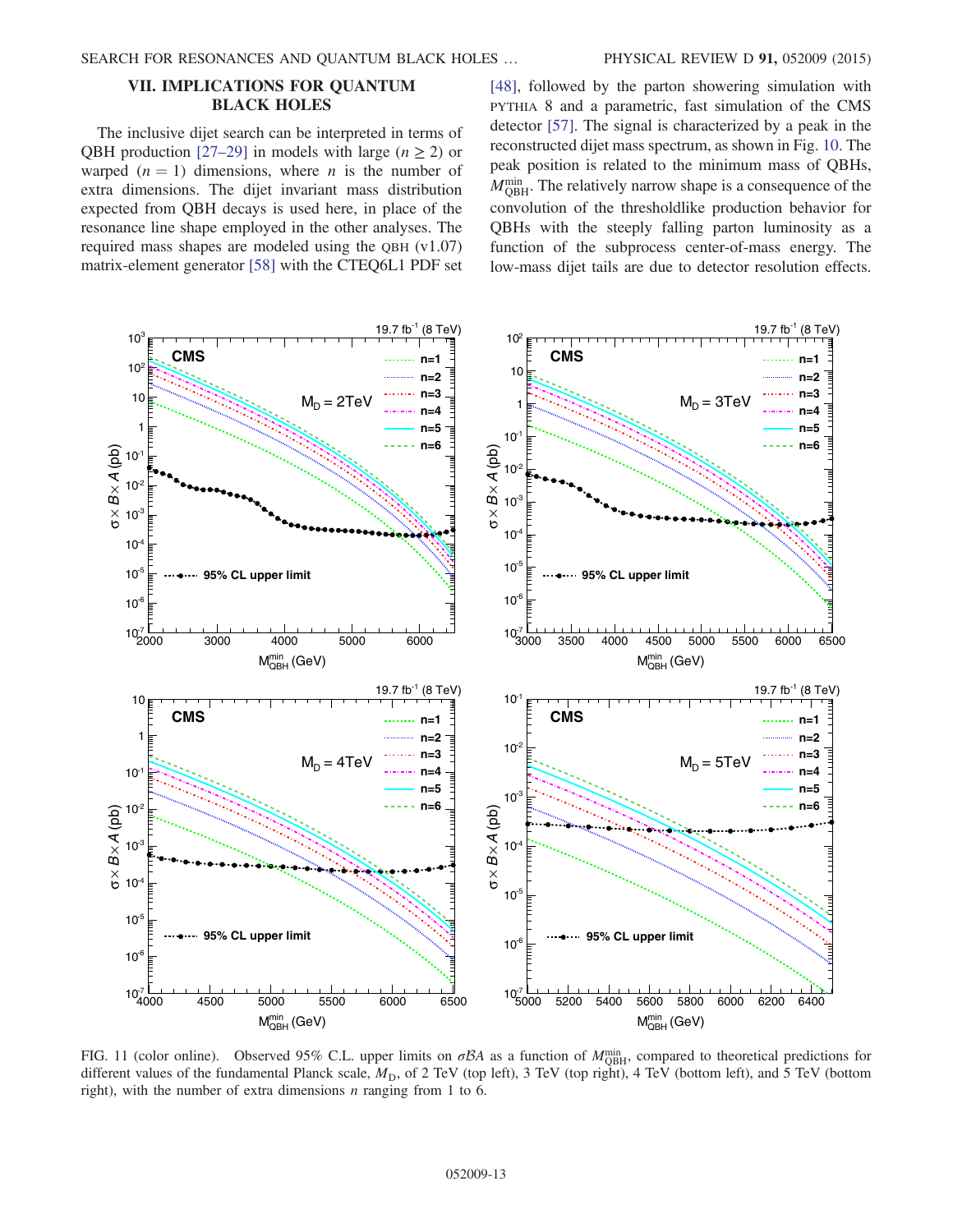|                                         | Upper limit on $\sigma B\!A$ (fb) |               |               |               |                     |  |  |  |  |
|-----------------------------------------|-----------------------------------|---------------|---------------|---------------|---------------------|--|--|--|--|
| $M_{\mathrm{QBH}}^{\mathrm{min}}$ (TeV) | $M_D = 2 \text{ TeV}$             | $M_D = 3$ TeV | $M_D = 4$ TeV | $M_D = 5$ TeV | $M_{\rm D} = 6$ TeV |  |  |  |  |
| $\overline{2}$                          | $40\,$                            |               |               |               |                     |  |  |  |  |
| 2.1                                     | $30\,$                            |               |               |               |                     |  |  |  |  |
| $2.2\,$                                 | $25\,$                            |               |               |               |                     |  |  |  |  |
| 2.3                                     | $22\,$                            |               |               |               |                     |  |  |  |  |
| 2.4                                     | 15                                |               |               |               |                     |  |  |  |  |
| $2.5\,$                                 | $11\,$                            |               |               |               |                     |  |  |  |  |
| $2.6\,$                                 | 9.1                               |               |               |               |                     |  |  |  |  |
| $2.7\,$                                 | 7.8                               |               |               |               |                     |  |  |  |  |
| $2.8\,$                                 | $7.1\,$                           |               |               |               |                     |  |  |  |  |
| 2.9                                     | 7.3                               |               |               |               |                     |  |  |  |  |
| $\mathfrak{Z}$                          | $7.0\,$                           | $7.0\,$       |               |               |                     |  |  |  |  |
| 3.1                                     | $6.0\,$                           | 6.0           |               |               |                     |  |  |  |  |
| 3.2                                     | 5.1                               | 5.1           |               |               |                     |  |  |  |  |
| 3.3                                     | 4.5                               | 4.5           |               |               |                     |  |  |  |  |
| 3.4                                     | 4.1                               | 4.1           |               |               |                     |  |  |  |  |
| $3.5$                                   | 3.3                               | 3.3           |               |               |                     |  |  |  |  |
| $3.6\,$                                 | $2.5\,$                           | $2.5\,$       |               |               |                     |  |  |  |  |
| 3.7                                     | 1.6                               | 1.6           |               |               |                     |  |  |  |  |
| 3.8                                     | $1.1\,$                           | 1.1           |               |               |                     |  |  |  |  |
| 3.9                                     | 0.76                              | 0.76          |               |               |                     |  |  |  |  |
| $\overline{4}$                          | 0.58                              | 0.58          | 0.58          |               |                     |  |  |  |  |
| 4.1                                     | 0.46                              | 0.46          | 0.46          |               |                     |  |  |  |  |
| $4.2\,$                                 | 0.43                              | 0.43          | 0.43          |               |                     |  |  |  |  |
| 4.3                                     | 0.37                              | 0.37          | 0.37          |               |                     |  |  |  |  |
| 4.4                                     | 0.35                              | 0.35          | 0.35          |               |                     |  |  |  |  |
| 4.5                                     | 0.33                              | 0.33          | 0.33          |               |                     |  |  |  |  |
|                                         |                                   | 0.32          |               |               |                     |  |  |  |  |
| 4.6<br>4.7                              | 0.32<br>0.30                      | 0.30          | 0.32<br>0.30  |               |                     |  |  |  |  |
|                                         |                                   |               |               |               |                     |  |  |  |  |
| 4.8                                     | 0.30                              | 0.30          | 0.30          |               |                     |  |  |  |  |
| 4.9<br>5 <sup>5</sup>                   | 0.29<br>0.28                      | 0.29          | 0.29          |               |                     |  |  |  |  |
|                                         |                                   | 0.28          | 0.28          | 0.28          |                     |  |  |  |  |
| 5.1                                     | 0.28                              | 0.28          | 0.28          | 0.28          |                     |  |  |  |  |
| $5.2\,$                                 | 0.26                              | 0.26          | 0.26          | 0.26          |                     |  |  |  |  |
| 5.3                                     | 0.25                              | 0.25          | 0.25          | 0.25          |                     |  |  |  |  |
| 5.4                                     | 0.23                              | 0.23          | 0.23          | 0.23          |                     |  |  |  |  |
| 5.5                                     | 0.22                              | 0.22          | 0.22          | 0.22          |                     |  |  |  |  |
| 5.6                                     | 0.21                              | 0.21          | 0.21          | 0.21          |                     |  |  |  |  |
| 5.7                                     | 0.21                              | 0.21          | 0.21          | 0.21          |                     |  |  |  |  |
| 5.8                                     | 0.20                              | 0.20          | 0.20          | 0.20          |                     |  |  |  |  |
| 5.9                                     | 0.20                              | 0.20          | 0.20          | 0.20          |                     |  |  |  |  |
| 6.                                      | 0.20                              | 0.20          | 0.20          | 0.20          | 0.20                |  |  |  |  |
| 6.1                                     | 0.21                              | 0.21          | 0.21          | 0.21          | 0.21                |  |  |  |  |
| $6.2\,$                                 | 0.22                              | 0.22          | 0.22          | 0.22          | 0.22                |  |  |  |  |
| 6.3                                     | 0.23                              | 0.23          | 0.23          | 0.23          | 0.23                |  |  |  |  |
| 6.4                                     | 0.27                              | 0.27          | 0.27          | 0.27          | 0.27                |  |  |  |  |
| 6.5                                     | 0.31                              | 0.31          | 0.31          | 0.31          | 0.31                |  |  |  |  |

<span id="page-13-0"></span>TABLE V. Observed 95% C.L. upper limits on  $\sigma\beta A$  for QBHs from the inclusive analysis. These limits are valid for the number of extra dimensions n considered in this paper, ranging from 1 to 6. Cross section limits are presented only for  $M_{\text{QBH}}^{\text{min}} \geq M_{\text{D}}$  for different values of  $M_{\text{D}}$ , as described in the text.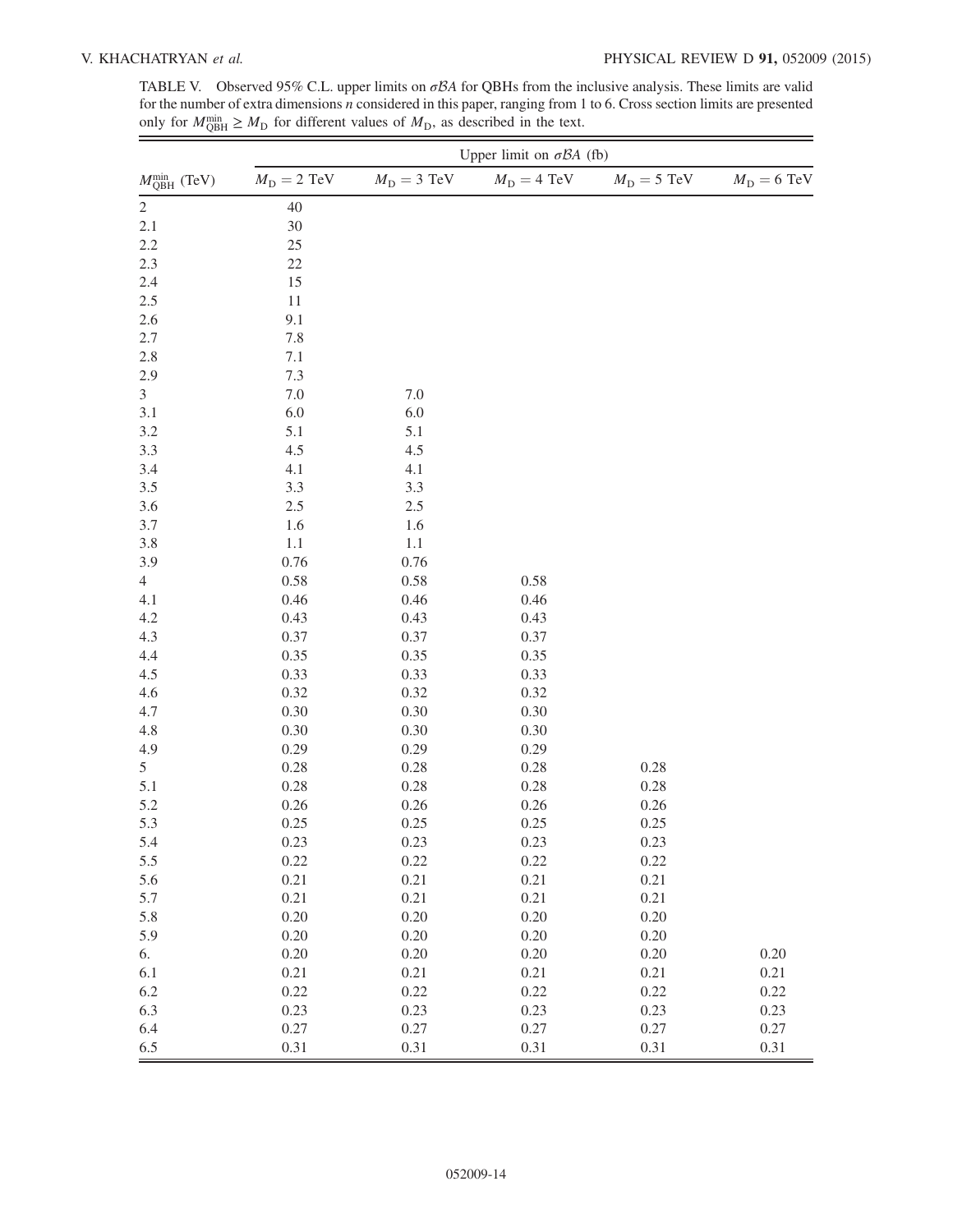<span id="page-14-0"></span>

FIG. 12 (color online). Observed 95% C.L. lower limits on  $M_{\text{QBH}}^{\text{min}}$  as a function of the Planck scale  $M_{\text{D}}$  and the number of extra dimensions n.

The signal shape is almost independent of the number of extra dimensions *n* and the fundamental Planck scale  $M_D$ . The  $n = 1$  case corresponds to RS black holes [\[27\]](#page-18-5). In this scenario,  $M_D$  is the product of the Planck scale and the exponential factor coming from the warping of the extra dimension.

The 95% C.L. observed upper limits on  $\sigma<sub>BA</sub>$  for QBHs are shown in Fig. [11](#page-12-0) and reported in Table [V.](#page-13-0) It is commonly assumed [59–[61\]](#page-18-29) that  $M_{\text{QBH}}^{\text{min}}$  must be greater than or equal to  $M<sub>D</sub>$ . Therefore the cross section limits are presented only for  $M_{\rm QBH}^{\rm min} \geq M_{\rm D}$ , for different values of  $M_{\rm D}$ . The corresponding lower limits on  $M_{\text{QBH}}^{\text{min}}$  range from 5.0 to 6.3 TeV, depending on the model parameters, and are shown in Fig. [12](#page-14-0) and Table [VI](#page-14-1) as a function of  $M_D$  and n. These limits extend those obtained in Refs. [\[3,4\],](#page-17-8) where the same benchmark models were considered in the context of a multijet search.

<span id="page-14-1"></span>TABLE VI. Observed 95% C.L. lower limits on  $M_{\text{QBH}}^{\text{min}}$  for different numbers of extra dimensions  $n$  and several values of  $M_{\rm D}$ .

|                |     | $M_D$ (TeV) |     |     |  |  |  |  |  |
|----------------|-----|-------------|-----|-----|--|--|--|--|--|
| n              | 2   |             |     |     |  |  |  |  |  |
| 1              | 5.7 | 5.3         | 5.0 |     |  |  |  |  |  |
| 2              | 5.9 | 5.7         | 5.4 | 5.2 |  |  |  |  |  |
| 3              | 6.1 | 5.8         | 5.7 | 5.5 |  |  |  |  |  |
| $\overline{4}$ | 6.2 | 6.0         | 5.8 | 5.6 |  |  |  |  |  |
| 5              | 6.2 | 6.0         | 5.9 | 5.7 |  |  |  |  |  |
| 6              | 6.3 | 6.0         | 5.9 | 5.8 |  |  |  |  |  |

### VIII. SUMMARY

A search for resonances and quantum black holes has been performed in inclusive and b-tagged dijet mass spectra measured with the CMS detector at the LHC. The data set corresponds to 19.7 fb<sup>-1</sup> of integrated luminosity collected in proton-proton collisions at  $\sqrt{s} = 8$  TeV. The inclusive search has been conducted for narrow resonances and, for the first time, for wide resonances with relative widths up to 30% of the resonance mass. No evidence for new particle production is found. Upper limits at 95% C.L. on the product of the cross section, branching fraction into dijets, and acceptance are provided for all generic searches. Specific lower limits are set on the masses of string resonances, excited quarks, axigluons, colorons, color-octet scalar resonances, scalar diquarks,  $W'$  and  $Z'$  bosons, and RS gravitons. For the first time, an exclusion limit is set for excited b quarks. The lower mass limits reach up to 5 TeV, depending on the model, and extend previous exclusions based on the dijet mass search technique. Quantum black holes up to a mass ranging from 5.0 to 6.3 TeV are also excluded at 95% C.L., depending on the model.

### ACKNOWLEDGMENTS

We congratulate our colleagues in the CERN accelerator departments for the excellent performance of the LHC and thank the technical and administrative staffs at CERN and at other CMS institutes for their contributions to the success of the CMS effort. In addition, we gratefully acknowledge the computing centers and personnel of the Worldwide LHC Computing Grid for delivering so effectively the computing infrastructure essential to our analyses. Finally, we acknowledge the enduring support for the construction and operation of the LHC and the CMS detector provided by the following funding agencies: the Austrian Federal Ministry of Science, Research and Economy and the Austrian Science Fund; the Belgian Fonds de la Recherche Scientifique, and Fonds voor Wetenschappelijk Onderzoek; the Brazilian Funding Agencies (CNPq, CAPES, FAPERJ, and FAPESP); the Bulgarian Ministry of Education and Science; CERN; the Chinese Academy of Sciences, Ministry of Science and Technology, and National Natural Science Foundation of China; the Colombian Funding Agency (COLCIENCIAS); the Croatian Ministry of Science, Education and Sport, and the Croatian Science Foundation; the Research Promotion Foundation, Cyprus; the Ministry of Education and Research, Estonian Research Council via IUT23-4 and IUT23-6 and European Regional Development Fund, Estonia; the Academy of Finland, Finnish Ministry of Education and Culture, and Helsinki Institute of Physics; the Institut National de Physique Nucléaire et de Physique des Particules / CNRS, and Commissariat à l'Énergie Atomique et aux Énergies Alternatives / CEA, France; the Bundesministerium für Bildung und Forschung,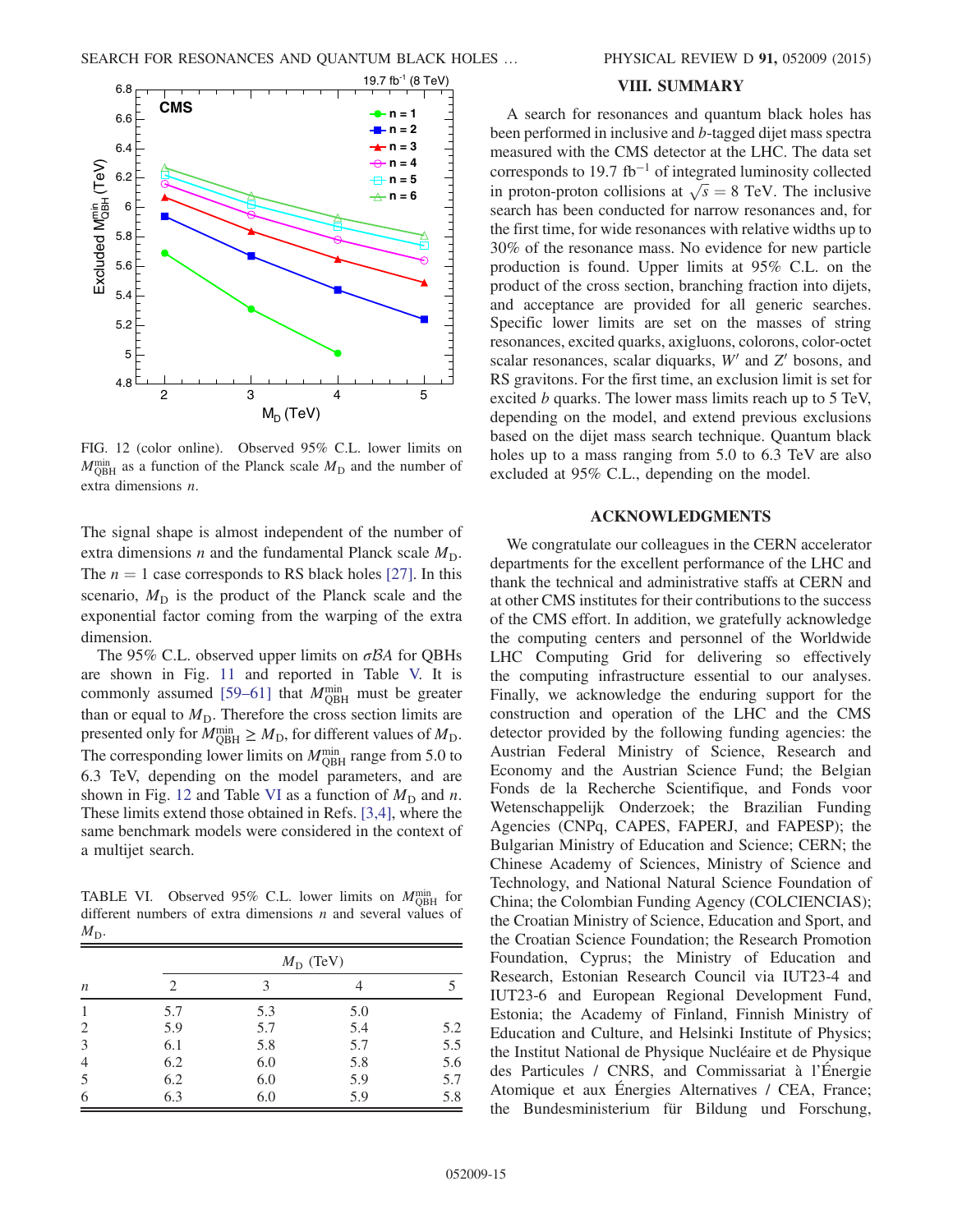Deutsche Forschungsgemeinschaft, and Helmholtz-Gemeinschaft Deutscher Forschungszentren, Germany; the General Secretariat for Research and Technology, Greece; the National Scientific Research Foundation, and National Innovation Office, Hungary; the Department of Atomic Energy and the Department of Science and Technology, India; the Institute for Studies in Theoretical Physics and Mathematics, Iran; the Science Foundation, Ireland; the Istituto Nazionale di Fisica Nucleare, Italy; the Ministry of Science, ICT and Future Planning, and National Research Foundation (NRF), Republic of Korea; the Lithuanian Academy of Sciences; the Ministry of Education, and University of Malaya (Malaysia); the Mexican Funding Agencies (CINVESTAV, CONACYT, SEP, and UASLP-FAI); the Ministry of Business, Innovation and Employment, New Zealand; the Pakistan Atomic Energy Commission; the Ministry of Science and Higher Education and the National Science Centre, Poland; the Fundação para a Ciência e a Tecnologia, Portugal; JINR, Dubna; the Ministry of Education and Science of the Russian Federation, the Federal Agency of Atomic Energy of the Russian Federation, Russian Academy of Sciences, and the Russian Foundation for Basic Research; the Ministry of Education, Science and Technological Development of Serbia; the Secretaría de Estado de Investigación, Desarrollo e Innovación and Programa Consolider-Ingenio 2010, Spain; the Swiss Funding Agencies (ETH Board, ETH Zurich, PSI, SNF, UniZH, Canton Zurich, and SER); the Ministry of Science and Technology, Taipei; the Thailand Center of Excellence in Physics, the Institute for the Promotion of Teaching Science and Technology of Thailand, Special Task Force for Activating Research and the National Science and Technology Development Agency of Thailand; the Scientific and Technical Research Council of Turkey, and Turkish Atomic Energy Authority; the National Academy of Sciences of Ukraine, and State Fund for Fundamental Researches, Ukraine; the Science and Technology Facilities Council, UK; the U.S. Department of Energy, and the US National Science Foundation. Individuals have received support from the Marie-Curie program and the European Research Council and EPLANET (European Union); the Leventis Foundation; the A. P. Sloan Foundation; the Alexander von Humboldt Foundation; the Belgian Federal Science Policy Office; the Fonds pour la Formation à la Recherche dans l'Industrie et dans l'Agriculture (FRIA-Belgium); the Agentschap voor Innovatie door Wetenschap en Technologie (IWT-Belgium); the Ministry of Education, Youth and Sports (MEYS) of the Czech Republic; the Council of Science and Industrial Research, India; the HOMING PLUS program of Foundation for Polish Science, cofinanced from European Union, Regional Development Fund; the Compagnia di San Paolo (Torino); the Consorzio per la Fisica (Trieste); MIUR

project 20108T4XTM (Italy); the Thalis and Aristeia programs cofinanced by EU-ESF and the Greek NSRF; and the National Priorities Research Program by Qatar National Research Fund.

### APPENDIX: CROSS SECTION CALCULATION FOR WIDE RESONANCES

<span id="page-15-0"></span>Cross sections for narrow resonances are often given in the narrow width approximation, where the subprocess cross section

$$
\hat{\sigma}(\hat{s}) \propto \delta(\hat{s} - M_X^2) \tag{A1}
$$

is integrated over the PDFs (Sec. 2.2.11 in Ref. [\[12\]](#page-17-2)). Here  $\hat{s} = m^2$  is the square of the diparton mass,  $M_X$  is the resonance mass, and the delta function implies that the PDFs are evaluated at only those values of fractional momenta  $x_1$  and  $x_2$  that correspond to the resonance pole:  $M_X^2 = \hat{s} = x_1 x_2 s$ , where s is the square of the protonproton collision energy. Cross sections calculated in the narrow-width approximation are appropriate for comparison to CMS upper limits for narrow resonances, because the dijet mass resonance shapes used in that search correspond to a relative resonance width  $(\Gamma/M)$  much smaller than the detector resolution.

Multiple processes can contribute to the total cross section for wide resonance production. The s-channel process, the annihilation of two initial state partons into the resonance, is usually the most significant contribution and is the process searched for by this analysis. The s-channel cross section is evaluated by replacing the delta function in Eq. [\(A1\)](#page-15-0) with a full relativistic Breit-Wigner resonance shape, before integrating over the PDFs. The t-channel process, where the new particle is exchanged between the incoming partons, often has an appreciable contribution to the cross section but it does not peak sharply in diparton mass and may be absorbed into the background shape during a search. The interference process, including interference between the multijet background processes and both the s- and t-channel signal processes, could often significantly modify the resonance shape far off the resonance pole. Interference contributions depend on the type of resonance considered and are not included in the resonance shape used in our search. Our calculation of the wide resonance cross section is an approximation that considers only the s-channel term, to which limits from our search should be compared.

The cross section calculations for wide resonances employ a resonance shape for the s-channel resonances as a function of  $\hat{s} - M_X^2$ . In order for this calculated cross section to be comparable to the resonance upper limits, we have used the same shape for the underlying parton-parton scattering subprocess cross section as is used in the search to set limits. The shape corresponds to an RS graviton resonance. The generator used, PYTHIA6, models that shape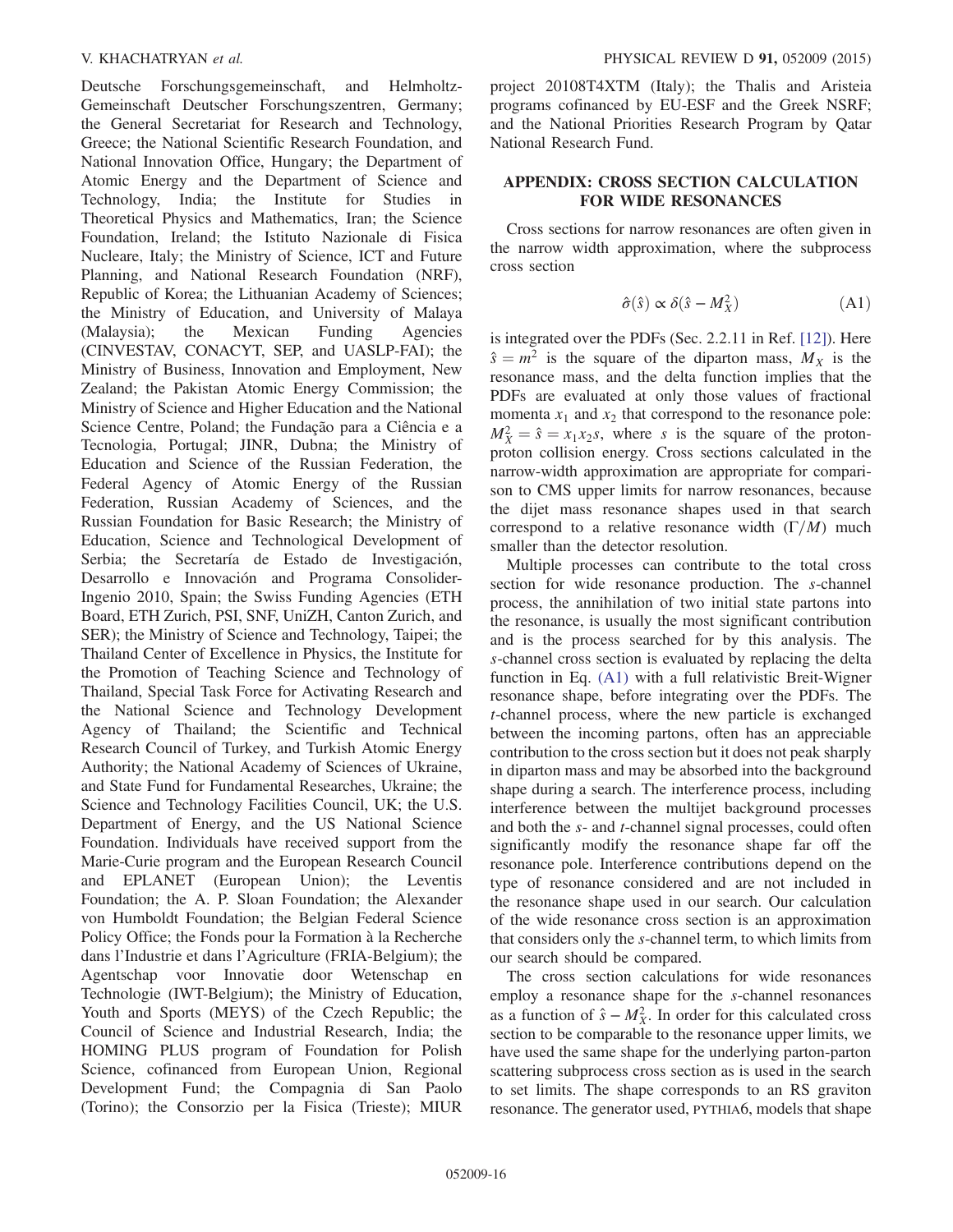<span id="page-16-1"></span>with the following, general Breit-Wigner resonance formula [Eq. (7.47) in [\[62\]](#page-18-30)]:

$$
\hat{\sigma}_{i \to R \to f}(\hat{s}) \propto \frac{\pi}{\hat{s}} \frac{H_R^{(i)}(\hat{s}) H_R^{(f)}(\hat{s})}{(\hat{s} - M_X^2)^2 + H_R^2(\hat{s})},\tag{A2}
$$

where

$$
H_R(\hat{s}) = \frac{\hat{s}\Gamma_R}{M_X} \tag{A3}
$$

<span id="page-16-0"></span>and  $\Gamma_R$  is the full resonance width. For the RS graviton resonance

$$
H_R^{(i,f)}(\hat{s}) = \left(\frac{\hat{s}}{M_X^2}\right) \frac{\hat{s} \Gamma_R^{(i,f)}}{M_X} \tag{A4}
$$

where  $\Gamma_R^{(i,f)}$  are the partial widths for the initial state i and final state f. We note that the term  $\hat{s}/M_X^2$  in Eq. [\(A4\)](#page-16-0) significantly affects the resonance shape far away from the resonance pole, suppressing the tail at low diparton mass. This term is appropriate for resonances that have a width proportional to the cube of the resonance mass, like the RS graviton or the color-octet scalar. Even with this suppression, the enhancement at low dijet mass due to convolution of the tail with PDFs is visible in Fig. [7](#page-8-0) for resonances with the highest widths and masses.

<span id="page-16-2"></span>TABLE VII. Correction factors defined as the ratio of the full cross section obtained from Eqs. [\(A2\)](#page-16-1)–[\(A4\)](#page-16-0) to the cross section from the narrow-width approximation calculations, as a function of the resonance mass, for  $q\bar{q}$  and gg resonances and for eight different resonance widths in proton-proton collisions at  $\sqrt{s} = 8$  TeV.

|            | Fractional width $(\Gamma/M)$ |       |                                              |      |          |          |       |      |  |
|------------|-------------------------------|-------|----------------------------------------------|------|----------|----------|-------|------|--|
| Mass (TeV) | $10^{-5}$                     | 0.015 | 0.05                                         | 0.1  | 0.15     | 0.2      | 0.25  | 0.3  |  |
|            |                               |       | Correction factors for $q\bar{q}$ resonances |      |          |          |       |      |  |
| 1.25       | 1.00                          | 1.00  | 0.97                                         | 0.85 | 0.81     | 0.79     | 0.77  | 0.76 |  |
| 1.50       | $1.00\,$                      | 1.00  | 0.97                                         | 0.85 | $0.81\,$ | 0.79     | 0.77  | 0.77 |  |
| 1.75       | 1.00                          | 1.00  | 0.97                                         | 0.85 | 0.82     | 0.79     | 0.78  | 0.78 |  |
| 2.00       | 1.00                          | 1.01  | 0.98                                         | 0.86 | 0.83     | 0.81     | 0.80  | 0.80 |  |
| 2.25       | 1.00                          | 1.01  | 0.98                                         | 0.87 | 0.84     | 0.83     | 0.83  | 0.84 |  |
| 2.50       | 1.00                          | 1.01  | 0.99                                         | 0.89 | 0.87     | 0.87     | 0.88  | 0.89 |  |
| 2.75       | 1.00                          | 1.01  | 1.01                                         | 0.92 | 0.91     | 0.92     | 0.94  | 0.97 |  |
| 3.00       | 1.00                          | 1.01  | 1.03                                         | 0.96 | 0.97     | $1.00\,$ | 1.04  | 1.09 |  |
| 3.25       | 1.00                          | 1.02  | 1.05                                         | 1.02 | 1.06     | 1.11     | 1.18  | 1.26 |  |
| 3.50       | 1.00                          | 1.02  | 1.09                                         | 1.12 | 1.20     | 1.29     | 1.40  | 1.52 |  |
| 3.75       | 1.00                          | 1.03  | 1.14                                         | 1.26 | 1.41     | 1.57     | 1.74  | 1.92 |  |
| 4.00       | 1.00                          | 1.04  | 1.22                                         | 1.50 | 1.75     | 2.02     | 2.30  | 2.60 |  |
| 4.25       | 1.00                          | 1.05  | 1.34                                         | 1.91 | 2.35     | 2.81     | 3.29  | 3.80 |  |
| 4.50       | 1.00                          | 1.06  | 1.54                                         | 2.67 | 3.46     | 4.27     | 5.12  | 6.03 |  |
| 4.75       | 1.00                          | 1.08  | 1.87                                         | 4.16 | 5.66     | 7.20     | 8.82  | 10.5 |  |
| 5.00       | 1.00                          | 1.11  | 2.45                                         | 7.36 | 10.4     | 13.5     | 16.9  | 20.4 |  |
| 5.25       | 1.00                          | 1.14  | 3.52                                         | 14.8 | 21.4     | 28.4     | 35.7  | 43.6 |  |
| 5.50       | 1.00                          | 1.19  | 5.60                                         | 33.3 | 49.1     | 65.6     | 83.2  | 102  |  |
|            |                               |       | Correction factors for gg resonances         |      |          |          |       |      |  |
| 1.25       | 1.00                          | 1.01  | 0.98                                         | 0.88 | 0.85     | 0.84     | 0.84  | 0.85 |  |
| 1.50       | 1.00                          | 1.01  | 0.99                                         | 0.89 | 0.87     | 0.87     | 0.88  | 0.90 |  |
| 1.75       | 1.00                          | 1.01  | 1.00                                         | 0.92 | 0.91     | 0.92     | 0.94  | 0.96 |  |
| 2.00       | 1.00                          | 1.01  | 1.01                                         | 0.95 | 0.95     | 0.98     | 1.01  | 1.06 |  |
| 2.25       | 1.00                          | 1.01  | 1.03                                         | 0.99 | 1.02     | 1.06     | 1.12  | 1.18 |  |
| 2.50       | 1.00                          | 1.02  | 1.05                                         | 1.06 | $1.11$   | 1.18     | 1.27  | 1.37 |  |
| 2.75       | 1.00                          | 1.02  | 1.08                                         | 1.15 | 1.24     | 1.36     | 1.49  | 1.63 |  |
| 3.00       | 1.00                          | 1.02  | $1.11$                                       | 1.28 | 1.44     | 1.62     | 1.81  | 2.03 |  |
| 3.25       | 1.00                          | 1.03  | 1.16                                         | 1.49 | 1.74     | 2.02     | 2.31  | 2.64 |  |
| 3.50       | 1.00                          | 1.03  | 1.23                                         | 1.81 | 2.22     | 2.65     | 3.11  | 3.61 |  |
| 3.75       | 1.00                          | 1.04  | 1.33                                         | 2.34 | 3.00     | 3.70     | 4.44  | 5.23 |  |
| 4.00       | 1.00                          | 1.05  | 1.46                                         | 3.26 | 4.36     | 5.52     | 6.75  | 8.07 |  |
| 4.25       | 1.00                          | 1.06  | 1.67                                         | 4.94 | 6.86     | 8.87     | 11.01 | 13.3 |  |
| 4.50       | 1.00                          | 1.08  | 1.99                                         | 8.20 | 11.7     | 15.4     | 19.4  | 23.6 |  |
| 4.75       | 1.00                          | 1.10  | 2.51                                         | 15.0 | 21.9     | 29.1     | 36.9  | 45.3 |  |
| 5.00       | 1.00                          | 1.12  | 3.43                                         | 30.4 | 44.9     | 60.2     | 76.6  | 94.5 |  |
| 5.25       | 1.00                          | 1.16  | 5.17                                         | 68.3 | 102      | 137      | 175   | 216  |  |
| 5.50       | 1.00                          | 1.22  | 8.73                                         | 172  | 257      | 348      | 445   | 552  |  |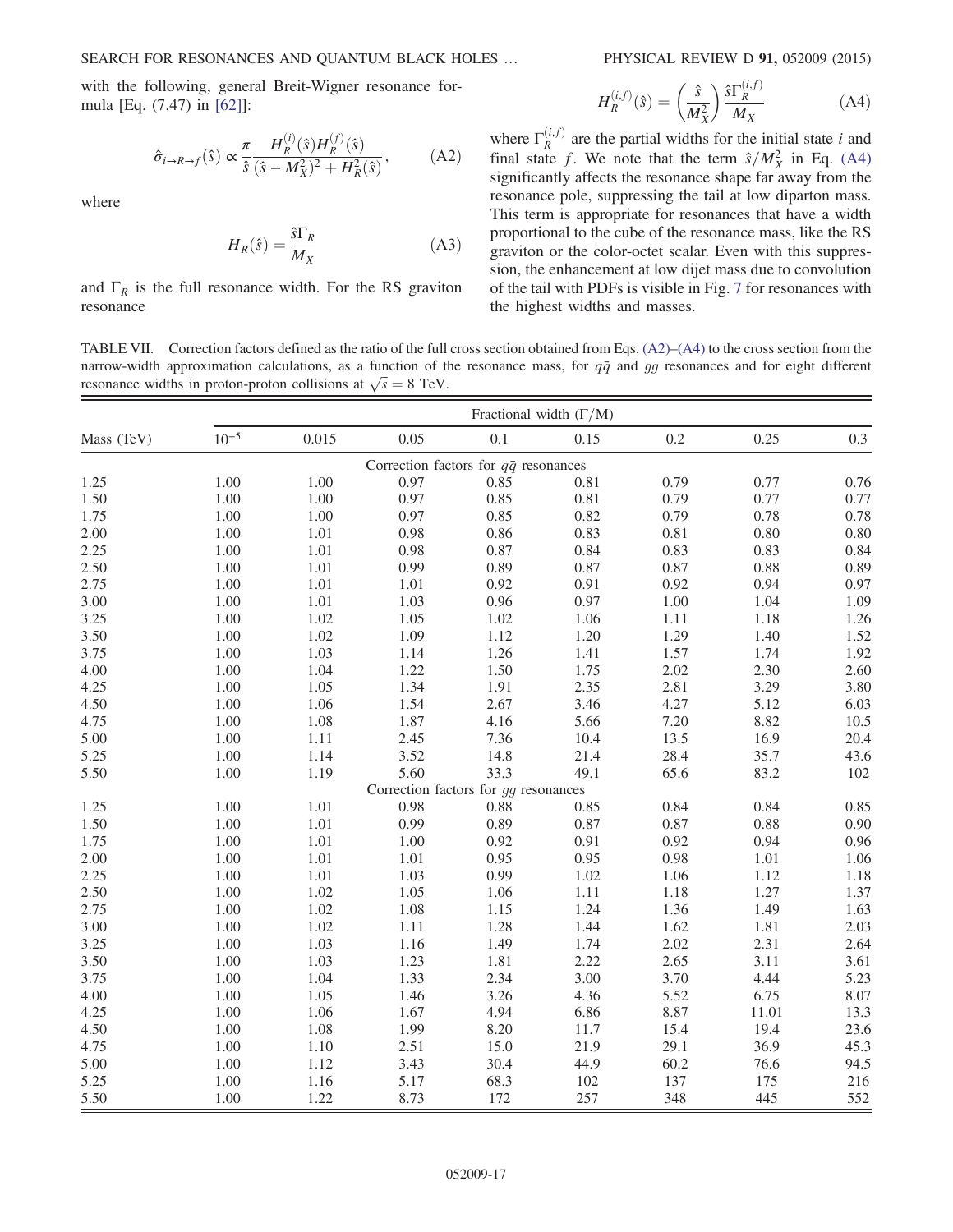We calculate the full wide resonance cross section from s-channel production by integrating the Breit-Wigner resonance shape defined by Eqs. [\(A2\)](#page-16-1)–[\(A4\)](#page-16-0), over the PDFs. Table [VII](#page-16-2) shows the full cross section divided by the cross section in the narrow-width approximation as a function of the resonance mass and width, for both  $q\bar{q}$  and gg resonances. This ratio is close to unity for narrow resonances, for which the full cross section and the narrowwidth approximation cross section are naturally the same. For wide resonances at high resonance mass this ratio can be significantly greater than 1, because the convolution of the PDFs with the low mass tail of the Breit-Wigner result in a large cross section at low diparton mass. For wide resonances the values reported in Table [VII](#page-16-2) can be applied as a multiplicative correction to the narrow-width approximation cross sections to get an appropriate resonance cross section to compare with our experimental upper limits on cross section. This is done in Fig. [9](#page-11-0) to obtain the model cross section presented and to set mass limits for axigluons/ colorons and color-octet scalars. The correction factor for axigluons, which are  $q\bar{q}$  resonances of width  $\Gamma_R = \alpha_S M_X$ , is 1.1 at a mass of 3.5 TeV. The correction factor for coloroctet scalars, which are gg resonances of width  $\Gamma_R = 5\alpha_S M_X/6$ , is 1.1 at a mass of 2.5 TeV. So for these resonances, at mass values close to our mass limit, the full cross section is close to the cross section calculated in the narrow-width approximation. We recommend the same procedure, using Table [VII](#page-16-2), for users of our limits on the wide-resonance cross section, as this will ensure that the resonance shape used to calculate the cross section matches the resonance shape we used to set limits.

<span id="page-17-9"></span>For resonances with widths that are directly proportional to the resonance mass, like axigluons or colorons, the following term is normally used instead of Eq. [\(A4\)](#page-16-0) to describe the resonance line shape:

$$
H_R^{(i,f)}(\hat{s}) = \frac{\hat{s}\Gamma_R^{(i,f)}}{M_X}.
$$
 (A5)

For many wide resonances of interest this term produces a resonance shape with a very large tail at low mass: a cross section that falls rapidly with increasing diparton mass, like the multijet background. This shape at low dijet mass would be largely absorbed into the multijet background definition of our search. Like the multijet background, the full cross section for this wide shape is mainly determined by the lowest diparton mass considered. This shape is therefore difficult to use in a well-defined fashion in a search that sets upper limits on a resonance cross section, because the cross section is only weakly dependent on the resonance pole mass. Thus, we have limited the wide resonance search to the shape defined by Eq. [\(A4\)](#page-16-0). Our wide resonance search results are still applicable for a range of resonance widths and masses even for resonances that have a shape defined by Eq. [\(A5\)](#page-17-9). As long as the full cross section for the true resonance line shape integrated over the mass interval of the CMS search is not larger than about 20 times the narrow-width approximation cross section, the results of the CMS search are approximately valid and applicable. This approximate range of validity is derived by comparing Table [IV](#page-10-0) with [VII](#page-16-2). The boundary of validity of the limits shown in Table [IV](#page-10-0) has an average ratio value of about 20 in Table [VII](#page-16-2). Note that our limits are valid if the condition reported in Sec. [VI](#page-9-1) holds so that the low mass tail does not significantly affect the shape analysis. Thus, to first approximation, only this comparison of the full resonance cross section to the narrow width cross section matters in determining validity of our limits, independent of the shape of the low mass tail.

- <span id="page-17-0"></span>[1] CMS Collaboration, [Phys. Rev. Lett.](http://dx.doi.org/10.1103/PhysRevLett.105.211801) 105, 211801 [\(2010\).](http://dx.doi.org/10.1103/PhysRevLett.105.211801)
- <span id="page-17-7"></span>[2] S. Chatrchyan et al. (CMS Collaboration), [Phys. Lett. B](http://dx.doi.org/10.1016/j.physletb.2011.09.015) 704[, 123 \(2011\)](http://dx.doi.org/10.1016/j.physletb.2011.09.015).
- <span id="page-17-8"></span>[3] S. Chatrchyan et al. (CMS Collaboration), [J. High Energy](http://dx.doi.org/10.1007/JHEP04(2012)061) [Phys. 04 \(2012\) 061.](http://dx.doi.org/10.1007/JHEP04(2012)061)
- [4] CMS Collaboration, [J. High Energy Phys. 07 \(2013\) 178.](http://dx.doi.org/10.1007/JHEP07(2013)178)
- <span id="page-17-6"></span>[5] CMS Collaboration, [J. High Energy Phys. 01 \(2013\) 013.](http://dx.doi.org/10.1007/JHEP01(2013)013)
- [6] CMS Collaboration, Phys. Rev. D 87[, 114015 \(2013\)](http://dx.doi.org/10.1103/PhysRevD.87.114015).
- <span id="page-17-1"></span>[7] ATLAS Collaboration, [Phys. Rev. Lett.](http://dx.doi.org/10.1103/PhysRevLett.105.161801) 105, 161801 [\(2010\).](http://dx.doi.org/10.1103/PhysRevLett.105.161801)
- [8] ATLAS Collaboration, New J. Phys. **13**[, 053044 \(2011\).](http://dx.doi.org/10.1088/1367-2630/13/5/053044)
- [9] G. Aad et al. (ATLAS Collaboration), [Phys. Lett. B](http://dx.doi.org/10.1016/j.physletb.2012.01.035) 708, 37 [\(2012\).](http://dx.doi.org/10.1016/j.physletb.2012.01.035)
- [10] ATLAS Collaboration, [J. High Energy Phys. 01 \(2013\) 029.](http://dx.doi.org/10.1007/JHEP01(2013)029)
- [11] ATLAS Collaboration, Search for new phenomena in the dijet mass distribution using pp collision data at  $\sqrt{s} =$ 8 TeV with the ATLAS detector, [arXiv:1407.1376.](http://arXiv.org/abs/1407.1376)
- <span id="page-17-2"></span>[12] R. M. Harris and K. Kousouris, [Int. J. Mod. Phys. A](http://dx.doi.org/10.1142/S0217751X11054905) 26, [5005 \(2011\)](http://dx.doi.org/10.1142/S0217751X11054905).
- <span id="page-17-3"></span>[13] L. A. Anchordoqui, H. Goldberg, D. Lust, S. Nawata, S. Stieberger, and T. R. Taylor, [Phys. Rev. Lett.](http://dx.doi.org/10.1103/PhysRevLett.101.241803) 101, 241803 [\(2008\).](http://dx.doi.org/10.1103/PhysRevLett.101.241803)
- [14] S. Cullen, M. Perelstein, and M. E. Peskin, [Phys. Rev. D](http://dx.doi.org/10.1103/PhysRevD.62.055012) 62, [055012 \(2000\).](http://dx.doi.org/10.1103/PhysRevD.62.055012)
- <span id="page-17-4"></span>[15] J.L. Hewett and T.G. Rizzo, Phys. Rep. 183[, 193 \(1989\).](http://dx.doi.org/10.1016/0370-1573(89)90071-9)
- <span id="page-17-5"></span>[16] U. Baur, I. Hinchliffe, and D. Zeppenfeld, [Int. J. Mod. Phys.](http://dx.doi.org/10.1142/S0217751X87000661) A 02[, 1285 \(1987\).](http://dx.doi.org/10.1142/S0217751X87000661)
- [17] U. Baur, M. Spira, and P. M. Zerwas, [Phys. Rev. D](http://dx.doi.org/10.1103/PhysRevD.42.815) 42, 815 [\(1990\).](http://dx.doi.org/10.1103/PhysRevD.42.815)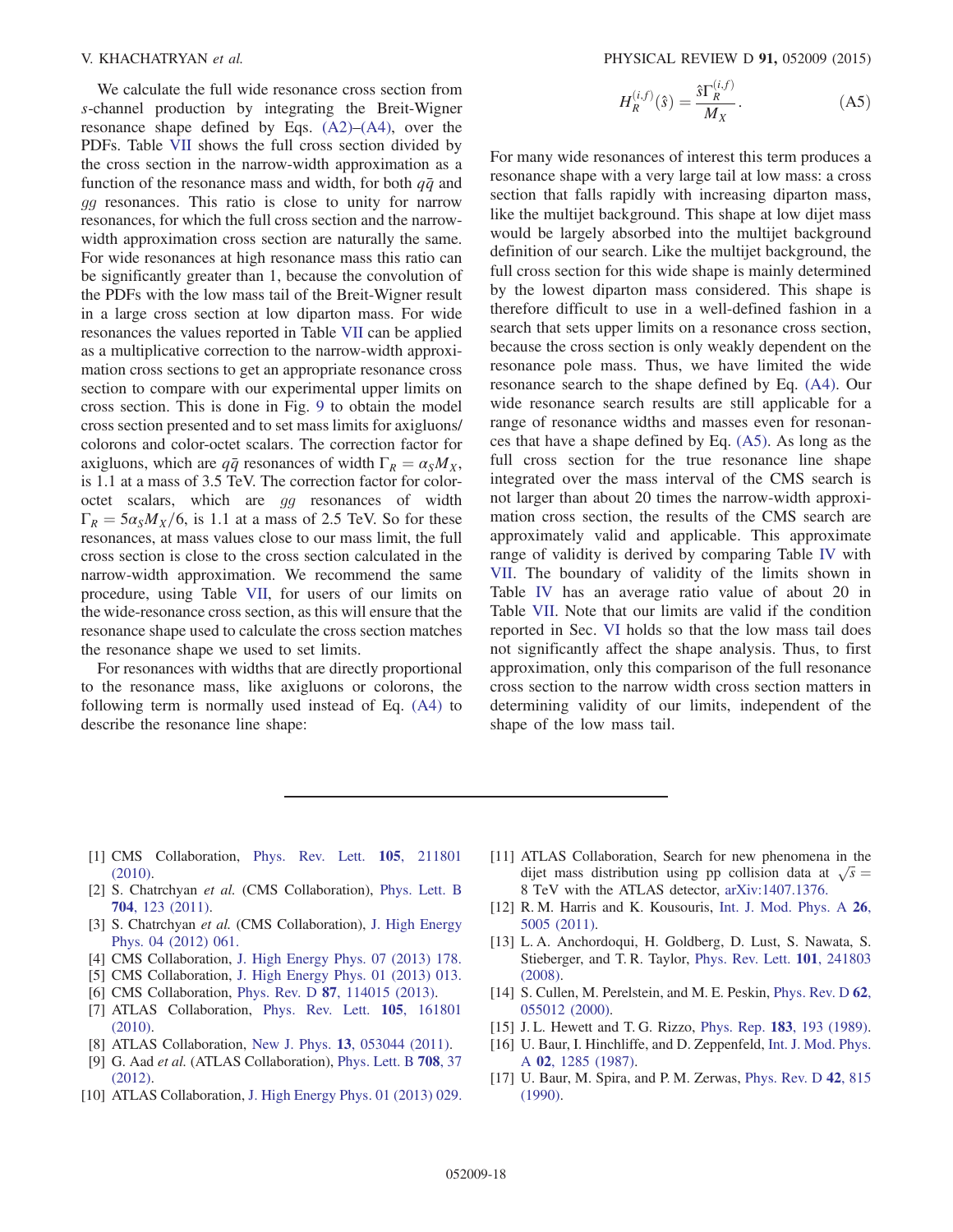- <span id="page-18-0"></span>[18] P. H. Frampton and S. L. Glashow, [Phys. Lett. B](http://dx.doi.org/10.1016/0370-2693(87)90859-8) 190, 157 [\(1987\).](http://dx.doi.org/10.1016/0370-2693(87)90859-8)
- [19] J. Bagger, C. Schmidt, and S. King, [Phys. Rev. D](http://dx.doi.org/10.1103/PhysRevD.37.1188) 37, 1188 [\(1988\).](http://dx.doi.org/10.1103/PhysRevD.37.1188)
- [20] R. S. Chivukula, A. Farzinnia, E. H. Simmons, and R. Foadi, Phys. Rev. D 85[, 054005 \(2012\).](http://dx.doi.org/10.1103/PhysRevD.85.054005)
- <span id="page-18-1"></span>[21] E.H. Simmons, Phys. Rev. D 55[, 1678 \(1997\).](http://dx.doi.org/10.1103/PhysRevD.55.1678)
- <span id="page-18-2"></span>[22] T. Han, I. Lewis, and Z. Liu, [J. High Energy Phys. 12 \(2010\)](http://dx.doi.org/10.1007/JHEP12(2010)085) [085.](http://dx.doi.org/10.1007/JHEP12(2010)085)
- <span id="page-18-3"></span>[23] E. Eichten, I. Hinchliffe, K.D. Lane, and C. Quigg, [Rev.](http://dx.doi.org/10.1103/RevModPhys.56.579) Mod. Phys. 56[, 579 \(1984\)](http://dx.doi.org/10.1103/RevModPhys.56.579).
- <span id="page-18-4"></span>[24] L. Randall and R. Sundrum, [Phys. Rev. Lett.](http://dx.doi.org/10.1103/PhysRevLett.83.3370) 83, 3370 [\(1999\).](http://dx.doi.org/10.1103/PhysRevLett.83.3370)
- [25] L. Randall and R. Sundrum, [Phys. Rev. Lett.](http://dx.doi.org/10.1103/PhysRevLett.83.4690) 83, 4690 [\(1999\).](http://dx.doi.org/10.1103/PhysRevLett.83.4690)
- <span id="page-18-26"></span>[26] J. Bijnens, P. Eerola, M. Maul, A. Mansson, and T. Sjöstrand, [Phys. Lett. B](http://dx.doi.org/10.1016/S0370-2693(01)00238-6) 503, 341 (2001).
- <span id="page-18-5"></span>[27] P. Meade and L. Randall, [J. High Energy Phys. 05 \(2008\)](http://dx.doi.org/10.1088/1126-6708/2008/05/003) [003.](http://dx.doi.org/10.1088/1126-6708/2008/05/003)
- [28] X. Calmet, W. Gong, and S. D. H. Hsu, [Phys. Lett. B](http://dx.doi.org/10.1016/j.physletb.2008.08.011) 668, [20 \(2008\).](http://dx.doi.org/10.1016/j.physletb.2008.08.011)
- [29] D. M. Gingrich, J. Phys. G 37[, 105008 \(2010\)](http://dx.doi.org/10.1088/0954-3899/37/10/105008).
- <span id="page-18-6"></span>[30] N. Arkani-Hamed, S. Dimopoulos, and G. Dvali, [Phys. Lett.](http://dx.doi.org/10.1016/S0370-2693(98)00466-3) B 429[, 263 \(1998\)](http://dx.doi.org/10.1016/S0370-2693(98)00466-3).
- [31] N. Arkani-Hamed, S. Dimopoulos, and G. Dvali, *[Phys. Rev.](http://dx.doi.org/10.1103/PhysRevD.59.086004)* D 59[, 086004 \(1999\)](http://dx.doi.org/10.1103/PhysRevD.59.086004).
- <span id="page-18-7"></span>[32] CMS Collaboration, JINST 3[, S08004 \(2008\)](http://dx.doi.org/10.1088/1748-0221/3/08/S08004).
- <span id="page-18-8"></span>[33] CMS Collaboration, CMS Physics Analysis Summary Report No. CMS-PAS-PFT-09-001, 2009, [http://cdsweb](http://cdsweb.cern.ch/record/1194487) [.cern.ch/record/1194487.](http://cdsweb.cern.ch/record/1194487)
- [34] CMS Collaboration, CMS Physics Analysis Summary Report No. CMS-PAS-PFT-10-001, 2010, [http://cdsweb](http://cdsweb.cern.ch/record/1247373) [.cern.ch/record/1247373.](http://cdsweb.cern.ch/record/1247373)
- <span id="page-18-9"></span>[35] M. Cacciari, G. P. Salam, and G. Soyez, [J. High Energy](http://dx.doi.org/10.1088/1126-6708/2008/04/063) [Phys. 04 \(2008\) 063.](http://dx.doi.org/10.1088/1126-6708/2008/04/063)
- <span id="page-18-10"></span>[36] M. Cacciari and G. P. Salam, [Phys. Lett. B](http://dx.doi.org/10.1016/j.physletb.2006.08.037) 641, 57 (2006).
- <span id="page-18-11"></span>[37] M. Cacciari, G. P. Salam, and G. Soyez, [Eur. Phys. J. C](http://dx.doi.org/10.1140/epjc/s10052-012-1896-2) 72, [1896 \(2012\)](http://dx.doi.org/10.1140/epjc/s10052-012-1896-2).
- [38] M. Cacciari and G. P. Salam, [Phys. Lett. B](http://dx.doi.org/10.1016/j.physletb.2007.09.077) 659, 119 (2008).
- <span id="page-18-12"></span>[39] CMS Collaboration, JINST 6[, P11002 \(2011\)](http://dx.doi.org/10.1088/1748-0221/6/11/P11002).
- <span id="page-18-13"></span>[40] CMS Collaboration, CMS Physics Analysis Summary Report No. CMS-PAS-JME-10-003, 2010, [http://cdsweb](http://cdsweb.cern.ch/record/1279362) [.cern.ch/record/1279362.](http://cdsweb.cern.ch/record/1279362)
- <span id="page-18-14"></span>[41] M. Cacciari, J. Rojo, G. P. Salam, and G. Soyez, [J. High](http://dx.doi.org/10.1088/1126-6708/2008/12/032) [Energy Phys. 12 \(2008\) 032.](http://dx.doi.org/10.1088/1126-6708/2008/12/032)
- [42] D. Krohn, J. Thaler, and L.-T. Wang, [J. High Energy Phys.](http://dx.doi.org/10.1007/JHEP02(2010)084) [02 \(2010\) 084.](http://dx.doi.org/10.1007/JHEP02(2010)084)
- [43] A. Abdesselam et al., [Eur. Phys. J. C](http://dx.doi.org/10.1140/epjc/s10052-011-1661-y) 71, 1661 (2011).
- <span id="page-18-15"></span>[44] CMS Collaboration, JINST 8[, P04013 \(2013\)](http://dx.doi.org/10.1088/1748-0221/8/04/P04013).
- <span id="page-18-16"></span>[45] T. Sjöstrand, P. Edén, C. Friberg, L. Lönnblad, G. Miu, S. Mrenna, and E. Norrbin, [Comput. Phys. Commun.](http://dx.doi.org/10.1016/S0010-4655(00)00236-8) 135, [238 \(2001\)](http://dx.doi.org/10.1016/S0010-4655(00)00236-8).
- <span id="page-18-17"></span>[46] R. Field, Early LHC underlying event data—findings and surprises, [arXiv:1010.3558.](http://arXiv.org/abs/1010.3558)
- <span id="page-18-18"></span>[47] S. Agostinelli et al. (GEANT4 Collaboration), [Nucl.](http://dx.doi.org/10.1016/S0168-9002(03)01368-8) [Instrum. Methods Phys. Res., Sect. A](http://dx.doi.org/10.1016/S0168-9002(03)01368-8) 506, 250 (2003).
- <span id="page-18-19"></span>[48] J. Pumplin, D. R. Stump, J. Huston, H. L. Lai, P. M. Nadolsky, and W.-K. Tung, [J. High Energy Phys. 07](http://dx.doi.org/10.1088/1126-6708/2002/07/012) [\(2002\) 012.](http://dx.doi.org/10.1088/1126-6708/2002/07/012)
- [49] CMS Collaboration, [Phys. Rev. Lett.](http://dx.doi.org/10.1103/PhysRevLett.106.029902) 106, 029902 [\(2011\).](http://dx.doi.org/10.1103/PhysRevLett.106.029902)
- [50] T. Aaltonen et al. (CDF Collaboration), [Phys. Rev. D](http://dx.doi.org/10.1103/PhysRevD.79.112002) 79, [112002 \(2009\).](http://dx.doi.org/10.1103/PhysRevD.79.112002)
- <span id="page-18-20"></span>[51] R. G. Lomax and D. L. Hahs-Vaughn, Statistical Concepts: A Second Course (Routledge Academic, London, 2007).
- <span id="page-18-21"></span>[52] T. Sjöstrand, S. Mrenna, and P. Z. Skands, [Comput. Phys.](http://dx.doi.org/10.1016/j.cpc.2008.01.036) Commun. 178[, 852 \(2008\)](http://dx.doi.org/10.1016/j.cpc.2008.01.036).
- <span id="page-18-22"></span>[53] R. Corke and T. Sjöstrand, [J. High Energy Phys. 03 \(2011\)](http://dx.doi.org/10.1007/JHEP03(2011)032) [032.](http://dx.doi.org/10.1007/JHEP03(2011)032)
- <span id="page-18-23"></span>[54] CMS Collaboration, CMS Physics Analysis Summary Report No. CMS-PAS-LUM-13-001, 2013, [http://cdsweb](http://cdsweb.cern.ch/record/1598864) [.cern.ch/record/1598864.](http://cdsweb.cern.ch/record/1598864)
- <span id="page-18-24"></span>[55] K. Nakamura et al. (Particle Data Group), [J. Phys.](http://dx.doi.org/10.1088/0954-3899/37/7A/075021) G 37[, 075021 \(2010\)](http://dx.doi.org/10.1088/0954-3899/37/7A/075021), see Chap. 33, Statistics, by G. Cowan.
- <span id="page-18-25"></span>[56] A. Caldwell, D. Kollar, and K. Kroninger, [Comput. Phys.](http://dx.doi.org/10.1016/j.cpc.2009.06.026) Commun. 180[, 2197 \(2009\)](http://dx.doi.org/10.1016/j.cpc.2009.06.026).
- <span id="page-18-27"></span>[57] S. Abdullin, P. Azzi, F. Beaudette, P. Janot, and A. Perrotta (CMS Collaboration), [J. Phys. Conf. Ser.](http://dx.doi.org/10.1088/1742-6596/331/3/032049) 331, 032049 [\(2011\).](http://dx.doi.org/10.1088/1742-6596/331/3/032049)
- <span id="page-18-28"></span>[58] D. M. Gingrich, [Comput. Phys. Commun.](http://dx.doi.org/10.1016/j.cpc.2010.07.027) 181, 1917 [\(2010\).](http://dx.doi.org/10.1016/j.cpc.2010.07.027)
- <span id="page-18-29"></span>[59] T. Banks and W. Fischler, [arXiv:hep-th/9906038.](http://arXiv.org/abs/hep-th/9906038)
- [60] S. Dimopoulos and G. L. Landsberg, [Phys. Rev. Lett.](http://dx.doi.org/10.1103/PhysRevLett.87.161602) 87, [161602 \(2001\).](http://dx.doi.org/10.1103/PhysRevLett.87.161602)
- [61] S. B. Giddings and S. D. Thomas, [Phys. Rev. D](http://dx.doi.org/10.1103/PhysRevD.65.056010) 65, 056010 [\(2002\).](http://dx.doi.org/10.1103/PhysRevD.65.056010)
- <span id="page-18-30"></span>[62] T. Sjöstrand, S. Mrenna, and P. Z. Skands, [J. High Energy](http://dx.doi.org/10.1088/1126-6708/2006/05/026) [Phys. 05 \(2006\) 026.](http://dx.doi.org/10.1088/1126-6708/2006/05/026)

V. Khachatryan,<sup>1</sup> A. M. Sirunyan,<sup>1</sup> A. Tumasyan,<sup>1</sup> W. Adam,<sup>2</sup> T. Bergauer,<sup>2</sup> M. Dragicevic,<sup>2</sup> J. Erö,<sup>2</sup> M. Friedl,<sup>2</sup> R. Frühwirth,<sup>2[,b](#page-27-0)</sup> V. M. Ghete,<sup>2</sup> C. Hartl,<sup>2</sup> N. Hörmann,<sup>2</sup> J. Hrubec,<sup>2</sup> M. Jeitler,<sup>[2,b](#page-27-0)</sup> W. Kiesenhofer,<sup>2</sup> V. Knünz,<sup>2</sup>

<span id="page-18-32"></span>M. Krammer,<sup>2[,b](#page-27-0)</sup> I. Krätschmer,<sup>2</sup> D. Liko,<sup>2</sup> I. Mikulec,<sup>2</sup> D. Rabady,<sup>2[,c](#page-27-1)</sup> B. Rahbaran,<sup>2</sup> H. Rohringer,<sup>2</sup> R. Schöfbeck,<sup>2</sup>

<span id="page-18-31"></span>J. Strauss,<sup>2</sup> W. Treberer-Treberspurg,<sup>2</sup> W. Waltenberger,<sup>2</sup> C.-E. Wulz,<sup>[2,b](#page-27-0)</sup> V. Mossolov,<sup>3</sup> N. Shumeiko,<sup>3</sup> J. Suarez Gonzalez,<sup>3</sup>

S. Alderweireldt,<sup>4</sup> S. Bansal,<sup>4</sup> T. Cornelis,<sup>4</sup> E. A. De Wolf,<sup>4</sup> X. Janssen,<sup>4</sup> A. Knutsson,<sup>4</sup> J. Lauwers,<sup>4</sup> S. Luyckx,<sup>4</sup>

S. Ochesanu,<sup>4</sup> R. Rougny,<sup>4</sup> M. Van De Klundert,<sup>4</sup> H. Van Haevermaet,<sup>4</sup> P. Van Mechelen,<sup>4</sup> N. Van Remortel,<sup>4</sup>

A. Van Spilbeeck,<sup>4</sup> F. Blekman,<sup>5</sup> S. Blyweert,<sup>5</sup> J. D'Hondt,<sup>5</sup> N. Daci,<sup>5</sup> N. Heracleous,<sup>5</sup> J. Keaveney,<sup>5</sup> S. Lowette,<sup>5</sup> M. Maes,<sup>5</sup>

A. Olbrechts,<sup>5</sup> Q. Python,<sup>5</sup> D. Strom,<sup>5</sup> S. Tavernier,<sup>5</sup> W. Van Doninck,<sup>5</sup> P. Van Mulders,<sup>5</sup> G. P. Van Onsem,<sup>5</sup> I. Villella,<sup>5</sup> C. Caillol,<sup>6</sup> B. Clerbaux,<sup>6</sup> G. De Lentdecker,<sup>6</sup> D. Dobur,<sup>6</sup> L. Favart,<sup>6</sup> A. P. R. Gay,<sup>6</sup> A. Grebenyuk,<sup>6</sup> A. Léonard,<sup>6</sup>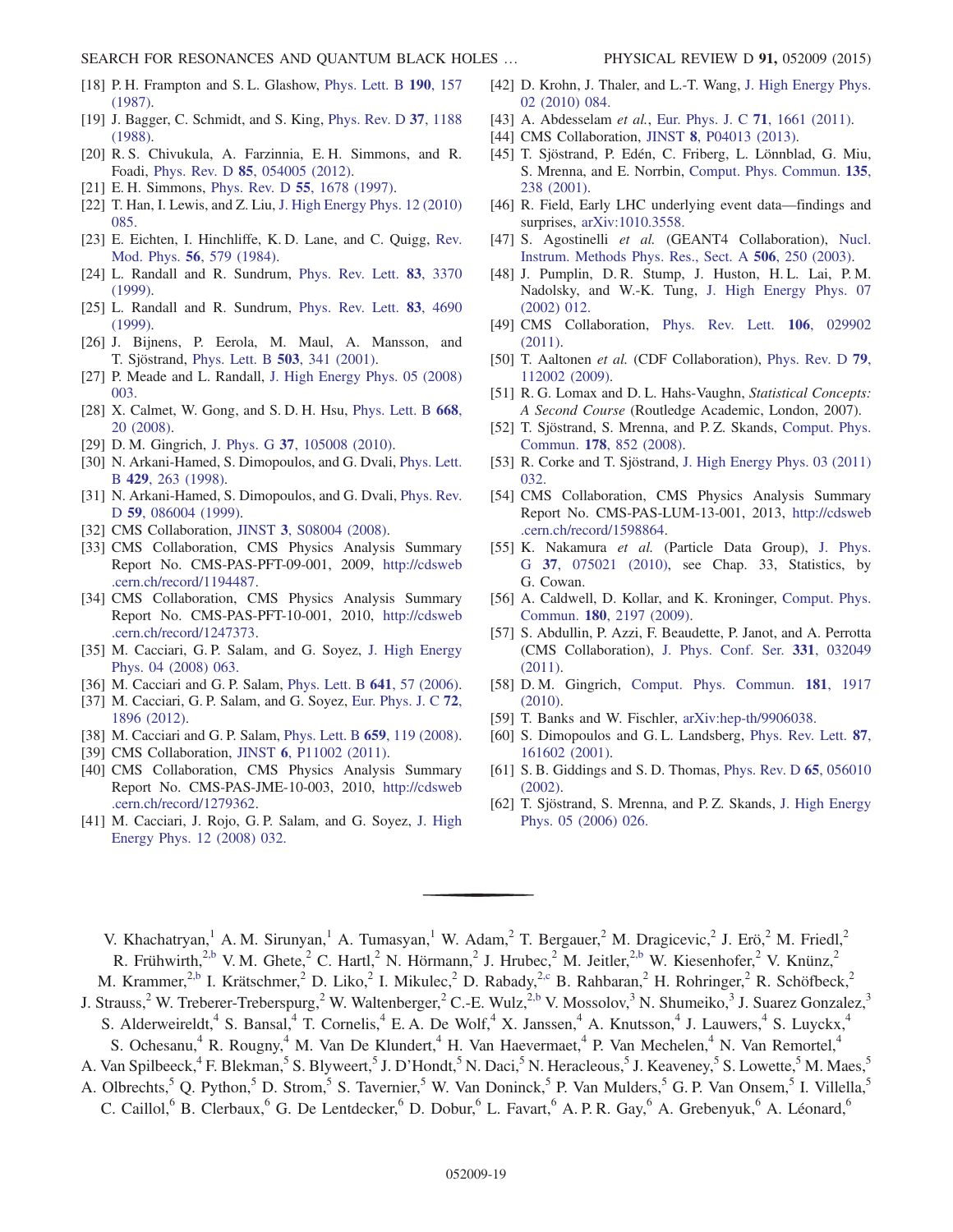<span id="page-19-8"></span><span id="page-19-7"></span><span id="page-19-6"></span><span id="page-19-5"></span><span id="page-19-4"></span><span id="page-19-3"></span><span id="page-19-2"></span><span id="page-19-1"></span><span id="page-19-0"></span>A. Mohammadi,<sup>6</sup> L. Perniè,<sup>6[,c](#page-27-1)</sup> A. Randle-conde,<sup>6</sup> T. Reis,<sup>6</sup> T. Seva,<sup>6</sup> L. Thomas,<sup>6</sup> C. Vander Velde,<sup>6</sup> P. Vanlaer,<sup>6</sup> J. Wang,<sup>6</sup> F. Zenoni, <sup>6</sup> V. Adler, <sup>7</sup> K. Beernaert, <sup>7</sup> L. Benucci, <sup>7</sup> A. Cimmino, <sup>7</sup> S. Costantini, <sup>7</sup> S. Crucy, <sup>7</sup> S. Dildick, <sup>7</sup> A. Fagot, <sup>7</sup> G. Garcia,<sup>7</sup> J. Mccartin,<sup>7</sup> A. A. Ocampo Rios,<sup>7</sup> D. Poyraz,<sup>7</sup> D. Ryckbosch,<sup>7</sup> S. Salva Diblen,<sup>7</sup> M. Sigamani,<sup>7</sup> N. Strobbe,<sup>7</sup> F. Thyssen,<sup>7</sup> M. Tytgat,<sup>7</sup> E. Yazgan,<sup>7</sup> N. Zaganidis,<sup>7</sup> S. Basegmez,<sup>8</sup> C. Beluffi,<sup>8[,d](#page-27-2)</sup> G. Bruno,<sup>8</sup> R. Castello,<sup>8</sup> A. Caudron,<sup>8</sup> L. Ceard, <sup>8</sup> G. G. Da Silveira, <sup>8</sup> C. Delaere, <sup>8</sup> T. du Pree, <sup>8</sup> D. Favart, <sup>8</sup> L. Forthomme, <sup>8</sup> A. Giammanco, <sup>8[,e](#page-27-3)</sup> J. Hollar, <sup>8</sup> A. Jafari, <sup>8</sup> P. Jez,<sup>8</sup> M. Komm,<sup>8</sup> V. Lemaitre,<sup>8</sup> C. Nuttens,<sup>8</sup> L. Perrini,<sup>8</sup> A. Pin,<sup>8</sup> K. Piotrzkowski,<sup>8</sup> A. Popov,<sup>[8,f](#page-27-4)</sup> L. Quertenmont,<sup>8</sup> M. Selvaggi,<sup>8</sup> M. Vidal Marono,<sup>8</sup> J. M. Vizan Garcia,<sup>8</sup> N. Beliy,<sup>9</sup> T. Caebergs,<sup>9</sup> E. Daubie,<sup>9</sup> G. H. Hammad,<sup>9</sup> W. L. Aldá Júnior,<sup>10</sup> G. A. Alves,<sup>10</sup> L. Brito,<sup>10</sup> M. Correa Martins Junior,<sup>10</sup> T. Dos Reis Martins,<sup>10</sup> J. Molina,<sup>10</sup> C. Mora Herrera,<sup>10</sup> M. E. Pol,<sup>10</sup> P. Rebello Teles,<sup>10</sup> W. Carvalho,<sup>11</sup> J. Chinellato,<sup>1[1,g](#page-28-0)</sup> A. Custódio,<sup>11</sup> E. M. Da Costa,<sup>11</sup> D. De Jesus Damiao,<sup>11</sup> C. De Oliveira Martins,<sup>11</sup> S. Fonseca De Souza,<sup>11</sup> H. Malbouisson,<sup>11</sup> D. Matos Figueiredo,<sup>11</sup> L. Mundim, <sup>11</sup> H. Nogima, <sup>11</sup> W. L. Prado Da Silva, <sup>11</sup> J. Santaolalla, <sup>11</sup> A. Santoro, <sup>11</sup> A. Sznajder, <sup>11</sup> E. J. Tonelli Manganote,<sup>11[,g](#page-28-0)</sup> A. Vilela Pereira,<sup>11</sup> C. A. Bernardes,<sup>12b</sup> S. Dogra,<sup>12a</sup> T. R. Fernandez Perez Tomei,<sup>12a</sup> E. M. Gregores,<sup>12b</sup> P. G. Mercadante,<sup>12b</sup> S. F. Novaes,<sup>12a</sup> Sandra S. Padula,<sup>12a</sup> A. Aleksandrov,<sup>13</sup> V. Genchev,<sup>13[,c](#page-27-1)</sup> R. Hadjiiska,<sup>13</sup> P. Iaydjiev,<sup>13</sup> A. Marinov,<sup>13</sup> S. Piperov,<sup>13</sup> M. Rodozov,<sup>13</sup> S. Stoykova,<sup>13</sup> G. Sultanov,<sup>13</sup> M. Vutova,<sup>13</sup> A. Dimitrov,<sup>14</sup> I. Glushkov,<sup>14</sup> L. Litov,<sup>14</sup> B. Pavlov,<sup>14</sup> P. Petkov,<sup>14</sup> J. G. Bian,<sup>15</sup> G. M. Chen,<sup>15</sup> H. S. Chen,<sup>15</sup> M. Chen,<sup>15</sup> T. Cheng,<sup>15</sup> R. Du,<sup>15</sup> C. H. Jiang,<sup>15</sup> R. Plestina,<sup>15[,h](#page-28-1)</sup> F. Romeo,<sup>15</sup> J. Tao,<sup>15</sup> Z. Wang,<sup>15</sup> C. Asawatangtrakuldee,<sup>16</sup> Y. Ban,<sup>16</sup> S. Liu,<sup>16</sup> Y. Mao,<sup>16</sup> S. J. Qian,<sup>16</sup> D. Wang,<sup>16</sup> Z. Xu,<sup>16</sup> L. Zhang,<sup>16</sup> W. Zou,<sup>16</sup> C. Avila,<sup>17</sup> A. Cabrera,<sup>17</sup> L. F. Chaparro Sierra,<sup>17</sup> C. Florez,<sup>17</sup> J. P. Gomez,<sup>17</sup> B. Gomez Moreno,<sup>17</sup> J. C. Sanabria,<sup>17</sup> N. Godinovic,<sup>18</sup> D. Lelas,<sup>18</sup> D. Polic,<sup>18</sup> I. Puljak,<sup>18</sup> Z. Antunovic,<sup>19</sup> M. Kovac,<sup>19</sup> V. Brigljevic,<sup>20</sup> K. Kadija,<sup>20</sup> J. Luetic,<sup>20</sup> D. Mekterovic,<sup>20</sup> L. Sudic,<sup>20</sup> A. Attikis,<sup>21</sup> G. Mavromanolakis, <sup>21</sup> J. Mousa, <sup>21</sup> C. Nicolaou, <sup>21</sup> F. Ptochos, <sup>21</sup> P. A. Razis, <sup>21</sup> H. Rykaczewski, <sup>21</sup> M. Bodlak, <sup>22</sup> M. Finger, <sup>22</sup> M. Finger Jr.,<sup>22[,i](#page-28-2)</sup> Y. Assran,<sup>2[3,j](#page-28-3)</sup> S. Elgammal,<sup>23[,k](#page-28-4)</sup> A. Ellithi Kamel,<sup>23[,l](#page-28-5)</sup> A. Radi,<sup>2[3,m,n](#page-28-6)</sup> M. Kadastik,<sup>24</sup> M. Murumaa,<sup>24</sup> M. Raidal,<sup>24</sup> A. Tiko,<sup>24</sup> P. Eerola,<sup>25</sup> M. Voutilainen,<sup>25</sup> J. Härkönen,<sup>26</sup> V. Karimäki,<sup>26</sup> R. Kinnunen,<sup>26</sup> M. J. Kortelainen,<sup>26</sup> T. Lampén,<sup>26</sup> K. Lassila-Perini,<sup>26</sup> S. Lehti,<sup>26</sup> T. Lindén,<sup>26</sup> P. Luukka,<sup>26</sup> T. Mäenpää,<sup>26</sup> T. Peltola,<sup>26</sup> E. Tuominen,<sup>26</sup> J. Tuominiemi,<sup>26</sup> E. Tuovinen,<sup>26</sup> L. Wendland,<sup>26</sup> J. Talvitie,<sup>27</sup> T. Tuuva,<sup>27</sup> M. Besancon,<sup>28</sup> F. Couderc,<sup>28</sup> M. Dejardin,<sup>28</sup> D. Denegri,<sup>28</sup> B. Fabbro,<sup>28</sup> J. L. Faure,<sup>28</sup> C. Favaro,<sup>28</sup> F. Ferri,<sup>28</sup> S. Ganjour,<sup>28</sup> A. Givernaud,<sup>28</sup> P. Gras,<sup>28</sup> G. Hamel de Monchenault,<sup>28</sup> P. Jarry,<sup>28</sup> E. Locci,<sup>28</sup> J. Malcles,<sup>28</sup> J. Rander,<sup>28</sup> A. Rosowsky,<sup>28</sup> M. Titov,<sup>28</sup> S. Baffioni,<sup>29</sup> F. Beaudette,<sup>29</sup> P. Busson,<sup>29</sup> E. Chapon,<sup>29</sup> C. Charlot,<sup>29</sup> T. Dahms,<sup>29</sup> M. Dalchenko,<sup>29</sup> L. Dobrzynski,<sup>29</sup> N. Filipovic,<sup>29</sup> A. Florent,<sup>29</sup> R. Granier de Cassagnac,<sup>29</sup> L. Mastrolorenzo,<sup>29</sup> P. Miné,<sup>29</sup> I. N. Naranjo,<sup>29</sup> M. Nguyen,<sup>29</sup> C. Ochando,<sup>29</sup> G. Ortona,<sup>29</sup> P. Paganini,<sup>29</sup> S. Regnard,<sup>29</sup> R. Salerno,<sup>29</sup> J. B. Sauvan,<sup>29</sup> Y. Sirois,<sup>29</sup> C. Veelken,<sup>29</sup> Y. Yilmaz,<sup>29</sup> A. Zabi,<sup>29</sup> J.-L. Agram,<sup>30[,o](#page-28-7)</sup> J. Andrea,<sup>30</sup> A. Aubin,<sup>30</sup> D. Bloch,<sup>30</sup> J.-M. Brom,<sup>30</sup> E.C. Chabert,<sup>30</sup> C. Collard,<sup>30</sup> E. Conte,<sup>3[0,o](#page-28-7)</sup> J.-C. Fontaine,  $30,0$  D. Gelé,  $30$  U. Goerlach,  $30$  C. Goetzmann,  $30$  A.-C. Le Bihan,  $30$  K. Skovpen,  $30$  P. Van Hove,  $30$  S. Gadrat,  $31$ S. Beauceron,<sup>32</sup> N. Beaupere,<sup>32</sup> C. Bernet,<sup>32[,h](#page-28-1)</sup> G. Boudoul,<sup>3[2,c](#page-27-1)</sup> E. Bouvier,<sup>32</sup> S. Brochet,<sup>32</sup> C. A. Carrillo Montoya,<sup>32</sup> J. Chasserat,<sup>32</sup> R. Chierici,<sup>32</sup> D. Contardo,<sup>32[,c](#page-27-1)</sup> B. Courbon,<sup>32</sup> P. Depasse,<sup>32</sup> H. El Mamouni,<sup>32</sup> J. Fan,<sup>32</sup> J. Fay,<sup>32</sup> S. Gascon,<sup>32</sup> M. Gouzevitch,<sup>32</sup> B. Ille,<sup>32</sup> T. Kurca,<sup>32</sup> M. Lethuillier,<sup>32</sup> L. Mirabito,<sup>32</sup> A. L. Pequegnot,<sup>32</sup> S. Perries,<sup>32</sup> J. D. Ruiz Alvarez,<sup>32</sup> D. Sabes,<sup>32</sup> L. Sgandurra,<sup>32</sup> V. Sordini,<sup>32</sup> M. Vander Donckt,<sup>32</sup> P. Verdier,<sup>32</sup> S. Viret,<sup>32</sup> H. Xiao,<sup>32</sup> I. Bagaturia,<sup>33[,p](#page-28-8)</sup> C. Autermann,<sup>34</sup> S. Beranek,<sup>34</sup> M. Bontenackels,<sup>34</sup> M. Edelhoff,<sup>34</sup> L. Feld,<sup>34</sup> A. Heister,<sup>34</sup> K. Klein,<sup>34</sup> M. Lipinski,<sup>34</sup> A. Ostapchuk,<sup>34</sup> M. Preuten,<sup>34</sup> F. Raupach,<sup>34</sup> J. Sammet,<sup>34</sup> S. Schael,<sup>34</sup> J. F. Schulte,<sup>34</sup> H. Weber,<sup>34</sup> B. Wittmer,<sup>34</sup> V. Zhukov,<sup>34[,f](#page-27-4)</sup> M. Ata,<sup>35</sup> M. Brodski,<sup>35</sup> E. Dietz-Laursonn,<sup>35</sup> D. Duchardt,<sup>35</sup> M. Erdmann,<sup>35</sup> R. Fischer,<sup>35</sup> A. Güth,<sup>35</sup> T. Hebbeker,<sup>35</sup> C. Heidemann,<sup>35</sup> K. Hoepfner,<sup>35</sup> D. Klingebiel,<sup>35</sup> S. Knutzen,<sup>35</sup> P. Kreuzer,<sup>35</sup> M. Merschmeyer,<sup>35</sup> A. Meyer,<sup>35</sup> P. Millet,<sup>35</sup> M. Olschewski,<sup>35</sup> K. Padeken,<sup>35</sup> P. Papacz,<sup>35</sup> H. Reithler,<sup>35</sup> S. A. Schmitz,<sup>35</sup> L. Sonnenschein,<sup>35</sup> D. Teyssier,<sup>35</sup> S. Thüer,<sup>35</sup> M. Weber,<sup>35</sup> V. Cherepanov,<sup>36</sup> Y. Erdogan,<sup>36</sup> G. Flügge,<sup>36</sup> H. Geenen,<sup>36</sup> M. Geisler,<sup>36</sup> W. Haj Ahmad,<sup>36</sup> F. Hoehle,<sup>36</sup> B. Kargoll,<sup>36</sup> T. Kress,<sup>36</sup> Y. Kuessel,<sup>36</sup> A. Künsken,<sup>36</sup> J. Lingemann,<sup>36[,c](#page-27-1)</sup> A. Nowack,<sup>36</sup> I. M. Nugent,<sup>36</sup> C. Pistone,<sup>36</sup> O. Pooth,<sup>36</sup> A. Stahl,<sup>36</sup> M. Aldaya Martin,<sup>37</sup> I. Asin,<sup>37</sup> N. Bartosik,<sup>37</sup> J. Behr,<sup>37</sup> U. Behrens,<sup>37</sup> A. J. Bell,<sup>37</sup> A. Bethani,<sup>37</sup> K. Borras,<sup>37</sup> A. Burgmeier,<sup>37</sup> A. Cakir,<sup>37</sup> L. Calligaris,<sup>37</sup> A. Campbell,<sup>37</sup> S. Choudhury,<sup>37</sup> F. Costanza,<sup>37</sup> C. Diez Pardos,  $37$  G. Dolinska,  $37$  S. Dooling,  $37$  T. Dorland,  $37$  G. Eckerlin,  $37$  D. Eckstein,  $37$  T. Eichhorn,  $37$  G. Flucke,  $37$ J. Garay Garcia,<sup>37</sup> A. Geiser,<sup>37</sup> A. Gizhko,<sup>37</sup> P. Gunnellini,<sup>37</sup> J. Hauk,<sup>37</sup> M. Hempel,<sup>37[,q](#page-28-9)</sup> H. Jung,<sup>37</sup> A. Kalogeropoulos,<sup>37</sup> O. Karacheban,<sup>3[7,q](#page-28-9)</sup> M. Kasemann,<sup>37</sup> P. Katsas,<sup>37</sup> J. Kieseler,<sup>37</sup> C. Kleinwort,<sup>37</sup> I. Korol,<sup>37</sup> D. Krücker,<sup>37</sup> W. Lange,<sup>37</sup> J. Leonard,<sup>37</sup> K. Lipka,<sup>37</sup> A. Lobanov,<sup>37</sup> W. Lohmann,<sup>37[,q](#page-28-9)</sup> B. Lutz,<sup>37</sup> R. Mankel,<sup>37</sup> I. Marfin,<sup>3[7,q](#page-28-9)</sup> I.-A. Melzer-Pellmann,<sup>37</sup> A. B. Meyer,<sup>37</sup> G. Mittag,<sup>37</sup> J. Mnich,<sup>37</sup> A. Mussgiller,<sup>37</sup> S. Naumann-Emme,<sup>37</sup> A. Nayak,<sup>37</sup> E. Ntomari,<sup>37</sup> H. Perrey,<sup>37</sup>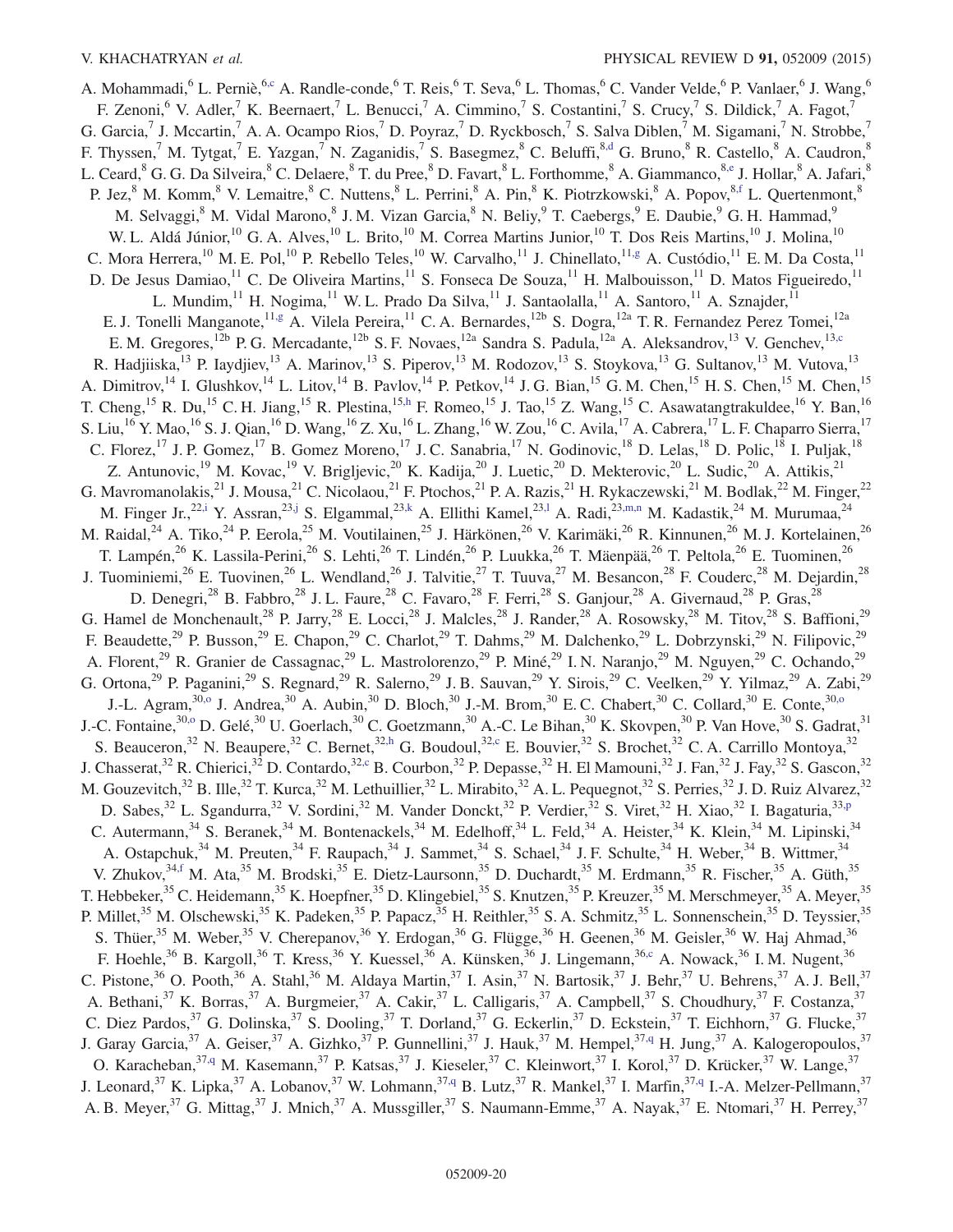<span id="page-20-6"></span><span id="page-20-5"></span><span id="page-20-4"></span><span id="page-20-3"></span><span id="page-20-2"></span><span id="page-20-1"></span><span id="page-20-0"></span>D. Pitzl,<sup>37</sup> R. Placakyte,<sup>37</sup> A. Raspereza,<sup>37</sup> P. M. Ribeiro Cipriano,<sup>37</sup> B. Roland,<sup>37</sup> E. Ron,<sup>37</sup> M. Ö. Sahin,<sup>37</sup> J. Salfeld-Nebgen,<sup>37</sup> P. Saxena,<sup>37</sup> T. Schoerner-Sadenius,<sup>37</sup> M. Schröder,<sup>37</sup> C. Seitz,<sup>37</sup> S. Spannagel,<sup>37</sup> A. D. R. Vargas Trevino,<sup>37</sup> R. Walsh,<sup>37</sup> C. Wissing,<sup>37</sup> V. Blobel,<sup>38</sup> M. Centis Vignali,<sup>38</sup> A. R. Draeger,<sup>38</sup> J. Erfle,<sup>38</sup> E. Garutti,<sup>38</sup> K. Goebel,<sup>38</sup> M. Görner,<sup>38</sup> J. Haller,<sup>38</sup> M. Hoffmann,<sup>38</sup> R. S. Höing,<sup>38</sup> A. Junkes,<sup>38</sup> H. Kirschenmann,<sup>38</sup> R. Klanner,<sup>38</sup> R. Kogler,<sup>38</sup> T. Lapsien,<sup>38</sup> T. Lenz,<sup>38</sup> I. Marchesini,<sup>38</sup> D. Marconi,<sup>38</sup> J. Ott,<sup>38</sup> T. Peiffer,<sup>38</sup> A. Perieanu,<sup>38</sup> N. Pietsch,<sup>38</sup> J. Poehlsen,<sup>38</sup> T. Poehlsen,<sup>38</sup> D. Rathjens,<sup>38</sup> C. Sander,<sup>38</sup> H. Schettler,<sup>38</sup> P. Schleper,<sup>38</sup> E. Schlieckau,<sup>38</sup> A. Schmidt,<sup>38</sup> M. Seidel,<sup>38</sup> V. Sola,<sup>38</sup> H. Stadie,<sup>38</sup> G. Steinbrück,<sup>38</sup> D. Troendle,<sup>38</sup> E. Usai,<sup>38</sup> L. Vanelderen,<sup>38</sup> A. Vanhoefer,<sup>38</sup> C. Barth,<sup>39</sup> C. Baus,<sup>39</sup> J. Berger,<sup>39</sup> C. Böser,<sup>39</sup> E. Butz,<sup>39</sup> T. Chwalek,<sup>39</sup> W. De Boer,<sup>39</sup> A. Descroix,<sup>39</sup> A. Dierlamm,<sup>39</sup> M. Feindt,<sup>39</sup> F. Frensch,<sup>39</sup> M. Giffels,<sup>39</sup> A. Gilbert,<sup>39</sup> F. Hartmann,<sup>39[,c](#page-27-1)</sup> T. Hauth,<sup>39</sup> U. Husemann,<sup>39</sup> I. Katkov,<sup>39[,f](#page-27-4)</sup> A. Kornmayer,<sup>3[9,c](#page-27-1)</sup> P. Lobelle Pardo,<sup>39</sup> M. U. Mozer,<sup>39</sup> T. Müller,<sup>39</sup> Th. Müller,<sup>39</sup> A. Nürnberg,<sup>39</sup> G. Quast,<sup>39</sup> K. Rabbertz,<sup>39</sup> S. Röcker,<sup>39</sup> H. J. Simonis,<sup>39</sup> F. M. Stober,<sup>39</sup> R. Ulrich,<sup>39</sup> J. Wagner-Kuhr,<sup>39</sup> S. Wayand,<sup>39</sup> T. Weiler,<sup>39</sup> R. Wolf,<sup>39</sup> G. Anagnostou,<sup>40</sup> G. Daskalakis,<sup>40</sup> T. Geralis,<sup>40</sup> V. A. Giakoumopoulou,<sup>40</sup> A. Kyriakis,<sup>40</sup> D. Loukas,<sup>40</sup> A. Markou,<sup>40</sup> C. Markou,<sup>40</sup> A. Psallidas,<sup>40</sup> I. Topsis-Giotis,<sup>40</sup> A. Agapitos,<sup>41</sup> S. Kesisoglou,<sup>41</sup> A. Panagiotou,<sup>41</sup> N. Saoulidou,<sup>41</sup> E. Stiliaris,<sup>41</sup> E. Tziaferi,<sup>41</sup> X. Aslanoglou,<sup>42</sup> I. Evangelou,<sup>42</sup> G. Flouris,<sup>42</sup> C. Foudas,<sup>42</sup> P. Kokkas,<sup>42</sup> N. Manthos,<sup>42</sup> I. Papadopoulos,<sup>42</sup> E. Paradas,<sup>42</sup> J. Strologas,<sup>42</sup> G. Bencze,<sup>43</sup> C. Hajdu,<sup>43</sup> P. Hidas,<sup>43</sup> D. Horvath,<sup>43[,r](#page-28-10)</sup> F. Sikler,<sup>43</sup> V. Veszpremi,<sup>43</sup> G. Vesztergombi,<sup>4[3,s](#page-28-11)</sup> A. J. Zsigmond,<sup>43</sup> N. Beni,<sup>44</sup> S. Czellar,<sup>44</sup> J. Karancsi,<sup>44[,t](#page-28-12)</sup> J. Molnar,<sup>44</sup> J. Palinkas,<sup>44</sup> Z. Szillasi,<sup>44</sup> A. Makovec,<sup>45</sup> P. Raics,<sup>45</sup> Z. L. Trocsanyi,<sup>45</sup> B. Ujvari,<sup>45</sup> S. K. Swain,<sup>46</sup> S. B. Beri,<sup>47</sup> V. Bhatnagar,<sup>47</sup> R. Gupta,<sup>47</sup> U. Bhawandeep,<sup>47</sup> A. K. Kalsi,<sup>47</sup> M. Kaur,<sup>47</sup> R. Kumar,<sup>47</sup> M. Mittal,<sup>47</sup> N. Nishu,<sup>47</sup> J. B. Singh,<sup>47</sup> Ashok Kumar,<sup>48</sup> Arun Kumar,<sup>48</sup> S. Ahuja,<sup>48</sup> A. Bhardwaj,<sup>48</sup> B. C. Choudhary,<sup>48</sup> A. Kumar,<sup>48</sup> S. Malhotra,<sup>48</sup> M. Naimuddin,<sup>48</sup> K. Ranjan,<sup>48</sup> V. Sharma, <sup>48</sup> S. Banerjee, <sup>49</sup> S. Bhattacharya, <sup>49</sup> K. Chatterjee, <sup>49</sup> S. Dutta, <sup>49</sup> B. Gomber, <sup>49</sup> Sa. Jain, <sup>49</sup> Sh. Jain, <sup>49</sup> R. Khurana, <sup>49</sup> A. Modak,<sup>49</sup> S. Mukherjee,<sup>49</sup> D. Roy,<sup>49</sup> S. Sarkar,<sup>49</sup> M. Sharan,<sup>49</sup> A. Abdulsalam,<sup>50</sup> D. Dutta,<sup>50</sup> V. Kumar,<sup>50</sup> A. K. Mohanty,<sup>5[0,c](#page-27-1)</sup> L. M. Pant,<sup>50</sup> P. Shukla,<sup>50</sup> A. Topkar,<sup>50</sup> T. Aziz,<sup>51</sup> S. Banerjee,<sup>51</sup> S. Bhowmik,<sup>5[1,u](#page-28-13)</sup> R. M. Chatterjee,<sup>51</sup> R. K. Dewanjee, <sup>51</sup> S. Dugad, <sup>51</sup> S. Ganguly, <sup>51</sup> S. Ghosh, <sup>51</sup> M. Guchait, <sup>51</sup> A. Gurtu, <sup>51, v</sup> G. Kole, <sup>51</sup> S. Kumar, <sup>51</sup> M. Maity, <sup>51, u</sup> G. Majumder,<sup>51</sup> K. Mazumdar,<sup>51</sup> G. B. Mohanty,<sup>51</sup> B. Parida,<sup>51</sup> K. Sudhakar,<sup>51</sup> N. Wickramage,<sup>51[,w](#page-28-15)</sup> S. Sharma,<sup>52</sup> H. Bakhshiansohi,<sup>53</sup> H. Behnamian,<sup>53</sup> S. M. Etesami,<sup>5[3,x](#page-28-16)</sup> A. Fahim,<sup>5[3,y](#page-28-17)</sup> R. Goldouzian,<sup>53</sup> M. Khakzad,<sup>53</sup> M. Mohammadi Najafabadi,<sup>53</sup> M. Naseri,<sup>53</sup> S. Paktinat Mehdiabadi,<sup>53</sup> F. Rezaei Hosseinabadi,<sup>53</sup> B. Safarzadeh,<sup>5[3,z](#page-28-18)</sup> M. Zeinali,<sup>53</sup> M. Felcini,<sup>54</sup> M. Grunewald,<sup>54</sup> M. Abbrescia,<sup>55a,55b</sup> C. Calabria,<sup>55a,55b</sup> S. S. Chhibra,<sup>55a,55b</sup> A. Colaleo,<sup>55a</sup> D. Creanza,<sup>55a,55c</sup> L. Cristella,<sup>55a,55b</sup> N. De Filippis,<sup>55a,55c</sup> M. De Palma,<sup>55a,55b</sup> L. Fiore,<sup>55a</sup> G. Iaselli,<sup>55a,55c</sup> G. Maggi,<sup>55a,55c</sup> M. Maggi,<sup>55a</sup> S. My,<sup>55a,55c</sup> S. Nuzzo,<sup>55a,55b</sup> A. Pompili,<sup>55a,55b</sup> G. Pugliese,<sup>55a,55c</sup> R. Radogna,<sup>55a,55[b,c](#page-27-1)</sup> G. Selvaggi,<sup>55a,55b</sup> A. Sharma,<sup>55a</sup> L. Silvestris,<sup>55[a,c](#page-27-1)</sup> R. Venditti,<sup>55a,55b</sup> P. Verwilligen,<sup>55a</sup> G. Abbiendi,<sup>56a</sup> A. C. Benvenuti,<sup>56a</sup> D. Bonacorsi,<sup>56a,56b</sup> S. Braibant-Giacomelli,<sup>56a,56b</sup> L. Brigliadori,<sup>56a,56b</sup> R. Campanini,<sup>56a,56b</sup> P. Capiluppi,<sup>56a,56b</sup> A. Castro,<sup>56a,56b</sup> F. R. Cavallo,<sup>56a</sup> G. Codispoti,<sup>56a,56b</sup> M. Cuffiani,<sup>56a,56b</sup> G. M. Dallavalle,<sup>56a</sup> F. Fabbri,<sup>56a</sup> A. Fanfani,<sup>56a,56b</sup> D. Fasanella,<sup>56a,56b</sup> P. Giacomelli,<sup>56a</sup> C. Grandi,<sup>56a</sup> L. Guiducci,<sup>56a,56b</sup> S. Marcellini,<sup>56a</sup> G. Masetti,<sup>56a</sup> A. Montanari,<sup>56a</sup> F. L. Navarria,<sup>56a,56b</sup> A. Perrotta,<sup>56a</sup> A. M. Rossi,<sup>56a,56b</sup> T. Rovelli,<sup>56a,56b</sup> G. P. Siroli,<sup>56a,56b</sup> N. Tosi,<sup>56a,56b</sup> R. Travaglini,<sup>56a,56b</sup> S. Albergo,<sup>57a,57b</sup> G. Cappello,<sup>57a</sup> M. Chiorboli,<sup>57a,57b</sup> S. Costa,<sup>57a,57b</sup> F. Giordano,<sup>57a,57c[,c](#page-27-1)</sup> R. Potenza,<sup>57a,57b</sup> A. Tricomi,<sup>57a,57b</sup> C. Tuve,<sup>57a,57b</sup> G. Barbagli,<sup>58a</sup> V. Ciulli,<sup>58a,58b</sup> C. Civinini,<sup>58a</sup> R. D'Alessandro,<sup>58a,58b</sup> E. Focardi,<sup>58a,58b</sup> E. Gallo,<sup>58a</sup> S. Gonzi,<sup>58a,58b</sup> E. Gallo,<sup>58a</sup> S. Gonzi,<sup>58a,58b</sup> V. Gori,<sup>58a,58b</sup> P. Lenzi,<sup>58a,58b</sup> M. Meschini,<sup>58a</sup> S. Paoletti,<sup>58a</sup> G. Sguazzoni,<sup>58a</sup> A. Tropiano,<sup>58a,58b</sup> L. Benussi,<sup>59</sup> S. Bianco,<sup>59</sup> F. Fabbri,<sup>59</sup> D. Piccolo,<sup>59</sup> R. Ferretti,<sup>60a,60b</sup> F. Ferro,<sup>60a</sup> M. Lo Vetere,<sup>60a,60b</sup> E. Robutti,<sup>60a</sup> S. Tosi,<sup>60a,60b</sup> M. E. Dinardo,<sup>61a,61b</sup> S. Fiorendi,  ${}^{61a,61b}$  S. Gennai, ${}^{61a,61b}$  R. Gerosa, ${}^{61a,61b,6}$  A. Ghezzi, ${}^{61a,61b}$  P. Govoni, ${}^{61a,61b}$  M. T. Lucchini, ${}^{61a,61b,c}$  ${}^{61a,61b,c}$  ${}^{61a,61b,c}$  S. Malvezzi,<sup>61a</sup>,61a R. A. Manzoni,<sup>61a,61b</sup> A. Martelli,<sup>61a,61b</sup> B. Marzocchi,<sup>61a,61[b,c](#page-27-1)</sup> D. Menasce,<sup>61a</sup> L. Moroni,<sup>61a</sup> M. Paganoni,<sup>61a,61b</sup> D. Pedrini,<sup>61a</sup> S. Ragazzi,<sup>61a,61b</sup> N. Redaelli,<sup>61a</sup> T. Tabarelli de Fatis,<sup>61a,61b</sup> S. Buontempo,<sup>62a</sup> N. Cavallo,<sup>62a,62c</sup> S. Di Guida,<sup>62a,62d[,c](#page-27-1)</sup> F. Fabozzi,<sup>62a,62c</sup> A. O. M. Iorio,<sup>62a,62b</sup> L. Lista,<sup>62a</sup> S. Meola,<sup>62a,62d[,c](#page-27-1)</sup> M. Merola,<sup>62a</sup> P. Paolucci,<sup>62[a,c](#page-27-1)</sup> P. Azzi,<sup>63a</sup> N. Bacchetta,<sup>63a</sup> M. Bellato,<sup>63a</sup> D. Bisello,<sup>63a,63b</sup> R. Carlin,<sup>63a,63b</sup> P. Checchia,<sup>63a</sup> M. Dall'Osso,<sup>63a,63b</sup> T. Dorigo,<sup>63a</sup> S. Fantinel,<sup>63a</sup> F. Gasparini,<sup>63a,63b</sup> U. Gasparini,<sup>63a,63b</sup> F. Gonella,<sup>63a</sup> A. Gozzelino,<sup>63a</sup> S. Lacaprara,<sup>63a</sup> M. Margoni,<sup>63a,63b</sup> A. T. Meneguzzo,<sup>63a,63b</sup> F. Montecassiano,<sup>63a</sup> J. Pazzini,<sup>63a,63b</sup> N. Pozzobon,<sup>63a,63b</sup> P. Ronchese,<sup>63a,63b</sup> F. Simonetto,<sup>63a,63b</sup> E. Torassa,<sup>63a</sup> M. Tosi,<sup>63a,63b</sup> P. Zotto,<sup>63a,63b</sup> A. Zucchetta,<sup>63a,63b</sup> M. Gabusi,<sup>64a,64b</sup> S. P. Ratti,<sup>64a,64b</sup> V. Re,<sup>64a</sup> C. Riccardi,<sup>64a,64b</sup> P. Salvini,<sup>64a</sup> P. Vitulo,<sup>64a,64b</sup> M. Biasini,<sup>65a,65b</sup> G. M. Bilei,<sup>65a</sup> D. Ciangottini,<sup>65a,65[b,c](#page-27-1)</sup> L. Fanò,<sup>65a,65b</sup> P. Lariccia,<sup>65a,65b</sup> G. Mantovani, <sup>65a,65b</sup> M. Menichelli, <sup>65a</sup> A. Saha, <sup>65a</sup> A. Santocchia, <sup>65a,65b</sup> A. Spiezia, <sup>65a,65b[,c](#page-27-1)</sup> K. Androsov, <sup>66[a,aa](#page-28-19)</sup> P. Azzurri, <sup>66a</sup> G. Bagliesi,<sup>66a</sup> J. Bernardini,<sup>66a</sup> T. Boccali,<sup>66a</sup> G. Broccolo,<sup>66a,66c</sup> R. Castaldi,<sup>66a</sup> M. A. Ciocci,<sup>66[a,aa](#page-28-19)</sup> R. Dell'Orso,<sup>66a</sup>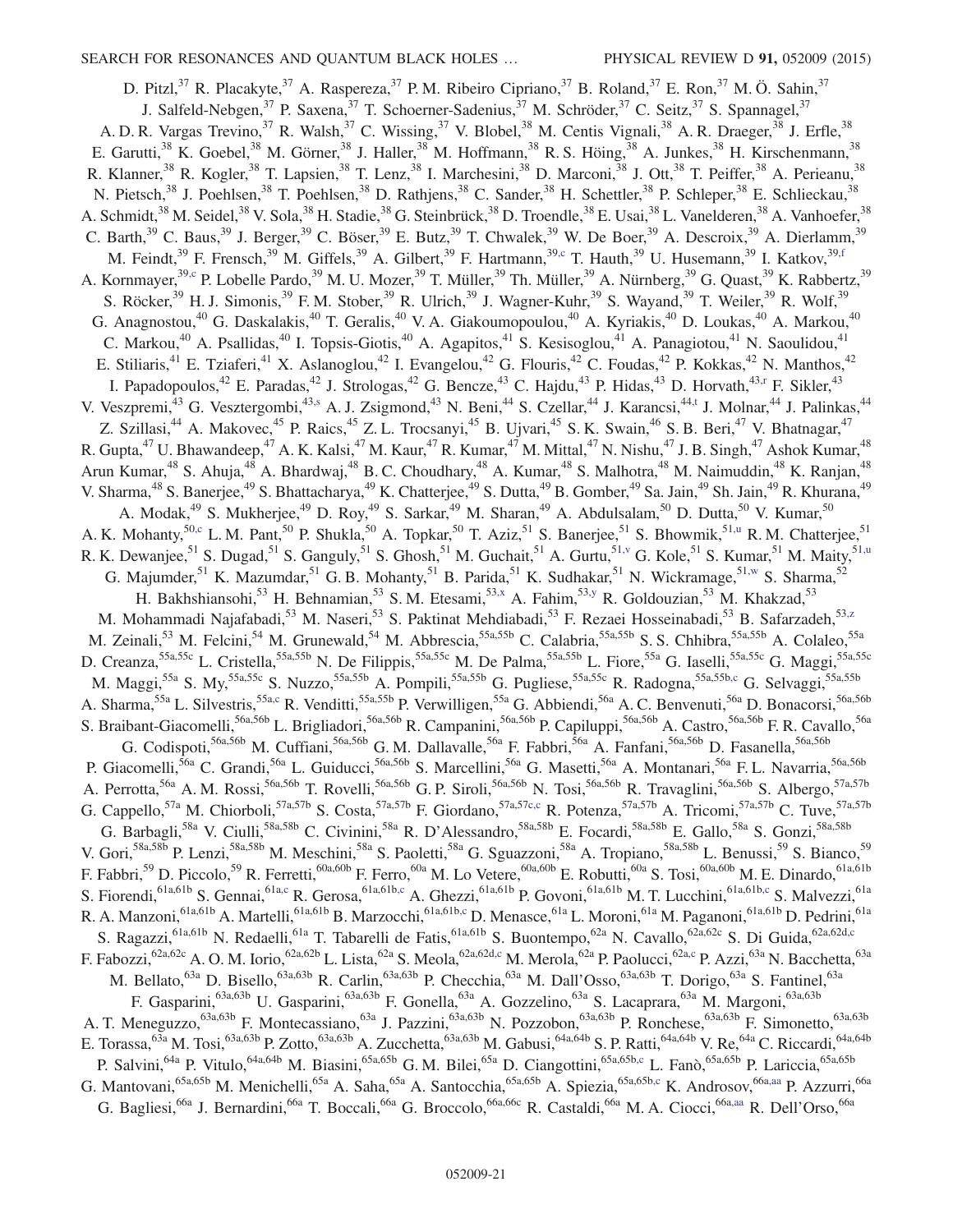<span id="page-21-5"></span><span id="page-21-4"></span><span id="page-21-3"></span><span id="page-21-2"></span><span id="page-21-1"></span><span id="page-21-0"></span>S. Donato, <sup>66a,66c[,c](#page-27-1)</sup> G. Fedi, <sup>66a</sup> F. Fiori, <sup>66a,66c</sup> L. Foà, <sup>66a,66c</sup> A. Giassi, <sup>66a</sup> M. T. Grippo, <sup>66a[,aa](#page-28-19)</sup> F. Ligabue, <sup>66a,66c</sup> T. Lomtadze, <sup>66a</sup> L. Martini,<sup>66a,66b</sup> A. Messineo,<sup>66a,66b</sup> C. S. Moon,<sup>66[a,bb](#page-28-20)</sup> F. Palla,<sup>66a[,c](#page-27-1)</sup> A. Rizzi,<sup>66a,66b</sup> A. Savoy-Navarro,<sup>66a[,cc](#page-28-21)</sup> A. T. Serban,<sup>66a</sup> P. Spagnolo,<sup>66a</sup> P. Squillacioti,<sup>66[a,aa](#page-28-19)</sup> R. Tenchini,<sup>66a</sup> G. Tonelli,<sup>66a,66b</sup> A. Venturi,<sup>66a</sup> P. G. Verdini,<sup>66a</sup> C. Vernieri,<sup>66a,66c</sup> L. Barone,<sup>67a,67b</sup> F. Cavallari,<sup>67a</sup> G. D'imperio,<sup>67a,67b</sup> D. Del Re,<sup>67a,67b</sup> M. Diemoz,<sup>67a</sup> C. Jorda,<sup>67a</sup> E. Longo,<sup>67a,67b</sup> F. Margaroli,<sup>67a,67b</sup> P. Meridiani,<sup>67a</sup> F. Micheli,<sup>67a,67[b,c](#page-27-1)</sup> G. Organtini,<sup>67a,67b</sup> R. Paramatti,<sup>67a</sup> S. Rahatlou,<sup>67a,67b</sup> C. Rovelli,<sup>67a</sup> F. Santanastasio,<sup>67a,67b</sup> L. Soffi,<sup>67a,67b</sup> P. Traczyk,<sup>67a,67b[,c](#page-27-1)</sup> N. Amapane,<sup>68a,68b</sup> R. Arcidiacono,<sup>68a,68c</sup> S. Argiro,<sup>68a,68b</sup> M. Arneodo,<sup>68a,68c</sup> R. Bellan,<sup>68a,68b</sup> C. Biino,<sup>68a</sup> N. Cartiglia,<sup>68a</sup> S. Casasso,<sup>68a,68[b,c](#page-27-1)</sup> M. Costa,<sup>68a,68b</sup> R. Covarelli,<sup>68a</sup> A. Degano,<sup>68a,68b</sup> N. Demaria,<sup>68a</sup> L. Finco,<sup>68a,68b[,c](#page-27-1)</sup> C. Mariotti,<sup>68a</sup> S. Maselli,<sup>68a</sup> E. Migliore,<sup>68a,68b</sup> V. Monaco,68a,68b M. Musich,<sup>68a</sup> M. M. Obertino,<sup>68a,68c</sup> L. Pacher,<sup>68a,68b</sup> N. Pastrone,<sup>68a</sup> M. Pelliccioni,<sup>68a</sup> G. L. Pinna Angioni,<sup>68a,68b</sup> A. Potenza,<sup>68a,68b</sup> A. Romero,<sup>68a,68b</sup> M. Ruspa,<sup>68a,68c</sup> R. Sacchi,<sup>68a,68b</sup> A. Solano,<sup>68a,68b</sup> A. Staiano,<sup>68a</sup> U. Tamponi,<sup>68a</sup> S. Belforte,<sup>69a</sup> V. Candelise,<sup>69a,69b[,c](#page-27-1)</sup> M. Casarsa,<sup>69a</sup> F. Cossutti,<sup>69a</sup> G. Della Ricca,<sup>69a,69b</sup> B. Gobbo,<sup>69a</sup> C. La Licata,<sup>69a,69b</sup> M. Marone,<sup>69a,69b</sup> A. Schizzi,<sup>69a,69b</sup> T. Umer,<sup>69a,69b</sup> A. Zanetti,<sup>69a</sup> S. Chang,<sup>70</sup> A. Kropivnitskaya,<sup>70</sup> S. K. Nam,<sup>70</sup> D. H. Kim,<sup>71</sup> G. N. Kim,<sup>71</sup> M. S. Kim,<sup>71</sup> D. J. Kong,<sup>71</sup> S. Lee,<sup>71</sup> Y. D. Oh,<sup>71</sup> H. Park,<sup>71</sup> A. Sakharov,<sup>71</sup> D. C. Son,<sup>71</sup> T. J. Kim,<sup>72</sup> M. S. Ryu,<sup>72</sup> J. Y. Kim,<sup>73</sup> D. H. Moon,<sup>73</sup> S. Song,<sup>73</sup> S. Choi,<sup>74</sup> D. Gyun,<sup>74</sup> B. Hong,<sup>74</sup> M. Jo,<sup>74</sup> H. Kim,<sup>74</sup> Y. Kim,<sup>74</sup> B. Lee,<sup>74</sup> K. S. Lee,<sup>74</sup> S. K. Park,<sup>74</sup> Y. Roh,<sup>74</sup> H. D. Yoo,<sup>75</sup> M. Choi,<sup>76</sup> J. H. Kim,<sup>76</sup> I. C. Park,<sup>76</sup> G. Ryu,<sup>76</sup> Y. Choi,<sup>77</sup> Y. K. Choi,<sup>77</sup> J. Goh,<sup>77</sup> D. Kim,<sup>77</sup> E. Kwon,<sup>77</sup> J. Lee,<sup>77</sup> I. Yu,<sup>77</sup> A. Juodagalvis,<sup>78</sup> J. R. Komaragiri,<sup>79</sup> M. A. B. Md Ali,<sup>79</sup> E. Casimiro Linares, <sup>80</sup> H. Castilla-Valdez, <sup>80</sup> E. De La Cruz-Burelo, <sup>80</sup> I. Heredia-de La Cruz, <sup>80</sup> A. Hernandez-Almada, <sup>80</sup> R. Lopez-Fernandez, <sup>80</sup> A. Sanchez-Hernandez, <sup>80</sup> S. Carrillo Moreno, <sup>81</sup> F. Vazquez Valencia, <sup>81</sup> I. Pedraza, <sup>82</sup> H. A. Salazar Ibarguen,<sup>82</sup> A. Morelos Pineda,<sup>83</sup> D. Krofcheck,<sup>84</sup> P. H. Butler,<sup>85</sup> S. Reucroft,<sup>85</sup> A. Ahmad,<sup>86</sup> M. Ahmad,<sup>86</sup> Q. Hassan,<sup>86</sup> H. R. Hoorani,<sup>86</sup> W. A. Khan,<sup>86</sup> T. Khurshid,<sup>86</sup> M. Shoaib,<sup>86</sup> H. Bialkowska,<sup>87</sup> M. Bluj,<sup>87</sup> B. Boimska,<sup>87</sup> T. Frueboes,<sup>87</sup> M. Górski,<sup>87</sup> M. Kazana,<sup>87</sup> K. Nawrocki,<sup>87</sup> K. Romanowska-Rybinska,<sup>87</sup> M. Szleper,<sup>87</sup> P. Zalewski,<sup>87</sup> G. Brona, <sup>88</sup> K. Bunkowski, <sup>88</sup> M. Cwiok, <sup>88</sup> W. Dominik, <sup>88</sup> K. Doroba, <sup>88</sup> A. Kalinowski, <sup>88</sup> M. Konecki, <sup>88</sup> J. Krolikowski, <sup>88</sup> M. Misiura, <sup>88</sup> M. Olszewski, <sup>88</sup> P. Bargassa, <sup>89</sup> C. Beirão Da Cruz E Silva, <sup>89</sup> P. Faccioli, <sup>89</sup> P. G. Ferreira Parracho, <sup>89</sup> M. Gallinaro,<sup>89</sup> L. Lloret Iglesias,<sup>89</sup> F. Nguyen,<sup>89</sup> J. Rodrigues Antunes,<sup>89</sup> J. Seixas,<sup>89</sup> J. Varela,<sup>89</sup> P. Vischia,<sup>89</sup> S. Afanasiev, <sup>90</sup> P. Bunin, <sup>90</sup> M. Gavrilenko, <sup>90</sup> I. Golutvin, <sup>90</sup> I. Gorbunov, <sup>90</sup> A. Kamenev, <sup>90</sup> V. Karjavin, <sup>90</sup> V. Konoplyanikov, <sup>90</sup> A. Lanev,<sup>90</sup> A. Malakhov,<sup>90</sup> V. Matveev,<sup>9[0,dd](#page-28-22)</sup> P. Moisenz,<sup>90</sup> V. Palichik,<sup>90</sup> V. Perelygin,<sup>90</sup> S. Shmatov,<sup>90</sup> N. Skatchkov,<sup>90</sup> V. Smirnov,  $90$  A. Zarubin,  $90$  V. Golovtsov,  $91$  Y. Ivanov,  $91$  V. Kim,  $91,$ ee E. Kuznetsova,  $91$  P. Levchenko,  $91$  V. Murzin,  $91$ V. Oreshkin,<sup>91</sup> I. Smirnov,<sup>91</sup> V. Sulimov,<sup>91</sup> L. Uvarov,<sup>91</sup> S. Vavilov,<sup>91</sup> A. Vorobyev,<sup>91</sup> An. Vorobyev,<sup>91</sup> Yu. Andreev,<sup>92</sup> A. Dermenev,  $92$  S. Gninenko,  $92$  N. Golubev,  $92$  M. Kirsanov,  $92$  N. Krasnikov,  $92$  A. Pashenkov,  $92$  D. Tlisov,  $92$  A. Toropin,  $92$ V. Epshteyn,<sup>93</sup> V. Gavrilov,<sup>93</sup> N. Lychkovskaya,<sup>93</sup> V. Popov,<sup>93</sup> I. Pozdnyakov,<sup>93</sup> G. Safronov,<sup>93</sup> S. Semenov,<sup>93</sup> A. Spiridonov, <sup>93</sup> V. Stolin, <sup>93</sup> E. Vlasov, <sup>93</sup> A. Zhokin, <sup>93</sup> V. Andreev, <sup>94</sup> M. Azarkin, <sup>94</sup> I. Dremin, <sup>94</sup> M. Kirakosyan, <sup>94</sup> A. Leonidov, <sup>94</sup> G. Mesyats, <sup>94</sup> S. V. Rusakov, <sup>94</sup> A. Vinogradov, <sup>94</sup> A. Belyaev, <sup>95</sup> E. Boos, <sup>95</sup> M. Dubinin, <sup>95, ff</sup> L. Dudko, <sup>95</sup> A. Ershov,<sup>95</sup> A. Gribushin,<sup>95</sup> V. Klyukhin,<sup>95</sup> O. Kodolova,<sup>95</sup> I. Lokhtin,<sup>95</sup> S. Obraztsov,<sup>95</sup> S. Petrushanko,<sup>95</sup> V. Savrin,<sup>95</sup> A. Snigirev,<sup>95</sup> I. Azhgirey,<sup>96</sup> I. Bayshev,<sup>96</sup> S. Bitioukov,<sup>96</sup> V. Kachanov,<sup>96</sup> A. Kalinin,<sup>96</sup> D. Konstantinov,<sup>96</sup> V. Krychkine,<sup>96</sup> V. Petrov,<sup>96</sup> R. Ryutin,<sup>96</sup> A. Sobol,<sup>96</sup> L. Tourtchanovitch,<sup>96</sup> S. Troshin,<sup>96</sup> N. Tyurin,<sup>96</sup> A. Uzunian,<sup>96</sup> A. Volkov,<sup>96</sup> P. Adzic, <sup>97[,gg](#page-28-25)</sup> M. Ekmedzic, <sup>97</sup> J. Milosevic, <sup>97</sup> V. Rekovic, <sup>97</sup> J. Alcaraz Maestre, <sup>98</sup> C. Battilana, <sup>98</sup> E. Calvo, <sup>98</sup> M. Cerrada, <sup>98</sup> M. Chamizo Llatas, <sup>98</sup> N. Colino, <sup>98</sup> B. De La Cruz, <sup>98</sup> A. Delgado Peris, <sup>98</sup> D. Domínguez Vázquez, <sup>98</sup> M. Colino, <sup>98</sup> B. De La Cruz, <sup>98</sup> A. Delgado Peris, <sup>98</sup> D. Domínguez Vázquez, <sup>98</sup> A. Escalante Del Valle,<sup>98</sup> C. Fernandez Bedoya,<sup>98</sup> J. P. Fernández Ramos,<sup>98</sup> J. Flix,<sup>98</sup> M. C. Fouz,<sup>98</sup> P. Garcia-Abia,<sup>98</sup> O. Gonzalez Lopez,<sup>98</sup> S. Goy Lopez,<sup>98</sup> J. M. Hernandez,<sup>98</sup> M. I. Josa,<sup>98</sup> E. Navarro De Martino,<sup>98</sup> A. Pérez-Calero Yzquierdo,<sup>98</sup> J. Puerta Pelayo,<sup>98</sup> A. Quintario Olmeda,<sup>98</sup> I. Redondo,<sup>98</sup> L. Romero,<sup>98</sup> M. S. Soares,<sup>98</sup> C. Albajar,<sup>99</sup> J. F. de Trocóniz,<sup>99</sup> M. Missiroli,<sup>99</sup> D. Moran,<sup>99</sup> H. Brun,<sup>100</sup> J. Cuevas,<sup>100</sup> J. Fernandez Menendez,<sup>100</sup> S. Folgueras,<sup>100</sup> I. Gonzalez Caballero,<sup>100</sup> J. A. Brochero Cifuentes,<sup>101</sup> I. J. Cabrillo,<sup>101</sup> A. Calderon,<sup>101</sup> J. Duarte Campderros,<sup>101</sup> M. Fernandez,<sup>101</sup> G. Gomez,<sup>101</sup> A. Graziano,<sup>101</sup> A. Lopez Virto,<sup>101</sup> J. Marco,<sup>101</sup> R. Marco,<sup>101</sup> C. Martinez Rivero,<sup>101</sup> F. Matorras,<sup>101</sup> F. J. Munoz Sanchez,<sup>101</sup> J. Piedra Gomez,<sup>101</sup> T. Rodrigo,<sup>101</sup> A. Y. Rodríguez-Marrero,<sup>101</sup> A. Ruiz-Jimeno,<sup>101</sup> L. Scodellaro,<sup>101</sup> I. Vila,<sup>101</sup> R. Vilar Cortabitarte,<sup>101</sup> D. Abbaneo,<sup>102</sup> E. Auffray,<sup>102</sup> G. Auzinger,<sup>102</sup> M. Bachtis,<sup>102</sup> P. Baillon,<sup>102</sup> A. H. Ball,<sup>102</sup> D. Barney,<sup>102</sup> A. Benaglia,<sup>102</sup> J. Bendavid,<sup>102</sup> L. Benhabib,<sup>102</sup> J. F. Benitez,<sup>102</sup> P. Bloch,<sup>102</sup> A. Bocci,<sup>102</sup> A. Bonato,<sup>102</sup> O. Bondu,<sup>102</sup> C. Botta,<sup>102</sup> H. Breuker,<sup>102</sup> T. Camporesi,<sup>102</sup> G. Cerminara,<sup>102</sup> S. Colafranceschi,<sup>102[,hh](#page-28-26)</sup> M. D'Alfonso,<sup>102</sup> D. d'Enterria,<sup>102</sup> A. Dabrowski,<sup>102</sup> A. David,<sup>102</sup> F. De Guio,  $^{102}$  A. De Roeck,  $^{102}$  S. De Visscher,  $^{102}$  E. Di Marco,  $^{102}$  M. Dobson,  $^{102}$  M. Dordevic,  $^{102}$  B. Dorney,  $^{102}$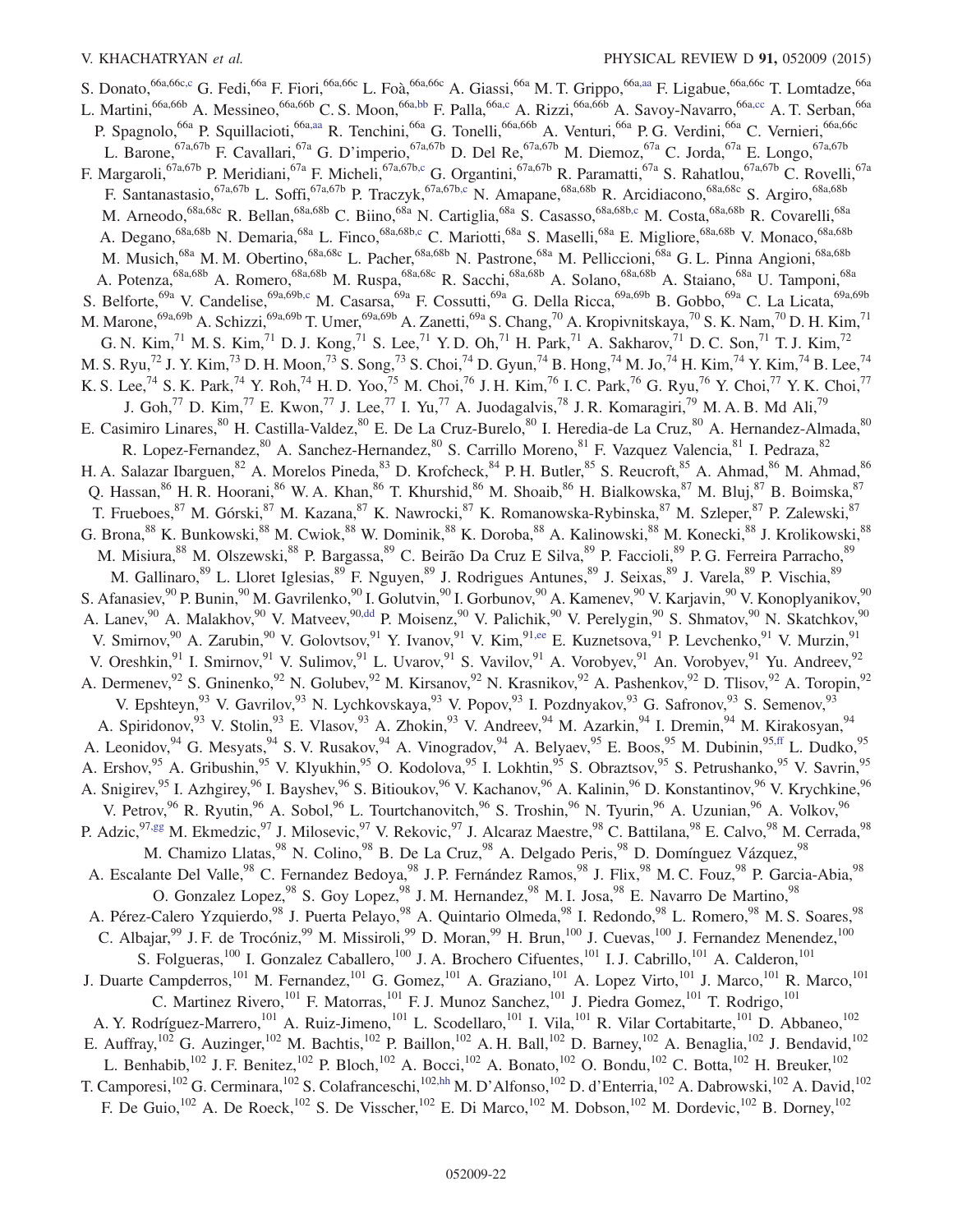<span id="page-22-12"></span><span id="page-22-11"></span><span id="page-22-10"></span><span id="page-22-9"></span><span id="page-22-8"></span><span id="page-22-7"></span><span id="page-22-6"></span><span id="page-22-5"></span><span id="page-22-4"></span><span id="page-22-3"></span><span id="page-22-2"></span><span id="page-22-1"></span><span id="page-22-0"></span>N. Dupont-Sagorin,<sup>102</sup> A. Elliott-Peisert,<sup>102</sup> G. Franzoni,<sup>102</sup> W. Funk,<sup>102</sup> D. Gigi,<sup>102</sup> K. Gill,<sup>102</sup> D. Giordano,<sup>102</sup> M. Girone,<sup>102</sup> F. Glege,<sup>102</sup> R. Guida,<sup>102</sup> S. Gundacker,<sup>102</sup> M. Guthoff,<sup>102</sup> J. Hammer,<sup>102</sup> M. Hansen,<sup>102</sup> P. Harris,<sup>102</sup> J. Hegeman,<sup>102</sup> V. Innocente,<sup>102</sup> P. Janot,<sup>102</sup> K. Kousouris,<sup>102</sup> K. Krajczar,<sup>102</sup> P. Lecoq,<sup>102</sup> C. Lourenço,<sup>102</sup> N. Magini,<sup>102</sup> L. Malgeri,<sup>102</sup> M. Mannelli,<sup>102</sup> J. Marrouche,<sup>102</sup> L. Masetti,<sup>102</sup> F. Meijers,<sup>102</sup> S. Mersi,<sup>102</sup> E. Meschi,<sup>102</sup> F. Moortgat,<sup>102</sup> S. Morovic,<sup>102</sup> M. Mulders,<sup>102</sup> L. Orsini,<sup>102</sup> L. Pape,<sup>102</sup> E. Perez,<sup>102</sup> A. Petrilli,<sup>102</sup> G. Petrucciani,<sup>102</sup> A. Pfeiffer,<sup>102</sup> M. Pimiä,<sup>102</sup> D. Piparo,<sup>102</sup> M. Plagge,<sup>102</sup> A. Racz,<sup>102</sup> G. Rolandi,<sup>10[2,ii](#page-28-27)</sup> M. Rovere,<sup>102</sup> H. Sakulin,<sup>102</sup> C. Schäfer,<sup>102</sup> C. Schwick,<sup>102</sup> A. Sharma,<sup>102</sup> P. Siegrist,<sup>102</sup> P. Silva,<sup>102</sup> M. Simon,<sup>102</sup> P. Sphicas,<sup>10[2,jj](#page-28-28)</sup> D. Spiga,<sup>102</sup> J. Steggemann,<sup>102</sup> B. Stieger,<sup>102</sup> M. Stoye,<sup>102</sup> Y. Takahashi,<sup>102</sup> D. Treille,<sup>102</sup> A. Tsirou,<sup>102</sup> G. I. Veres,<sup>102[,s](#page-28-11)</sup> N. Wardle,<sup>102</sup> H. K. Wöhri,<sup>102</sup> H. Wollny,<sup>102</sup> W. D. Zeuner,<sup>102</sup> W. Bertl,<sup>103</sup> K. Deiters,<sup>103</sup> W. Erdmann,<sup>103</sup> R. Horisberger,<sup>103</sup> Q. Ingram,<sup>103</sup> H. C. Kaestli,<sup>103</sup> D. Kotlinski,<sup>103</sup> U. Langenegger,<sup>103</sup> D. Renker,<sup>103</sup> T. Rohe,<sup>103</sup> F. Bachmair,<sup>104</sup> L. Bäni,<sup>104</sup> L. Bianchini,<sup>104</sup> M. A. Buchmann,<sup>104</sup> B. Casal,<sup>104</sup> N. Chanon, <sup>104</sup> G. Dissertori, <sup>104</sup> M. Dittmar, <sup>104</sup> M. Donegà, <sup>104</sup> M. Dünser, <sup>104</sup> P. Eller, <sup>104</sup> C. Grab, <sup>104</sup> D. Hits, <sup>104</sup> J. Hoss, <sup>104</sup> W. Lustermann,<sup>104</sup> B. Mangano,<sup>104</sup> A. C. Marini,<sup>104</sup> M. Marionneau,<sup>104</sup> P. Martinez Ruiz del Arbol,<sup>104</sup> M. Masciovecchio,<sup>104</sup> D. Meister,<sup>104</sup> N. Mohr,<sup>104</sup> P. Musella,<sup>104</sup> C. Nägeli,<sup>104[,kk](#page-28-29)</sup> F. Nessi-Tedaldi,<sup>104</sup> F. Pandolfi,<sup>104</sup> F. Pauss,<sup>104</sup> L. Perrozzi,<sup>104</sup> M. Peruzzi,<sup>104</sup> M. Quittnat,<sup>104</sup> L. Rebane,<sup>104</sup> M. Rossini,<sup>104</sup> A. Starodumov,<sup>104[,ll](#page-28-30)</sup> M. Takahashi,<sup>104</sup> K. Theofilatos,<sup>104</sup> R. Wallny,  $^{104}$  H. A. Weber,  $^{104}$  C. Amsler,  $^{105,mm}$  $^{105,mm}$  $^{105,mm}$  M. F. Canelli,  $^{105}$  V. Chiochia,  $^{105}$  A. De Cosa,  $^{105}$  A. Hinzmann,  $^{105}$  T. Hreus,  $^{105}$ B. Kilminster,<sup>105</sup> C. Lange,<sup>105</sup> J. Ngadiuba,<sup>105</sup> D. Pinna,<sup>105</sup> P. Robmann,<sup>105</sup> F. J. Ronga,<sup>105</sup> S. Taroni,<sup>105</sup> Y. Yang,<sup>105</sup> M. Cardaci,  $^{106}$  K. H. Chen,  $^{106}$  C. Ferro,  $^{106}$  C. M. Kuo,  $^{106}$  W. Lin,  $^{106}$  Y. J. Lu,  $^{106}$  R. Volpe,  $^{106}$  S. S. Yu,  $^{106}$  P. Chang,  $^{107}$ Y. H. Chang,  $^{107}$  Y. Chao,  $^{107}$  K. F. Chen,  $^{107}$  P. H. Chen,  $^{107}$  C. Dietz,  $^{107}$  U. Grundler,  $^{107}$  W.-S. Hou,  $^{107}$  Y. F. Liu,  $^{107}$  R.-S. Lu,  $^{107}$ M. Miñano Moya,  $^{107}$  E. Petrakou,  $^{107}$  Y. M. Tzeng,  $^{107}$  R. Wilken,  $^{107}$  B. Asavapibhop,  $^{108}$  G. Singh,  $^{108}$  N. Srimanobhas,  $^{108}$ N. Suwonjandee,<sup>108</sup> A. Adiguzel,<sup>109</sup> M. N. Bakirci,<sup>109[,nn](#page-28-32)</sup> S. Cerci,<sup>10[9,oo](#page-28-33)</sup> C. Dozen,<sup>109</sup> I. Dumanoglu,<sup>109</sup> E. Eskut,<sup>109</sup> S. Girgis,<sup>109</sup> G. Gokbulut,<sup>109</sup> Y. Guler,<sup>109</sup> E. Gurpinar,<sup>109</sup> I. Hos,<sup>109</sup> E. E. Kangal,<sup>109[,pp](#page-28-34)</sup> A. Kayis Topaksu,<sup>109</sup> G. Onengut,<sup>10[9,qq](#page-28-35)</sup> K. Ozdemir,<sup>109[,rr](#page-28-36)</sup> S. Ozturk,<sup>109[,nn](#page-28-32)</sup> A. Polatoz,<sup>109</sup> D. Sunar Cerci,<sup>109[,oo](#page-28-33)</sup> B. Tali,<sup>109,oo</sup> H. Topakli,<sup>109,nn</sup> M. Vergili, $^{109}$  C. Zorbilmez, $^{109}$  I. V. Akin, $^{110}$  B. Bilin, $^{110}$  S. Bilmis, $^{110}$  H. Gamsizkan, $^{110,ss}$  $^{110,ss}$  $^{110,ss}$  B. Isildak, $^{110,tt}$  $^{110,tt}$  $^{110,tt}$  G. Karapinar, $^{110,uu}$  $^{110,uu}$  $^{110,uu}$ K. Ocalan,<sup>11[0,vv](#page-28-40)</sup> S. Sekmen,<sup>110</sup> U. E. Surat,<sup>110</sup> M. Yalvac,<sup>110</sup> M. Zeyrek,<sup>110</sup> E. A. Albayrak,<sup>111[,ww](#page-28-41)</sup> E. Gülmez,<sup>111</sup> M. Kaya, <sup>111[,xx](#page-28-42)</sup> O. Kaya, <sup>111[,yy](#page-28-43)</sup> T. Yetkin, <sup>11[1,zz](#page-28-44)</sup> K. Cankocak, <sup>112</sup> F. I. Vardarlı, <sup>112</sup> L. Levchuk, <sup>113</sup> P. Sorokin, <sup>113</sup> J. J. Brooke, <sup>114</sup> E. Clement,  $^{114}$  D. Cussans,  $^{114}$  H. Flacher,  $^{114}$  J. Goldstein,  $^{114}$  M. Grimes,  $^{114}$  G. P. Heath,  $^{114}$  H. F. Heath,  $^{114}$  J. Jacob,  $^{114}$ L. Kreczko,<sup>114</sup> C. Lucas,<sup>114</sup> Z. Meng,<sup>114</sup> D. M. Newbold,<sup>114[,aaa](#page-28-45)</sup> S. Paramesvaran,<sup>114</sup> A. Poll,<sup>114</sup> T. Sakuma,<sup>114</sup> S. Seif El Nasr-storey,<sup>114</sup> S. Senkin,<sup>114</sup> V. J. Smith,<sup>114</sup> K. W. Bell,<sup>115</sup> A. Belyaev,<sup>115[,bbb](#page-28-46)</sup> C. Brew,<sup>115</sup> R. M. Brown,<sup>115</sup> D. J. A. Cockerill,<sup>115</sup> J. A. Coughlan,<sup>115</sup> K. Harder,<sup>115</sup> S. Harper,<sup>115</sup> E. Olaiya,<sup>115</sup> D. Petyt,<sup>115</sup> C. H. Shepherd-Themistocleous,<sup>115</sup> A. Thea,<sup>115</sup> I. R. Tomalin,<sup>115</sup> T. Williams,<sup>115</sup> W. J. Womersley,<sup>115</sup> S. D. Worm,<sup>115</sup> M. Baber, <sup>116</sup> R. Bainbridge, <sup>116</sup> O. Buchmuller, <sup>116</sup> D. Burton, <sup>116</sup> D. Colling, <sup>116</sup> N. Cripps, <sup>116</sup> P. Dauncey, <sup>116</sup> G. Davies, <sup>116</sup> M. Della Negra,<sup>116</sup> P. Dunne,<sup>116</sup> A. Elwood,<sup>116</sup> W. Ferguson,<sup>116</sup> J. Fulcher,<sup>116</sup> D. Futyan,<sup>116</sup> G. Hall,<sup>116</sup> G. Iles,<sup>116</sup> M. Jarvis,<sup>116</sup> G. Karapostoli,<sup>116</sup> M. Kenzie,<sup>116</sup> R. Lane,<sup>116</sup> R. Lucas,<sup>116[,aaa](#page-28-45)</sup> L. Lyons,<sup>116</sup> A.-M. Magnan,<sup>116</sup> S. Malik,<sup>116</sup> B. Mathias,  $^{116}$  J. Nash,  $^{116}$  A. Nikitenko,  $^{116,II}$  J. Pela,  $^{116}$  M. Pesaresi,  $^{116}$  K. Petridis,  $^{116}$  D. M. Raymond,  $^{116}$  S. Rogerson,  $^{116}$ A. Rose,<sup>116</sup> C. Seez,<sup>116</sup> P. Sharp,<sup>116[,a](#page-27-5)</sup> A. Tapper,<sup>116</sup> M. Vazquez Acosta,<sup>116</sup> T. Virdee,<sup>116</sup> S. C. Zenz,<sup>116</sup> J. E. Cole,<sup>117</sup> P. R. Hobson,<sup>117</sup> A. Khan,<sup>117</sup> P. Kyberd,<sup>117</sup> D. Leggat,<sup>117</sup> D. Leslie,<sup>117</sup> I. D. Reid,<sup>117</sup> P. Symonds,<sup>117</sup> L. Teodorescu,<sup>117</sup> M. Turner,<sup>117</sup> J. Dittmann,<sup>118</sup> K. Hatakeyama,<sup>118</sup> A. Kasmi,<sup>118</sup> H. Liu,<sup>118</sup> N. Pastika,<sup>118</sup> T. Scarborough,<sup>118</sup> Z. Wu,<sup>118</sup> O. Charaf,<sup>119</sup> S. I. Cooper,<sup>119</sup> C. Henderson,<sup>119</sup> P. Rumerio,<sup>119</sup> A. Avetisyan,<sup>120</sup> T. Bose,<sup>120</sup> C. Fantasia,<sup>120</sup> P. Lawson,<sup>120</sup> C. Richardson,<sup>120</sup> J. Rohlf,<sup>120</sup> J. St. John,<sup>120</sup> L. Sulak,<sup>120</sup> J. Alimena,<sup>121</sup> E. Berry,<sup>121</sup> S. Bhattacharya,<sup>121</sup> G. Christopher,<sup>121</sup> D. Cutts,<sup>121</sup> Z. Demiragli,<sup>121</sup> N. Dhingra,<sup>121</sup> A. Ferapontov,<sup>121</sup> A. Garabedian,<sup>121</sup> U. Heintz,<sup>121</sup> G. Kukartsev,<sup>121</sup> E. Laird,<sup>121</sup> G. Landsberg,<sup>121</sup> M. Luk,<sup>121</sup> M. Narain,<sup>121</sup> M. Segala,<sup>121</sup> T. Sinthuprasith,<sup>121</sup> T. Speer,<sup>121</sup> J. Swanson,<sup>121</sup> R. Breedon,<sup>122</sup> G. Breto,<sup>122</sup> M. Calderon De La Barca Sanchez,<sup>122</sup> S. Chauhan,<sup>122</sup> M. Chertok,<sup>122</sup> J. Conway,<sup>122</sup> R. Conway,<sup>122</sup> P. T. Cox,<sup>122</sup> R. Erbacher,<sup>122</sup> M. Gardner,<sup>122</sup> W. Ko,<sup>122</sup> R. Lander,<sup>122</sup> M. Mulhearn,<sup>122</sup> D. Pellett,<sup>122</sup> J. Pilot,<sup>122</sup> F. Ricci-Tam,<sup>122</sup> S. Shalhout,<sup>122</sup> J. Smith,<sup>122</sup> M. Squires,<sup>122</sup> D. Stolp,<sup>122</sup> M. Tripathi,<sup>122</sup> S. Wilbur,<sup>122</sup> R. Yohay,<sup>122</sup> R. Cousins,<sup>123</sup> P. Everaerts,<sup>123</sup> C. Farrell,<sup>123</sup> J. Hauser,<sup>123</sup> M. Ignatenko,<sup>123</sup> G. Rakness,<sup>123</sup> E. Takasugi,<sup>123</sup> V. Valuev,<sup>123</sup> M. Weber,<sup>123</sup> K. Burt,<sup>124</sup> R. Clare,<sup>124</sup> J. Ellison,<sup>124</sup> J. W. Gary,<sup>124</sup> G. Hanson,<sup>124</sup> J. Heilman,<sup>124</sup> M. Ivova Rikova,<sup>124</sup> P. Jandir,<sup>124</sup> E. Kennedy,<sup>124</sup> F. Lacroix,<sup>124</sup> O. R. Long,<sup>124</sup> A. Luthra,<sup>124</sup> M. Malberti,<sup>124</sup> M. Olmedo Negrete,<sup>124</sup> A. Shrinivas,<sup>124</sup> S. Sumowidagdo,<sup>124</sup> S. Wimpenny,<sup>124</sup> J. G. Branson,<sup>125</sup> G. B. Cerati,<sup>125</sup> S. Cittolin,<sup>125</sup> R. T. D'Agnolo,<sup>125</sup> A. Holzner,<sup>125</sup> R. Kelley,<sup>125</sup> D. Klein,<sup>125</sup> J. Letts,<sup>125</sup> I. Macneill,<sup>125</sup> D. Olivito,<sup>125</sup> S. Padhi,<sup>125</sup> C. Palmer,<sup>125</sup> M. Pieri,<sup>125</sup> M. Sani,<sup>125</sup>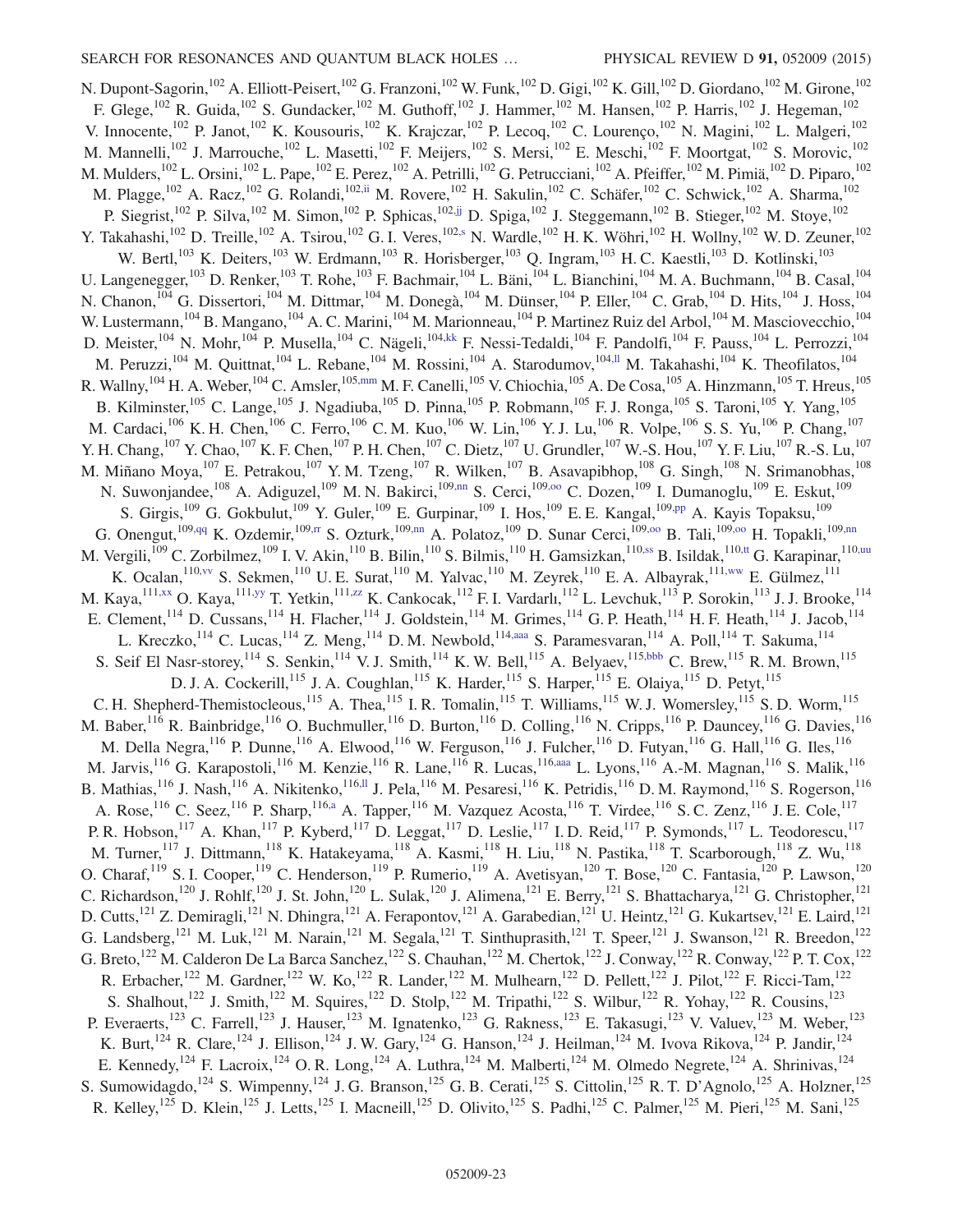<span id="page-23-2"></span><span id="page-23-1"></span><span id="page-23-0"></span>V. Sharma,<sup>125</sup> S. Simon,<sup>125</sup> M. Tadel,<sup>125</sup> Y. Tu,<sup>125</sup> A. Vartak,<sup>125</sup> C. Welke,<sup>125</sup> F. Würthwein,<sup>125</sup> A. Yagil,<sup>125</sup> G. Zevi Della Porta,<sup>125</sup> D. Barge,<sup>126</sup> J. Bradmiller-Feld,<sup>126</sup> C. Campagnari,<sup>126</sup> T. Danielson,<sup>126</sup> A. Dishaw,<sup>126</sup> V. Dutta,<sup>126</sup> K. Flowers,  $^{126}$  M. Franco Sevilla,  $^{126}$  P. Geffert,  $^{126}$  C. George,  $^{126}$  F. Golf,  $^{126}$  L. Gouskos,  $^{126}$  J. Incandela,  $^{126}$  C. Justus,  $^{126}$ N. Mccoll,<sup>126</sup> S. D. Mullin,<sup>126</sup> J. Richman,<sup>126</sup> D. Stuart,<sup>126</sup> W. To,<sup>126</sup> C. West,<sup>126</sup> J. Yoo,<sup>126</sup> A. Apresyan,<sup>127</sup> A. Bornheim,<sup>127</sup> J. Bunn,<sup>127</sup> Y. Chen,<sup>127</sup> J. Duarte,<sup>127</sup> A. Mott,<sup>127</sup> H. B. Newman,<sup>127</sup> C. Pena,<sup>127</sup> M. Pierini,<sup>127</sup> M. Spiropulu,<sup>127</sup> J. R. Vlimant,<sup>127</sup> R. Wilkinson,<sup>127</sup> S. Xie,<sup>127</sup> R. Y. Zhu,<sup>127</sup> V. Azzolini,<sup>128</sup> A. Calamba,<sup>128</sup> B. Carlson,<sup>128</sup> T. Ferguson,<sup>128</sup> Y. Iiyama,<sup>128</sup> M. Paulini,<sup>128</sup> J. Russ,<sup>128</sup> H. Vogel,<sup>128</sup> I. Vorobiev,<sup>128</sup> J. P. Cumalat,<sup>129</sup> W. T. Ford,<sup>129</sup> A. Gaz,<sup>129</sup> M. Krohn,<sup>129</sup> E. Luiggi Lopez,<sup>129</sup> U. Nauenberg,<sup>129</sup> J. G. Smith,<sup>129</sup> K. Stenson,<sup>129</sup> S. R. Wagner,<sup>129</sup> J. Alexander,<sup>130</sup> A. Chatterjee,<sup>130</sup> J. Chaves,<sup>130</sup> J. Chu,<sup>130</sup> S. Dittmer,<sup>130</sup> N. Eggert,<sup>130</sup> N. Mirman,<sup>130</sup> G. Nicolas Kaufman,<sup>130</sup> J. R. Patterson,<sup>130</sup> A. Ryd,<sup>130</sup> E. Salvati,<sup>130</sup> L. Skinnari,<sup>130</sup> W. Sun,<sup>130</sup> W. D. Teo,<sup>130</sup> J. Thom,<sup>130</sup> J. Thompson,<sup>130</sup> J. Tucker,<sup>130</sup> Y. Weng,<sup>130</sup> L. Winstrom,<sup>130</sup> P. Wittich,<sup>130</sup> D. Winn,<sup>131</sup> S. Abdullin,<sup>132</sup> M. Albrow,<sup>132</sup> J. Anderson,<sup>132</sup> G. Apollinari,<sup>132</sup> L. A. T. Bauerdick,<sup>132</sup> A. Beretvas,<sup>132</sup> J. Berryhill,<sup>132</sup> P. C. Bhat,<sup>132</sup> G. Bolla,<sup>132</sup> K. Burkett,<sup>132</sup> J. N. Butler,<sup>132</sup> H. W. K. Cheung,<sup>132</sup> F. Chlebana,<sup>132</sup> S. Cihangir,<sup>132</sup> V. D. Elvira,<sup>132</sup> I. Fisk,<sup>132</sup> J. Freeman,<sup>132</sup> E. Gottschalk,<sup>132</sup> L. Gray,<sup>132</sup> D. Green,<sup>132</sup> S. Grünendahl,<sup>132</sup> O. Gutsche,<sup>132</sup> J. Hanlon,<sup>132</sup> D. Hare,<sup>132</sup> R. M. Harris,<sup>132</sup> J. Hirschauer,<sup>132</sup> B. Hooberman,<sup>132</sup> S. Jindariani,<sup>132</sup> M. Johnson,<sup>132</sup> U. Joshi,<sup>132</sup> B. Klima,<sup>132</sup> B. Kreis,<sup>132</sup> S. Kwan,<sup>13[2,a](#page-27-5)</sup> J. Linacre,<sup>132</sup> D. Lincoln,<sup>132</sup> R. Lipton,<sup>132</sup> T. Liu,<sup>132</sup> J. Lykken,<sup>132</sup> K. Maeshima,<sup>132</sup> J. M. Marraffino,<sup>132</sup> V. I. Martinez Outschoorn,<sup>132</sup> S. Maruyama,<sup>132</sup> D. Mason,<sup>132</sup> P. McBride,<sup>132</sup> P. Merkel,<sup>132</sup> K. Mishra,<sup>132</sup> S. Mrenna,<sup>132</sup> S. Nahn,<sup>132</sup> C. Newman-Holmes,<sup>132</sup> V. O'Dell,<sup>132</sup> O. Prokofyev,<sup>132</sup> E. Sexton-Kennedy,<sup>132</sup> A. Soha,<sup>132</sup> W. J. Spalding,<sup>132</sup> L. Spiegel,<sup>132</sup> L. Taylor,<sup>132</sup> S. Tkaczyk,<sup>132</sup> N. V. Tran,<sup>132</sup> L. Uplegger,<sup>132</sup> E. W. Vaandering,<sup>132</sup> R. Vidal,<sup>132</sup> A. Whitbeck,<sup>132</sup> J. Whitmore,<sup>132</sup> F. Yang,<sup>132</sup> D. Acosta,<sup>133</sup> P. Avery,<sup>133</sup> P. Bortignon,<sup>133</sup> D. Bourilkov,<sup>133</sup> M. Carver,<sup>133</sup> D. Curry,<sup>133</sup> S. Das,<sup>133</sup> M. De Gruttola,<sup>133</sup> G. P. Di Giovanni,<sup>133</sup> R. D. Field,<sup>133</sup> M. Fisher,<sup>133</sup> I. K. Furic,<sup>133</sup> J. Hugon,<sup>133</sup> J. Konigsberg,<sup>133</sup> A. Korytov,<sup>133</sup> T. Kypreos,<sup>133</sup> J. F. Low,<sup>133</sup> K. Matchev,<sup>133</sup> H. Mei,<sup>133</sup> P. Milenovic,<sup>13[3,ccc](#page-28-47)</sup> G. Mitselmakher,<sup>133</sup> L. Muniz,<sup>133</sup> A. Rinkevicius,<sup>133</sup> L. Shchutska,<sup>133</sup> M. Snowball,<sup>133</sup> D. Sperka,<sup>133</sup> J. Yelton,<sup>133</sup> M. Zakaria,<sup>133</sup> S. Hewamanage,<sup>134</sup> S. Linn,<sup>134</sup> P. Markowitz,<sup>134</sup> G. Martinez,<sup>134</sup> J. L. Rodriguez,<sup>134</sup> J. R. Adams,<sup>135</sup> T. Adams,<sup>135</sup> A. Askew,<sup>135</sup> J. Bochenek,<sup>135</sup> B. Diamond,<sup>135</sup> J. Haas,<sup>135</sup> S. Hagopian,<sup>135</sup> V. Hagopian,<sup>135</sup> K. F. Johnson,<sup>135</sup> H. Prosper,<sup>135</sup> V. Veeraraghavan,<sup>135</sup> M. Weinberg,<sup>135</sup> M. M. Baarmand,<sup>136</sup> M. Hohlmann,<sup>136</sup> H. Kalakhety,<sup>136</sup> F. Yumiceva,<sup>136</sup> M. R. Adams,<sup>137</sup> L. Apanasevich,<sup>137</sup> D. Berry,<sup>137</sup> R. R. Betts,<sup>137</sup> I. Bucinskaite,<sup>137</sup> R. Cavanaugh,<sup>137</sup> O. Evdokimov,<sup>137</sup> L. Gauthier,<sup>137</sup> C. E. Gerber,<sup>137</sup> D. J. Hofman,<sup>137</sup> P. Kurt,<sup>137</sup> C. O'Brien,<sup>137</sup> I. D. Sandoval Gonzalez,<sup>137</sup> C. Silkworth,<sup>137</sup> P. Turner,<sup>137</sup> N. Varelas,<sup>137</sup> B. Bilki,<sup>13[8,ddd](#page-28-48)</sup> W. Clarida,<sup>138</sup> K. Dilsiz,<sup>138</sup> M. Haytmyradov,<sup>138</sup> J.-P. Merlo,<sup>138</sup> H. Mermerkaya,<sup>138[,eee](#page-28-49)</sup> A. Mestvirishvili,<sup>138</sup> A. Moeller,<sup>138</sup> J. Nachtman,<sup>138</sup> H. Ogul,<sup>138</sup> Y. Onel,<sup>138</sup> F. Ozok,<sup>138[,ww](#page-28-41)</sup> A. Penzo,<sup>138</sup> R. Rahmat,<sup>138</sup> S. Sen,<sup>138</sup> P. Tan,<sup>138</sup> E. Tiras,<sup>138</sup> J. Wetzel,<sup>138</sup> K. Yi,<sup>138</sup> I. Anderson,<sup>139</sup> B. A. Barnett,<sup>139</sup> B. Blumenfeld,<sup>139</sup> S. Bolognesi,<sup>139</sup> D. Fehling,<sup>139</sup> A. V. Gritsan,<sup>139</sup> P. Maksimovic,<sup>139</sup> C. Martin,  $^{139}$  M. Swartz,  $^{139}$  M. Xiao,  $^{139}$  P. Baringer,  $^{140}$  A. Bean,  $^{140}$  G. Benelli,  $^{140}$  C. Bruner,  $^{140}$  J. Gray,  $^{140}$  R. P. Kenny III,  $^{140}$ D. Majumder,<sup>140</sup> M. Malek,<sup>140</sup> M. Murray,<sup>140</sup> D. Noonan,<sup>140</sup> S. Sanders,<sup>140</sup> J. Sekaric,<sup>140</sup> R. Stringer,<sup>140</sup> Q. Wang,<sup>140</sup> J. S. Wood,<sup>140</sup> I. Chakaberia,<sup>141</sup> A. Ivanov,<sup>141</sup> K. Kaadze,<sup>141</sup> S. Khalil,<sup>141</sup> M. Makouski,<sup>141</sup> Y. Maravin,<sup>141</sup> L. K. Saini,<sup>141</sup> N. Skhirtladze,<sup>141</sup> I. Svintradze,<sup>141</sup> J. Gronberg,<sup>142</sup> D. Lange,<sup>142</sup> F. Rebassoo,<sup>142</sup> D. Wright,<sup>142</sup> A. Baden,<sup>143</sup> A. Belloni,<sup>143</sup> B. Calvert,<sup>143</sup> S. C. Eno,<sup>143</sup> J. A. Gomez,<sup>143</sup> N. J. Hadley,<sup>143</sup> S. Jabeen,<sup>143</sup> R. G. Kellogg,<sup>143</sup> T. Kolberg,<sup>143</sup> Y. Lu,<sup>143</sup> A. C. Mignerey,<sup>143</sup> K. Pedro,<sup>143</sup> A. Skuja,<sup>143</sup> M. B. Tonjes,<sup>143</sup> S. C. Tonwar,<sup>143</sup> A. Apyan,<sup>144</sup> R. Barbieri,<sup>144</sup> K. Bierwagen,<sup>144</sup> W. Busza, <sup>144</sup> I. A. Cali, <sup>144</sup> L. Di Matteo, <sup>144</sup> G. Gomez Ceballos, <sup>144</sup> M. Goncharov, <sup>144</sup> D. Gulhan, <sup>144</sup> M. Klute, <sup>144</sup> Y. S. Lai, <sup>144</sup> Y.-J. Lee,<sup>144</sup> A. Levin,<sup>144</sup> P. D. Luckey,<sup>144</sup> C. Paus,<sup>144</sup> D. Ralph,<sup>144</sup> C. Roland,<sup>144</sup> G. Roland,<sup>144</sup> G. S. F. Stephans,<sup>144</sup> K. Sumorok,<sup>144</sup> D. Velicanu,<sup>144</sup> J. Veverka,<sup>144</sup> B. Wyslouch,<sup>144</sup> M. Yang,<sup>144</sup> M. Zanetti,<sup>144</sup> V. Zhukova,<sup>144</sup> B. Dahmes,<sup>145</sup> A. Gude,<sup>145</sup> S. C. Kao,<sup>145</sup> K. Klapoetke,<sup>145</sup> Y. Kubota,<sup>145</sup> J. Mans,<sup>145</sup> S. Nourbakhsh,<sup>145</sup> R. Rusack,<sup>145</sup> A. Singovsky,<sup>145</sup> N. Tambe,<sup>145</sup> J. Turkewitz,<sup>145</sup> J. G. Acosta,<sup>146</sup> S. Oliveros,<sup>146</sup> E. Avdeeva,<sup>147</sup> K. Bloom,<sup>147</sup> S. Bose,<sup>147</sup> D. R. Claes,<sup>147</sup> A. Dominguez,<sup>147</sup> R. Gonzalez Suarez,<sup>147</sup> J. Keller,<sup>147</sup> D. Knowlton,<sup>147</sup> I. Kravchenko,<sup>147</sup> J. Lazo-Flores,<sup>147</sup> F. Meier,<sup>147</sup> F. Ratnikov,<sup>147</sup> G. R. Snow,<sup>147</sup> M. Zvada,<sup>147</sup> J. Dolen,<sup>148</sup> A. Godshalk,<sup>148</sup> I. Iashvili,<sup>148</sup> A. Kharchilava,<sup>148</sup> A. Kumar,<sup>148</sup> S. Rappoccio,<sup>148</sup> G. Alverson,<sup>149</sup> E. Barberis,<sup>149</sup> D. Baumgartel,<sup>149</sup> M. Chasco,<sup>149</sup> A. Massironi,<sup>149</sup> D. M. Morse,<sup>149</sup> D. Nash,<sup>149</sup> T. Orimoto,<sup>149</sup> D. Trocino,<sup>149</sup> R.-J. Wang,<sup>149</sup> D. Wood,<sup>149</sup> J. Zhang,<sup>149</sup> K. A. Hahn,<sup>150</sup> A. Kubik,<sup>150</sup> N. Mucia,<sup>150</sup> N. Odell,<sup>150</sup> B. Pollack,<sup>150</sup> A. Pozdnyakov,<sup>150</sup> M. Schmitt,<sup>150</sup> S. Stoynev,<sup>150</sup> K. Sung,<sup>150</sup> M. Velasco,<sup>150</sup> S. Won,<sup>150</sup> A. Brinkerhoff,<sup>151</sup> K. M. Chan,<sup>151</sup> A. Drozdetskiy,<sup>151</sup> M. Hildreth,<sup>151</sup> C. Jessop,<sup>151</sup> D. J. Karmgard,<sup>151</sup> N. Kellams,<sup>151</sup> K. Lannon,<sup>151</sup> S. Lynch,<sup>151</sup> N. Marinelli,<sup>151</sup> Y. Musienko,<sup>151[,dd](#page-28-22)</sup> T. Pearson,<sup>151</sup> M. Planer,<sup>151</sup> R. Ruchti,<sup>151</sup> G. Smith,<sup>151</sup>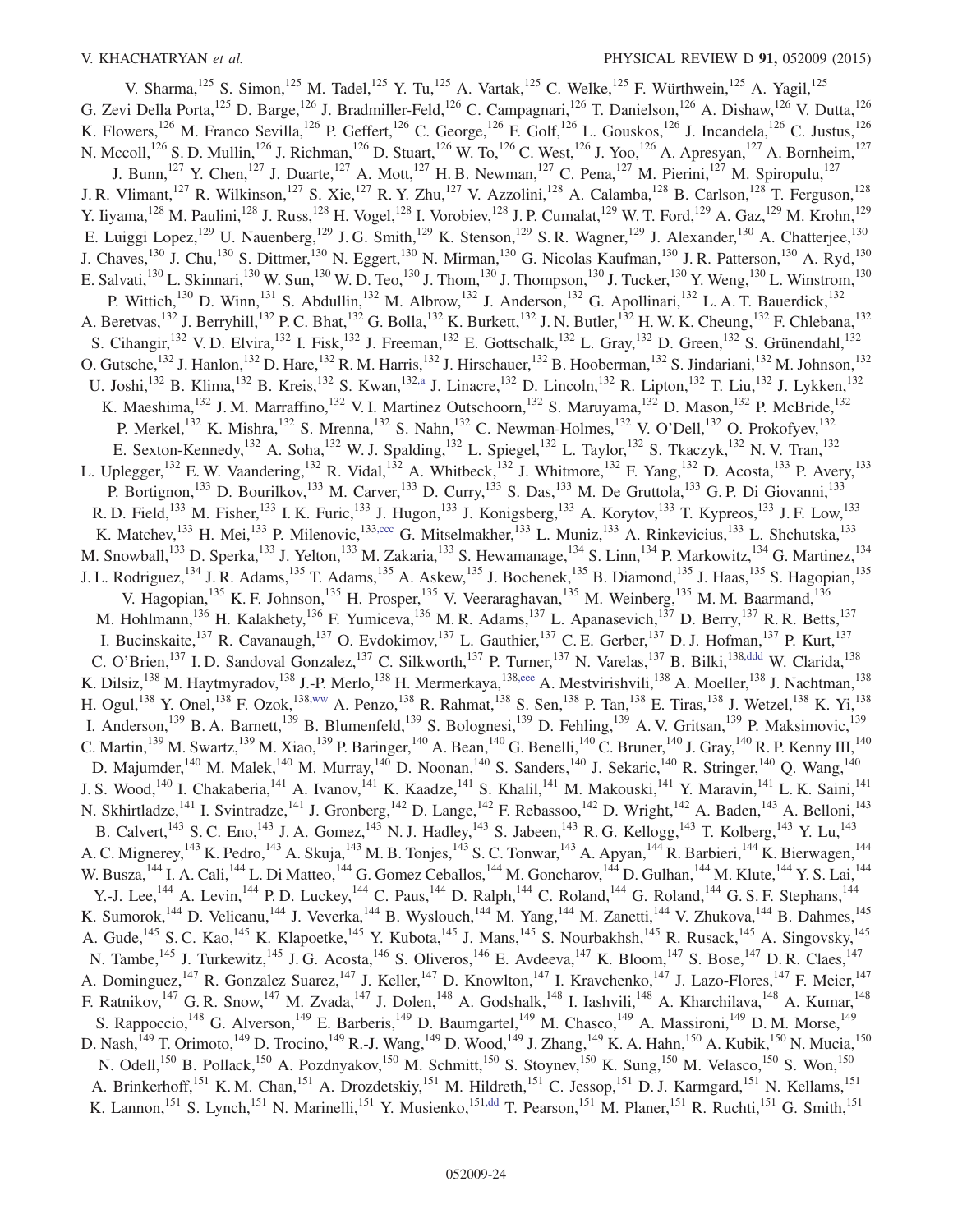<span id="page-24-0"></span>N. Valls,<sup>151</sup> M. Wayne,<sup>151</sup> M. Wolf,<sup>151</sup> A. Woodard,<sup>151</sup> L. Antonelli,<sup>152</sup> J. Brinson,<sup>152</sup> B. Bylsma,<sup>152</sup> L. S. Durkin,<sup>152</sup> S. Flowers,<sup>152</sup> A. Hart,<sup>152</sup> C. Hill,<sup>152</sup> R. Hughes,<sup>152</sup> K. Kotov,<sup>152</sup> T. Y. Ling,<sup>152</sup> W. Luo,<sup>152</sup> D. Puigh,<sup>152</sup> M. Rodenburg,<sup>152</sup> B. L. Winer,<sup>152</sup> H. Wolfe,<sup>152</sup> H. W. Wulsin,<sup>152</sup> O. Driga,<sup>153</sup> P. Elmer,<sup>153</sup> J. Hardenbrook,<sup>153</sup> P. Hebda,<sup>153</sup> S. A. Koay,<sup>153</sup> P. Lujan,<sup>153</sup> D. Marlow,<sup>153</sup> T. Medvedeva,<sup>153</sup> M. Mooney,<sup>153</sup> J. Olsen,<sup>153</sup> P. Piroué,<sup>153</sup> X. Quan,<sup>153</sup> H. Saka,<sup>153</sup> D. Stickland,<sup>15[3,c](#page-27-1)</sup> C. Tully,<sup>153</sup> J. S. Werner,<sup>153</sup> A. Zuranski,<sup>153</sup> E. Brownson,<sup>154</sup> S. Malik,<sup>154</sup> H. Mendez,<sup>154</sup> J. E. Ramirez Vargas,<sup>154</sup> V. E. Barnes,<sup>155</sup> D. Benedetti,<sup>155</sup> D. Bortoletto,<sup>155</sup> M. De Mattia,<sup>155</sup> L. Gutay,<sup>155</sup> Z. Hu,<sup>155</sup> M. K. Jha,<sup>155</sup> M. Jones,<sup>155</sup> K. Jung,<sup>155</sup> M. Kress,<sup>155</sup> N. Leonardo,<sup>155</sup> D. H. Miller,<sup>155</sup> N. Neumeister,<sup>155</sup> F. Primavera,<sup>155</sup> B. C. Radburn-Smith,<sup>155</sup> X. Shi,<sup>155</sup> I. Shipsey,<sup>155</sup> D. Silvers,<sup>155</sup> A. Svyatkovskiy,<sup>155</sup> F. Wang,<sup>155</sup> W. Xie,<sup>155</sup> L. Xu,<sup>155</sup> J. Zablocki,<sup>155</sup> N. Parashar,<sup>156</sup> J. Stupak,<sup>156</sup> A. Adair,<sup>157</sup> B. Akgun,<sup>157</sup> K. M. Ecklund,<sup>157</sup> F. J. M. Geurts,<sup>157</sup> W. Li,<sup>157</sup> B. Michlin,<sup>157</sup> B. P. Padley,<sup>157</sup> R. Redjimi,<sup>157</sup> J. Roberts,<sup>157</sup> J. Zabel,<sup>157</sup> B. Betchart,<sup>158</sup> A. Bodek,<sup>158</sup> P. de Barbaro,<sup>158</sup> R. Demina, <sup>158</sup> Y. Eshaq, <sup>158</sup> T. Ferbel, <sup>158</sup> M. Galanti, <sup>158</sup> A. Garcia-Bellido, <sup>158</sup> P. Goldenzweig, <sup>158</sup> J. Han, <sup>158</sup> A. Harel, <sup>158</sup> O. Hindrichs,<sup>158</sup> A. Khukhunaishvili,<sup>158</sup> S. Korjenevski,<sup>158</sup> G. Petrillo,<sup>158</sup> M. Verzetti,<sup>158</sup> D. Vishnevskiy,<sup>158</sup> R. Ciesielski,<sup>159</sup> L. Demortier,<sup>159</sup> K. Goulianos,<sup>159</sup> C. Mesropian,<sup>159</sup> S. Arora,<sup>160</sup> A. Barker,<sup>160</sup> J. P. Chou,<sup>160</sup> C. Contreras-Campana,<sup>160</sup> E. Contreras-Campana,<sup>160</sup> D. Duggan,<sup>160</sup> D. Ferencek,<sup>160</sup> Y. Gershtein,<sup>160</sup> R. Gray,<sup>160</sup> E. Halkiadakis,<sup>160</sup> D. Hidas,<sup>160</sup> S. Kaplan,<sup>160</sup> A. Lath,<sup>160</sup> S. Panwalkar,<sup>160</sup> M. Park,<sup>160</sup> R. Patel,<sup>160</sup> S. Salur,<sup>160</sup> S. Schnetzer,<sup>160</sup> D. Sheffield,<sup>160</sup> S. Somalwar,<sup>160</sup> R. Stone,<sup>160</sup> S. Thomas,<sup>160</sup> P. Thomassen,<sup>160</sup> M. Walker,<sup>160</sup> K. Rose,<sup>161</sup> S. Spanier,<sup>161</sup> A. York,<sup>161</sup> O. Bouhali,  $^{162, \text{fff}}$  A. Castaneda Hernandez,  $^{162}$  R. Eusebi,  $^{162}$  W. Flanagan,  $^{162}$  J. Gilmore,  $^{162}$  T. Kamon,  $^{162, \text{ggg}}$ V. Khotilovich,<sup>162</sup> V. Krutelyov,<sup>162</sup> R. Montalvo,<sup>162</sup> I. Osipenkov,<sup>162</sup> Y. Pakhotin,<sup>162</sup> A. Perloff,<sup>162</sup> J. Roe,<sup>162</sup> A. Rose,<sup>162</sup> A. Safonov,<sup>162</sup> I. Suarez,<sup>162</sup> A. Tatarinov,<sup>162</sup> K. A. Ulmer,<sup>162</sup> N. Akchurin,<sup>163</sup> C. Cowden,<sup>163</sup> J. Damgov,<sup>163</sup> C. Dragoiu,<sup>163</sup> P. R. Dudero,<sup>163</sup> J. Faulkner,<sup>163</sup> K. Kovitanggoon,<sup>163</sup> S. Kunori,<sup>163</sup> S. W. Lee,<sup>163</sup> T. Libeiro,<sup>163</sup> I. Volobouev,<sup>163</sup> E. Appelt,<sup>164</sup> A. G. Delannoy, <sup>164</sup> S. Greene, <sup>164</sup> A. Gurrola, <sup>164</sup> W. Johns, <sup>164</sup> C. Maguire, <sup>164</sup> Y. Mao, <sup>164</sup> A. Melo, <sup>164</sup> M. Sharma, <sup>164</sup> P. Sheldon,<sup>164</sup> B. Snook,<sup>164</sup> S. Tuo,<sup>164</sup> J. Velkovska,<sup>164</sup> M. W. Arenton,<sup>165</sup> S. Boutle,<sup>165</sup> B. Cox,<sup>165</sup> B. Francis,<sup>165</sup> J. Goodell,<sup>165</sup> R. Hirosky,<sup>165</sup> A. Ledovskoy,<sup>165</sup> H. Li,<sup>165</sup> C. Lin,<sup>165</sup> C. Neu,<sup>165</sup> E. Wolfe,<sup>165</sup> J. Wood,<sup>165</sup> C. Clarke,<sup>166</sup> R. Harr,<sup>166</sup> P. E. Karchin,<sup>166</sup> C. Kottachchi Kankanamge Don,<sup>166</sup> P. Lamichhane,<sup>166</sup> J. Sturdy,<sup>166</sup> D. A. Belknap,<sup>167</sup> D. Carlsmith,<sup>167</sup> M. Cepeda,<sup>167</sup> S. Dasu,<sup>167</sup> L. Dodd,<sup>167</sup> S. Duric,<sup>167</sup> E. Friis,<sup>167</sup> R. Hall-Wilton,<sup>167</sup> M. Herndon,<sup>167</sup> A. Hervé,<sup>167</sup> P. Klabbers,<sup>167</sup> A. Lanaro,<sup>167</sup> C. Lazaridis,<sup>167</sup> A. Levine,<sup>167</sup> R. Loveless,<sup>167</sup> A. Mohapatra,<sup>167</sup> I. Ojalvo,<sup>167</sup> T. Perry,<sup>167</sup> G. A. Pierro,<sup>167</sup> G. Polese,<sup>167</sup> I. Ross,<sup>167</sup> T. Sarangi,<sup>167</sup> A. Savin,<sup>167</sup> W. H. Smith,<sup>167</sup> D. Taylor,<sup>167</sup> C. Vuosalo $^{167}$  and N. Woods<sup>167</sup>

(CMS Collaboration)

<sup>1</sup>Yerevan Physics Institute, Yerevan, Armenia<sup>2</sup>Institute *Servan Physics Institute*, *New Ocal W. Wign A*  $2$ Institut für Hochenergiephysik der OeAW, Wien, Austria

 $3$ National Centre for Particle and High Energy Physics, Minsk, Belarus

 $^{4}$ Universiteit Antwerpen, Antwerpen, Belgium

<sup>5</sup>Vrije Universiteit Brussel, Brussel, Belgium<br><sup>6</sup>Université Libre de Pruxelles, Pruxelles, Belgium

<sup>6</sup>Université Libre de Bruxelles, Bruxelles, Belgium

 $^7$ Ghent University, Ghent, Belgium

 ${}^8$ Université Catholique de Louvain, Louvain-la-Neuve, Belgium  ${}^9$ Université de Mons, Mons, Belgium

<sup>9</sup>Université de Mons, Mons, Belgium<br><sup>10</sup>Centro Brasileiro de Pesquisas Fisicas, Rio de Janeiro, Brazil<br><sup>11</sup>Universidade do Estado do Rio de Janeiro, Rio de Janeiro, Brazil<br><sup>12</sup>universidade Estadual Paulista, São Paulo, B

Mechanical Engineering and Naval Architecture, Split, Croatia  $^{19}$ University of Split, Faculty of Science, Split, Croatia  $^{20}$ Institute Rudjer Boskovic, Zagreb, Croatia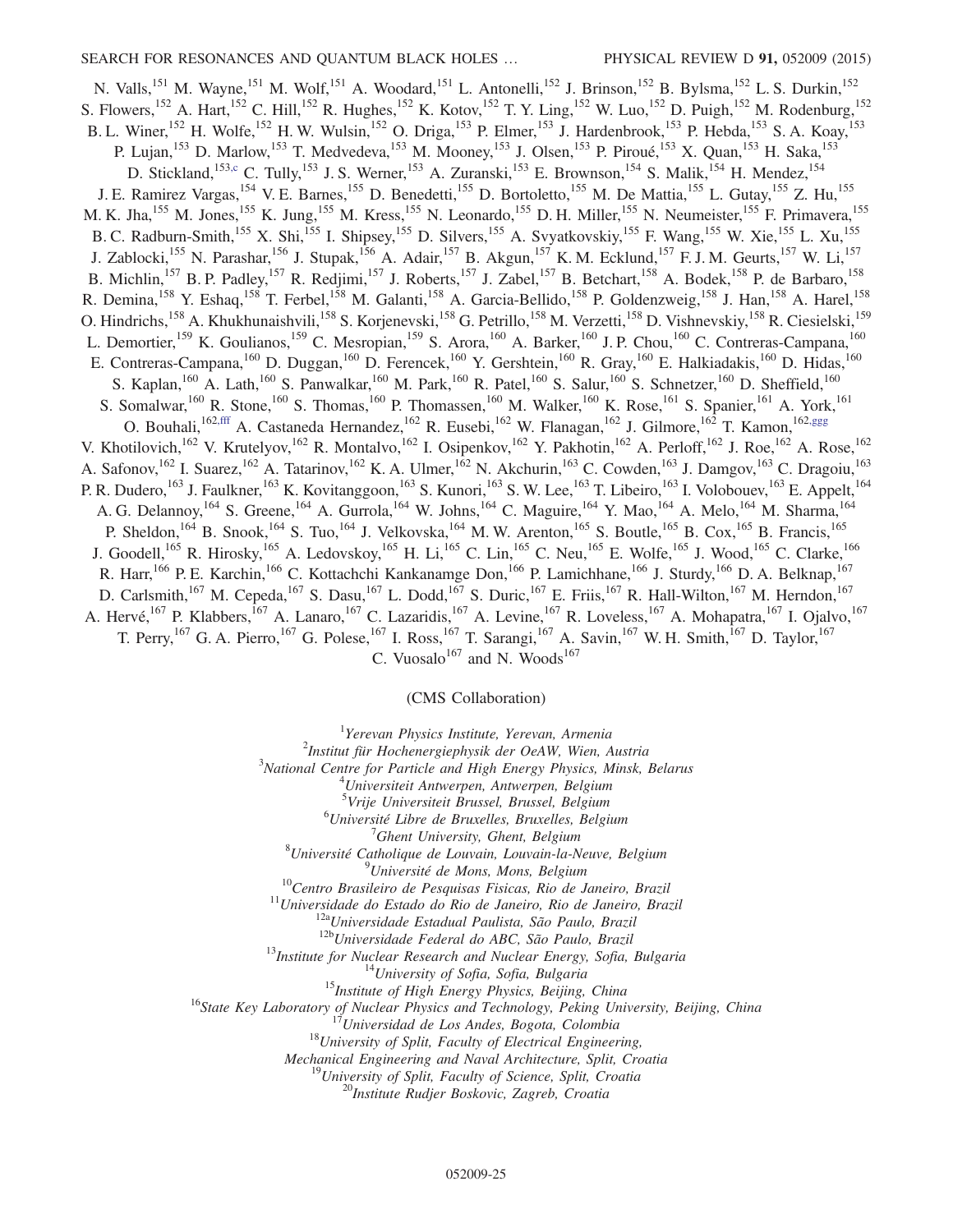<sup>21</sup>University of Cyprus, Nicosia, Cyprus<br><sup>22</sup>Charles University, Prague, Czech Republic<br><sup>23</sup>Academy of Scientific Research and Technology of the Arab Republic of Egypt,<br>Egyptian Network of High Energy Physics, Cairo, Egy <sup>24</sup>National Institute of Chemical Physics and Biophysics, Tallinn, Estonia<br><sup>25</sup>Department of Physics, University of Helsinki, Helsinki, Finland<br><sup>26</sup>Helsinki Institute of Physics, Helsinki, Finland<br><sup>27</sup>Lappeenranta Univer Université de Haute Alsace Mulhouse, CNRS/IN2P3, Strasbourg, France<br><sup>31</sup>Centre de Calcul de l'Institut National de Physique Nucleaire et de Physique des Particules,  $CNRS/IN2P3$ , Villeurbanne, France<br><sup>32</sup>Université de Lyon, Université Claude Bernard Lyon 1, CNRS-IN2P3, *Institut de Physique Nucléaire de Lyon, Villeurbanne, France*<br><sup>33</sup> *Institute of High Energy Physics and Informatization, Tbilisi State University, Tbilisi, Georgia*<br><sup>34</sup> *RWTH Aachen University, I. Physikalisches Instit* <sup>37</sup> Deutsches Elektronen-Synchrotron, Hamburg, Germany<br><sup>38</sup> University of Hamburg, Hamburg, Germany<br><sup>39</sup> Institut für Experimentelle Kernphysik, Karlsruhe, Germany<br><sup>40</sup> Institute of Nuclear and Particle Physics (INPP), N <sup>49</sup>Saha Institute of Nuclear Physics, Kolkata, India  $^{50}$ Bhabha Atomic Research Centre, Mumbai, India  $51$ Tata Institute of Fundamental Research, Mumbai, India  $52$ Indian Institute of Science Education and Research (IISER), Pune, India  $53$ Institute for Research in Fundamental Sciences (IPM), Tehran, Iran  $554$ University College Dublin, Dublin, Ireland  $554$ <br> $556$ University Sezione di Bari, Bari, Italy  $55b$ Università di Bari, Bari, Italy <sup>55c</sup>Politecnico di Bari, Bari, Italy<br><sup>56a</sup>INFN Sezione di Bologna, Bologna, Italy<br><sup>56b</sup>Università di Bologna, Bologna, Italy  $57a$ <sub>INFN</sub> Sezione di Catania, Catania, Italy  $57b$ <sub>Università di Catania, Catania, Italy</sub> <sup>57c</sup>CSFNSM, Catania, Italy <sup>58a</sup>INFN Sezione di Firenze, Firenze, Italy 58bUniversità di Firenze, Firenze, Italy <sup>59</sup>INFN Laboratori Nazionali di Frascati, Frascati, Italy<br><sup>60a</sup>INFN Sezione di Genova, Genova, Italy<br><sup>60b</sup>Università di Genova, Genova, Italy <sup>61a</sup>INFN Sezione di Milano-Bicocca, Milano, Italy <sup>61b</sup>Università di Milano-Bicocca, Milano, Italy<br><sup>62a</sup>INFN Sezione di Napoli, Napoli, Italy  $62b$ Università di Napoli 'Federico II', Napoli, Italy 62cUniversità della Basilicata (Potenza), Napoli, Italy <sup>62d</sup>Università G. Marconi (Roma), Napoli, Italy <sup>63a</sup>INFN Sezione di Padova, Padova, Italy<br><sup>63b</sup>Università di Padova, Padova, Italy <sup>63c</sup>Università di Trento (Trento), Padova, Italy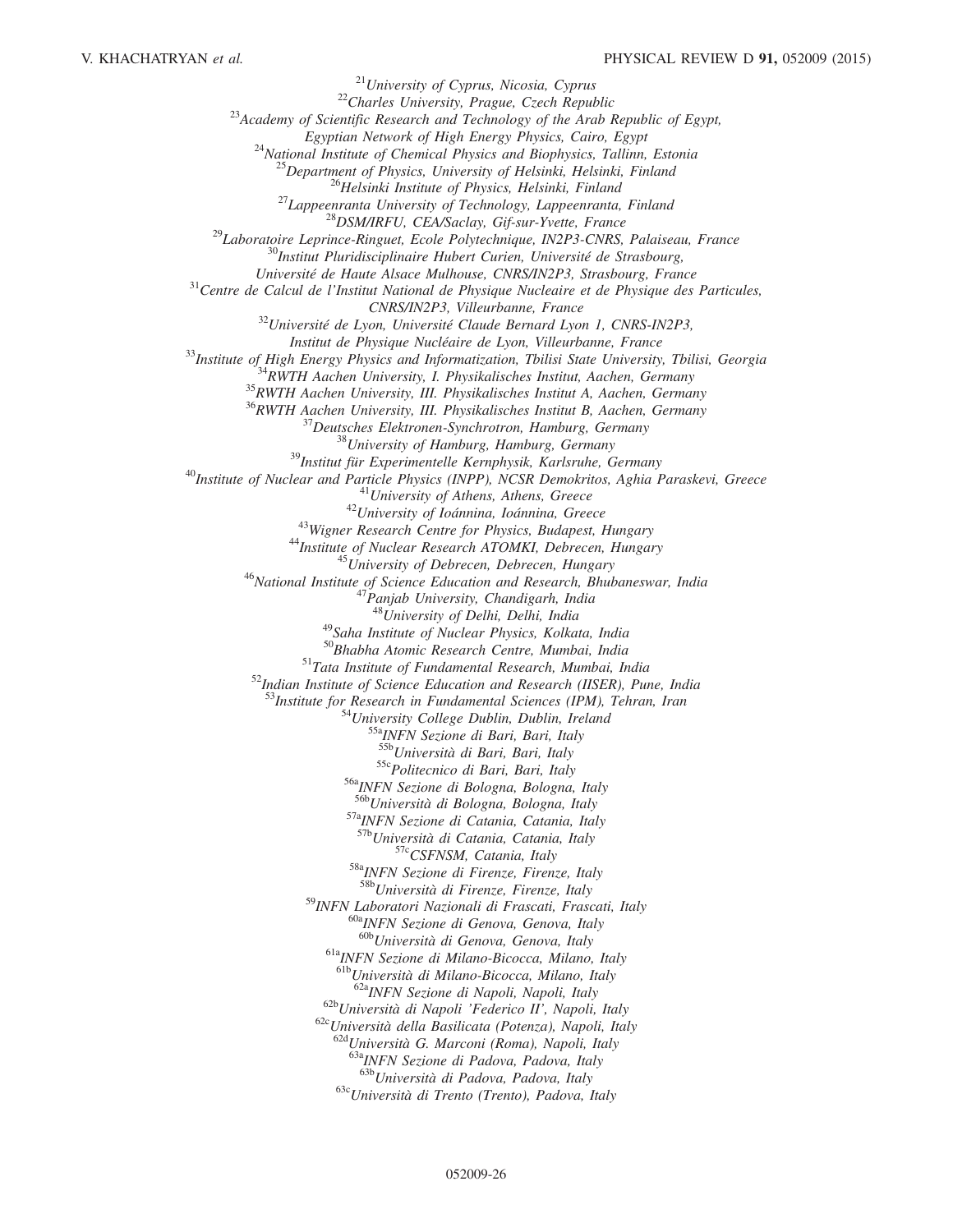$64a$ <sub>INFN</sub> Sezione di Pavia, Pavia, Italy<br> $64b$ <sub>Università di Pavia, Pavia, Italy</sub> <sup>65a</sup>INFN Sezione di Perugia, Perugia, Italy 65bUniversità di Perugia, Perugia, Italy <sup>66a</sup>INFN Sezione di Pisa, Pisa, Italy<br><sup>66b</sup>Università di Pisa, Pisa, Italy <sup>66c</sup>Scuola Normale Superiore di Pisa, Pisa, Italy<br><sup>67a</sup>INFN Sezione di Roma, Roma, Italy <sup>67b</sup>Università di Roma, Roma, Italy <sup>68a</sup>INFN Sezione di Torino, Torino, Italy<br><sup>68b</sup>Università di Torino, Torino, Italy 68cUniversità del Piemonte Orientale (Novara), Torino, Italy <sup>69a</sup>INFN Sezione di Trieste, Trieste, Italy<br><sup>69b</sup>Università di Trieste, Trieste, Italy  $^{70}$ Kangwon National University, Chunchon, Korea  $17Kyungpook National University, Daegu, Korea$ <br> $12Kyionbuk National University, Jeonju, Korea$ <sup>73</sup>Chonnam National University, *Institute for Universe and Elementary Particles, Kwangju, Korea*  $\frac{74}{10}$ Korea University, Seoul, Korea 7<sup>46</sup>University of Seoul, Seoul, Korea 76 <sup>77</sup>Sungkyunkwan University, Suwon, Korea <sup>78</sup>Vilnius University, Vilnius, Lithuania <sup>79</sup>National Centre for Particle Physics, Universiti Malaya, Kuala Lumpur, Malaysia<br><sup>80</sup>Centro de Investigacion y de Estudios Avanzados del IPN, Mexico City, Mexico <sup>81</sup>Universidad Iberoamericana, Mexico City, Mexico<br><sup>82</sup>Benemerita Universidad Autonoma de Puebla, Puebla, Mexico<br><sup>83</sup>Universidad Autonoma de San Luis Potosí, San Luis Potosí, Mexico<br><sup>84</sup>University of Auckland, Auckland, <sup>95</sup>Skobeltsyn Institute of Nuclear Physics, Lomonosov Moscow State University, Moscow, Russia <sup>96</sup>State Research Center of Russian Federation, Institute for High Energy Physics, Protvino, Russia<br><sup>97</sup>University of Belgrade, Faculty of Physics and Vinca Institute of Nuclear Sciences, Belgrade, Serbia<br><sup>98</sup>Centro de I  $\begin{small} ^{98}\textbf{Centro de Investigaciones Energéticas Medioambientales y Tecnológicas (CIEMAT), Madrid, Spain \\ ^{99}\textbf{Universidad Autómona de Madrid, Madrid, Spain \\ ^{100}\textbf{Universidad de Oviedo, Oviedo, Spain} \\ ^{101}\textbf{Instituto de Física de Cantabria (IFCA), CSLC-Universidad de Cantabria, Santander, Spain \\ ^{102}\textbf{CERN, European Organization for Nuclear Research, Geneva, Switzerland \\ ^{103}\textbf{Institute for Particle Physics, ETH Zurlich, Zurich, Switzerland \\ ^{104}\textbf{Institute for Particle Physics, ETH Zurlich, Zurich, Switzerland \\ ^{105}\textbf{Universität Zürich, Zur$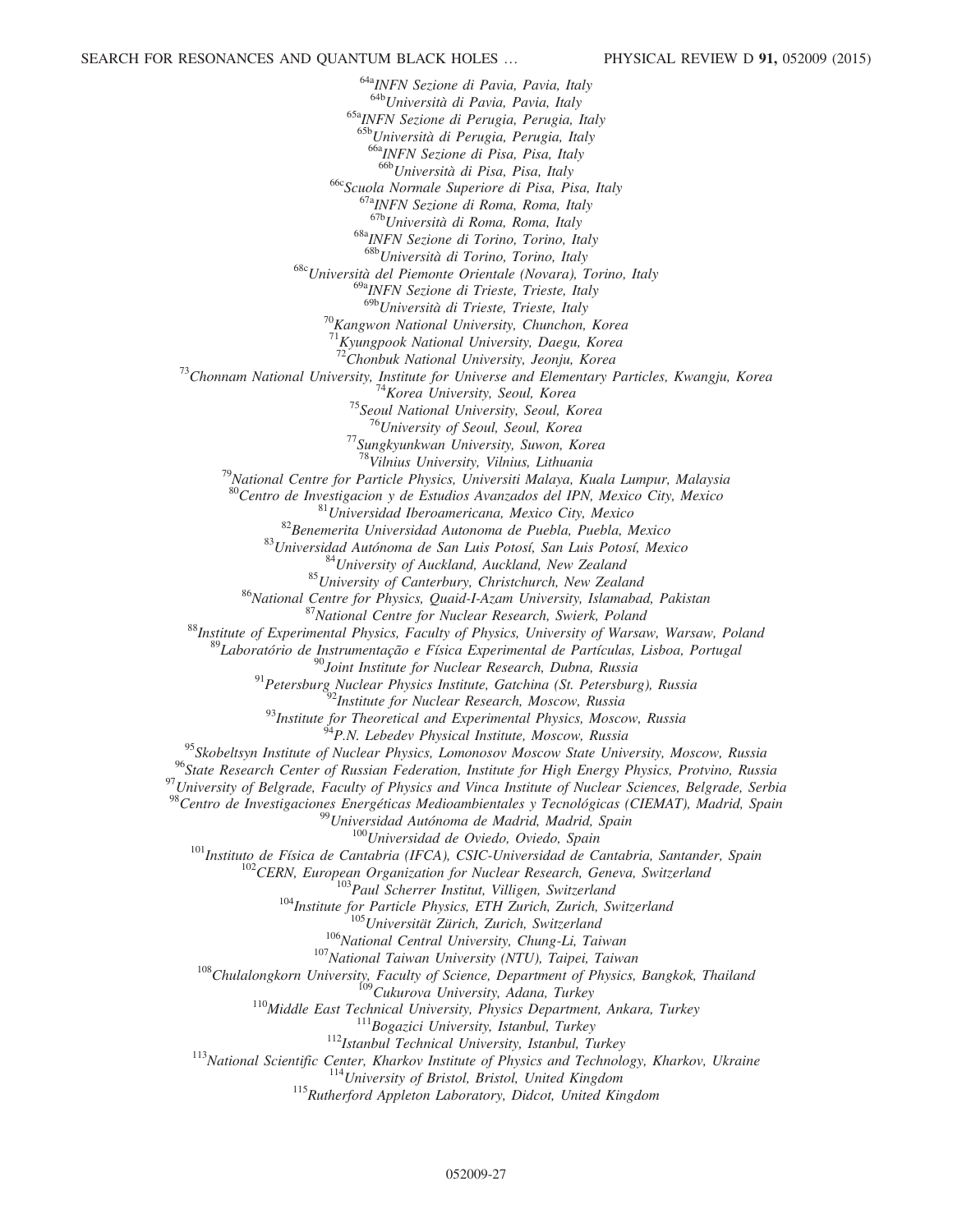<sup>116</sup>Imperial College, London, United Kingdom<br><sup>117</sup>Brunel University, Uxbridge, United Kingdom<br><sup>118</sup>Baylor University, Waco, USA<br><sup>119</sup>The University of Alabama, Tuscaloosa, USA<br><sup>120</sup>Boston University, Boston, USA<br><sup>122</sup>Brow <sup>129</sup>University of Colorado at Boulder, Boulder, USA<br><sup>130</sup>Cornell University, Ithaca, USA<br><sup>131</sup>Fairfield University, Fairfield, USA<br><sup>132</sup>Fermi National Accelerator Laboratory, Batavia, USA<br><sup>133</sup>University of Florida, Gain <sup>136</sup>Florida Institute of Technology, Melbourne, USA<br><sup>137</sup>University of Illinois at Chicago (UIC), Chicago, USA<br><sup>138</sup>The University of Iowa, Iowa City, USA<br><sup>139</sup>Johns Hopkins University, Baltimore, USA<br><sup>140</sup>The University <sup>147</sup> University of Nebraska-Lincoln, Lincoln, USA<br><sup>148</sup> State University of New York at Buffalo, Buffalo, USA<br><sup>149</sup> Northeastern University, Boston, USA<br><sup>150</sup> Northwestern University, Evanston, USA<br><sup>151</sup> University of No  $152$ The Ohio State University, Columbus, USA<br> $153$ Princeton University, Princeton, USA <sup>154</sup>University of Puerto Rico, Mayaguez, USA<br><sup>155</sup>Purdue University, West Lafayette, USA <sup>156</sup>Purdue University Calumet, Hammond, USA<br><sup>157</sup>Rice University, Houston, USA<br><sup>158</sup>University of Rochester, Rochester, USA<br><sup>159</sup>The Rockefeller University, New York, USA <sup>160</sup>Rutgers, The State University of New Jersey, Piscataway, USA <sup>161</sup>University of Tennessee, Knoxville, USA <sup>162</sup>Texas A&M University, College Station, USA <sup>163</sup>Texas Tech University, Lubbock, USA <sup>164</sup>Vanderbilt University, Nashville, USA <sup>165</sup>University of Virginia, Charlottesville, USA <sup>166</sup>Wayne State University, Detroit, USA  $167$ University of Wisconsin, Madison, USA

<span id="page-27-5"></span><sup>[a](#page-22-0)</sup>Deceased.

<span id="page-27-0"></span><sup>&</sup>lt;sup>[b](#page-18-31)</sup>Also at Vienna University of Technology, Vienna, Austria.

<span id="page-27-1"></span><sup>&</sup>lt;sup>[c](#page-18-32)</sup>Also at CERN, European Organization for Nuclear Research, Geneva, Switzerland.

<span id="page-27-2"></span><sup>&</sup>lt;sup>[d](#page-19-0)</sup>Also at Institut Pluridisciplinaire Hubert Curien, Université de Strasbourg, Université de Haute Alsace Mulhouse, CNRS/IN2P3, Strasbourg, France.

<span id="page-27-3"></span>[e](#page-19-1) Also at National Institute of Chemical Physics and Biophysics, Tallinn, Estonia.

<span id="page-27-4"></span>[f](#page-19-2) Also at Skobeltsyn Institute of Nuclear Physics, Lomonosov Moscow State University, Moscow, Russia.